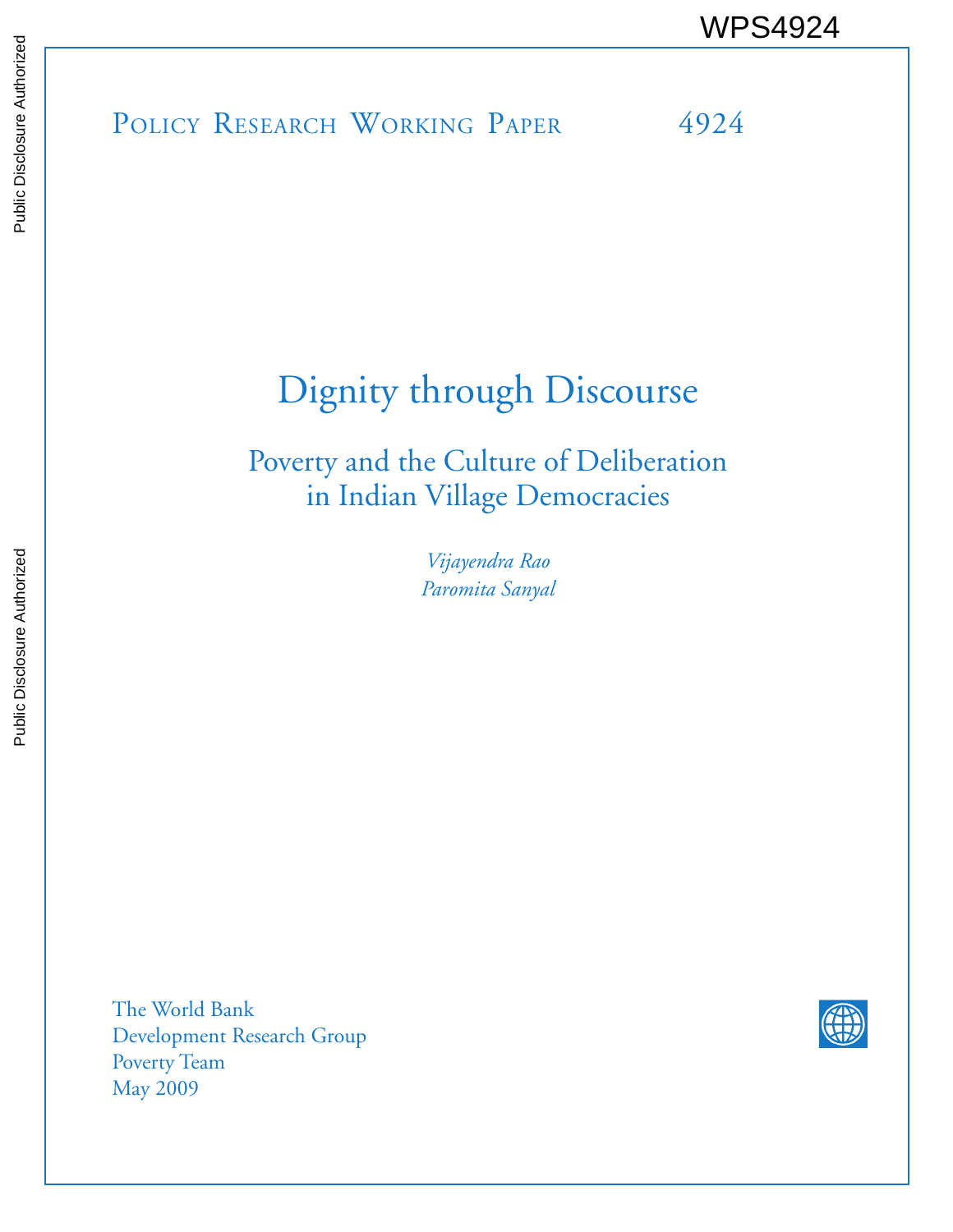## **Abstract**

Employing a view of culture as a communicative phenomenon involving discursive engagement, which is deeply influenced by social and economic inequalities, the authors argue that the struggle to break free of poverty is as much a cultural process as it is political and economic. In this paper, they analyze important examples of discursive spaces—public meetings in Indian village democracies *(gram sabhas)*, where villagers make important decisions about budgetary allocations for village development and the selection of beneficiaries for anti-poverty programs. They examine 290 transcripts of *gram sabhas* from South India to demonstrate how they create a culture of civic/political engagement among poor people, and how definitions of poverty and beneficiaryselection criteria are understood and interrogated within them. Through this examination, they highlight the process by which *gram sabhas* facilitate the acquisition of crucial cultural capabilities such as discursive skills and civic agency by poor and disadvantaged groups. They illustrate how the poor and socially marginalized deploy these discursive skills in a resource-scarce and socially stratified environment in making material and non-material demands in their search for dignity. The intersection of poverty, culture, and deliberative democracy is a topic of broad relevance because it sheds light on cultural processes that can be influenced by public action in a manner that helps improve the voice and agency of the poor.

This paper—a product of the Poverty Team, Development Research Group—is part of a larger effort in the department to understand local government and citizen-based engagement in developing countries. Policy Research Working Papers are also posted on the Web at http://econ.worldbank.org. The author may be contacted at vrao@worldbank.org.

*The Policy Research Working Paper Series disseminates the findings of work in progress to encourage the exchange of ideas about development*  issues. An objective of the series is to get the findings out quickly, even if the presentations are less than fully polished. The papers carry the *names of the authors and should be cited accordingly. The findings, interpretations, and conclusions expressed in this paper are entirely those of the authors. They do not necessarily represent the views of the International Bank for Reconstruction and Development/World Bank and its affiliated organizations, or those of the Executive Directors of the World Bank or the governments they represent.*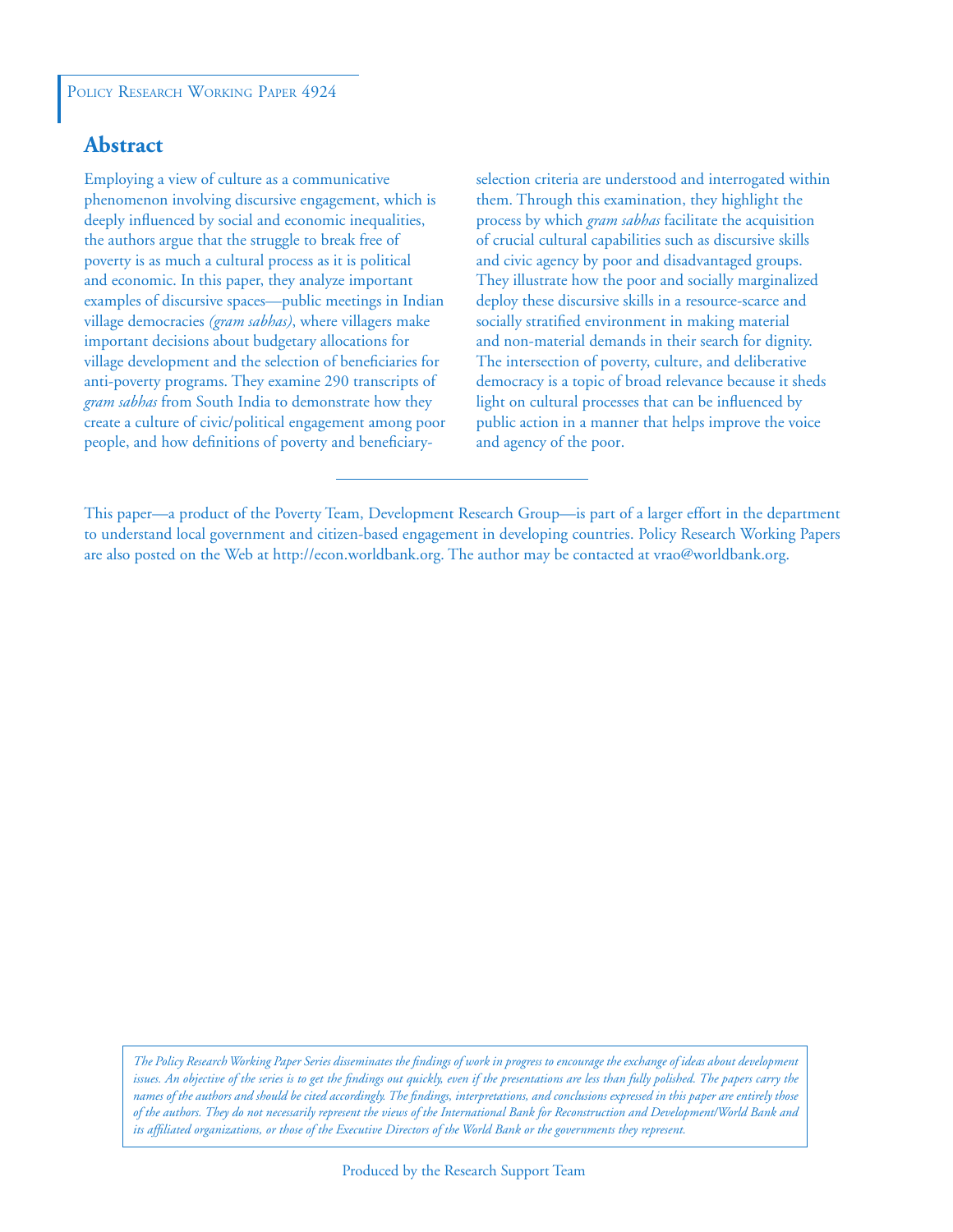# Dignity through Discourse: Poverty and the Culture of Deliberation in Indian Village Democracies

VIJAYENDRA RAO AND PAROMITA SANYAL[\\*](#page-2-0) DEVELOPMENT RESEARCH GROUP DEPT. OF SOCIOLOGY THE WORLD BANK WESLEYAN UNIVERSITY

<span id="page-2-0"></span><sup>\*</sup> The names of the authors are listed in alphabetical order. They are equally, and solely, responsible for the paper, and their views do not necessarily reflect the opinions of the World Bank, its member countries, and Executive Directors. They are indebted to the DFID, SIDA, and the Development Communications Division of the World Bank for financial support and to SRI-IMRB for data collection. They are grateful to seminar participants at the Culture and Poverty Conference at the University of Chicago, Brown University, the Center for Policy Research, and the Delhi office of the World Bank, for valuable comments, and to Mary Breeding, Varun Gauri, Scott Guggenheim, Neeraja Jayal, Lant Pritchett, Anasuya Sengupta, Michael Walton, Yongmei Zhou, and the editors for extremely helpful suggestions.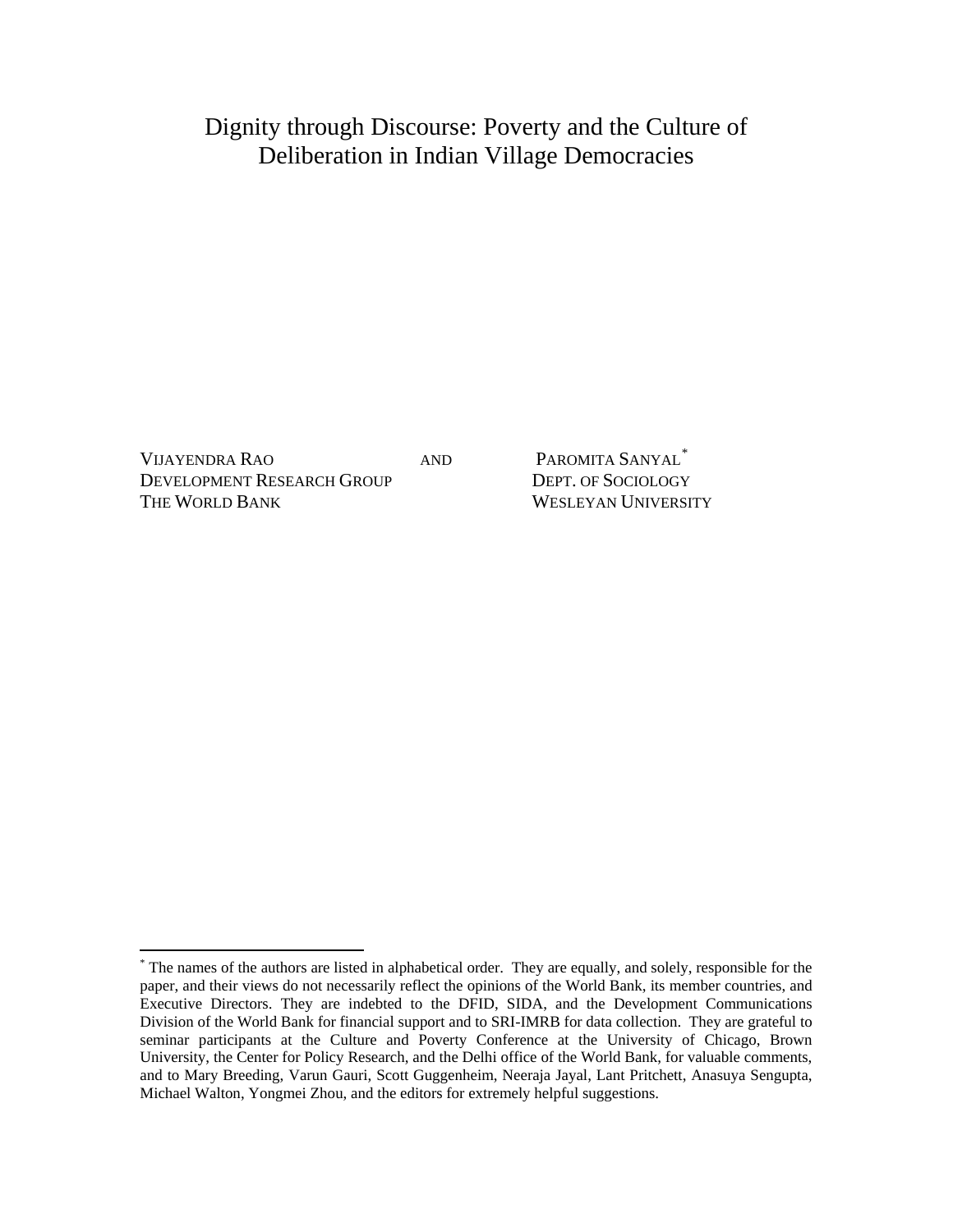#### **1. INTRODUCTION**

Public deliberation has a long history of being celebrated by political theorists as a hallmark of true democracy, and it is increasingly being adopted as a tool for resource allocation among poor communities in the developing world (Mansuri and Rao 2004). In this paper we examine a major attempt by a country to address poverty through a mechanism of deliberative decision-making which aims to equalize voice and political agency across stratified social groups. We are referring here to the  $73<sup>rd</sup>$  amendment to the Indian constitution, ratified in 1992, which vastly increased the role of village councils or *gram panchayats* (GP) in rural governance. While the ostensible goal of the amendment was to decentralize the functions of government, it did so by explicitly attempting to equalize political power by reserving quotas in political offices for women and underprivileged castes. Scope for the exercise of voice and agency by different social groups was created by mandating that all village councils should hold *gram sabhas* (GS), public meetings, at regular intervals in every village - acting as the village's parliament. In these meetings, it was envisioned that citizens would discuss and ratify core decisions made by the GPs on the selection of beneficiaries for anti-poverty programs and on budgetary allocations for the provision of public goods and services. The funds controlled by these village councils and their jurisdictional powers were accordingly increased. Since then the GS has become, arguably, the largest deliberative institution in human history, at the heart of two million little village democracies which affect the lives 700 million rural Indians. Thus, the practice of democratic politics, its attendant deliberative rituals, election cycles, and political machinations and negotiations, have now become part of the quotidian landscape of India's rural life.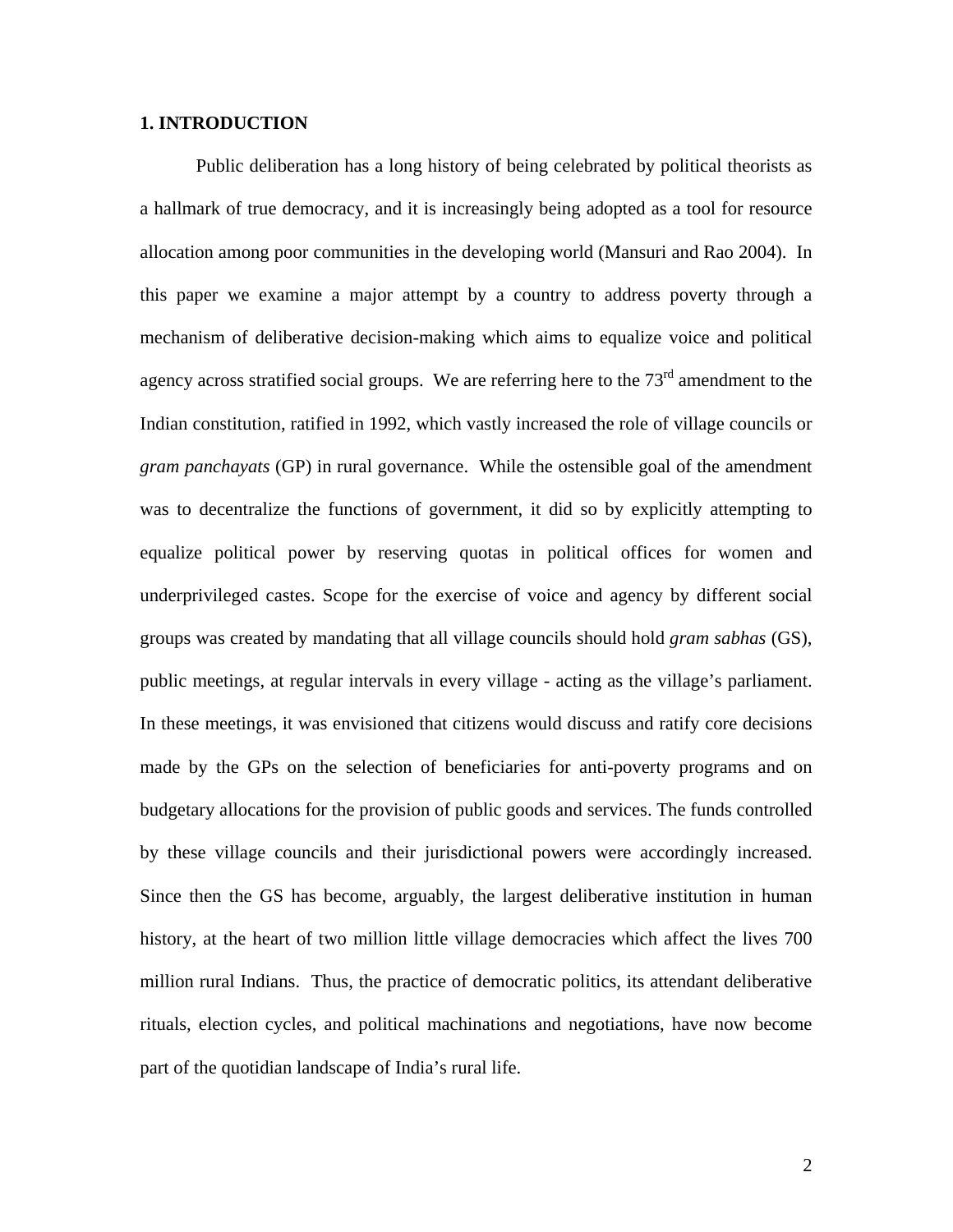The panchayat system has been widely studied by scholars of Indian democracy interested in the nature and effectiveness of decentralized governance (e.g. Krishna 2002, Besley, Pande and Rao 2005, Jayal, Prakash and Sharma 2006, Bardhan and Mookerjee 2007, Heller, Harilal and Chaudhuri 2007). There is a vast and rich body of research on questions about what this policy initiative has meant for how poor and socially marginalized groups participate in politics and whether this measure has improved the quality of governance. However, the phenomenon of the GS has broader relevance and, in some ways, transcends its geographic location, making it significant worldwide for scholars of poverty and development interested in culture. For these scholars the GS should be of interest as a policy intervention that aims to facilitate a culture of civic, or political, engagement among economically and socially disadvantaged groups, where this engagement is primarily discursive, and is meant to act as a vehicle for guiding and monitoring resource redistribution.

From a comparative perspective, it is possible to think of the U.S. welfare system and Indian village democracies as somewhat comparable to the extent that they both operate as mechanisms of allocating benefits to socio-economically disadvantaged groups. There are also parallels between the target populations for federal public assistance in the respective countries. In the US, the poor are disproportionately composed of African Americans, while in India they are largely composed of members of lower castes (also known as *dalits*, literally meaning oppressed, or scheduled castes<sup>[1](#page-4-0)</sup>) and tribes, who occupy the bottom of the symbolic and social hierarchy embodied in the caste system. The poor in both these contexts, despite the differences in their histories, share

1

<span id="page-4-0"></span> $1$  These castes were formerly considered the untouchable castes. They are now listed is a special schedule of the Indian Constitution and eligible for affirmative action in education, employment, political offices, and anti-poverty programs.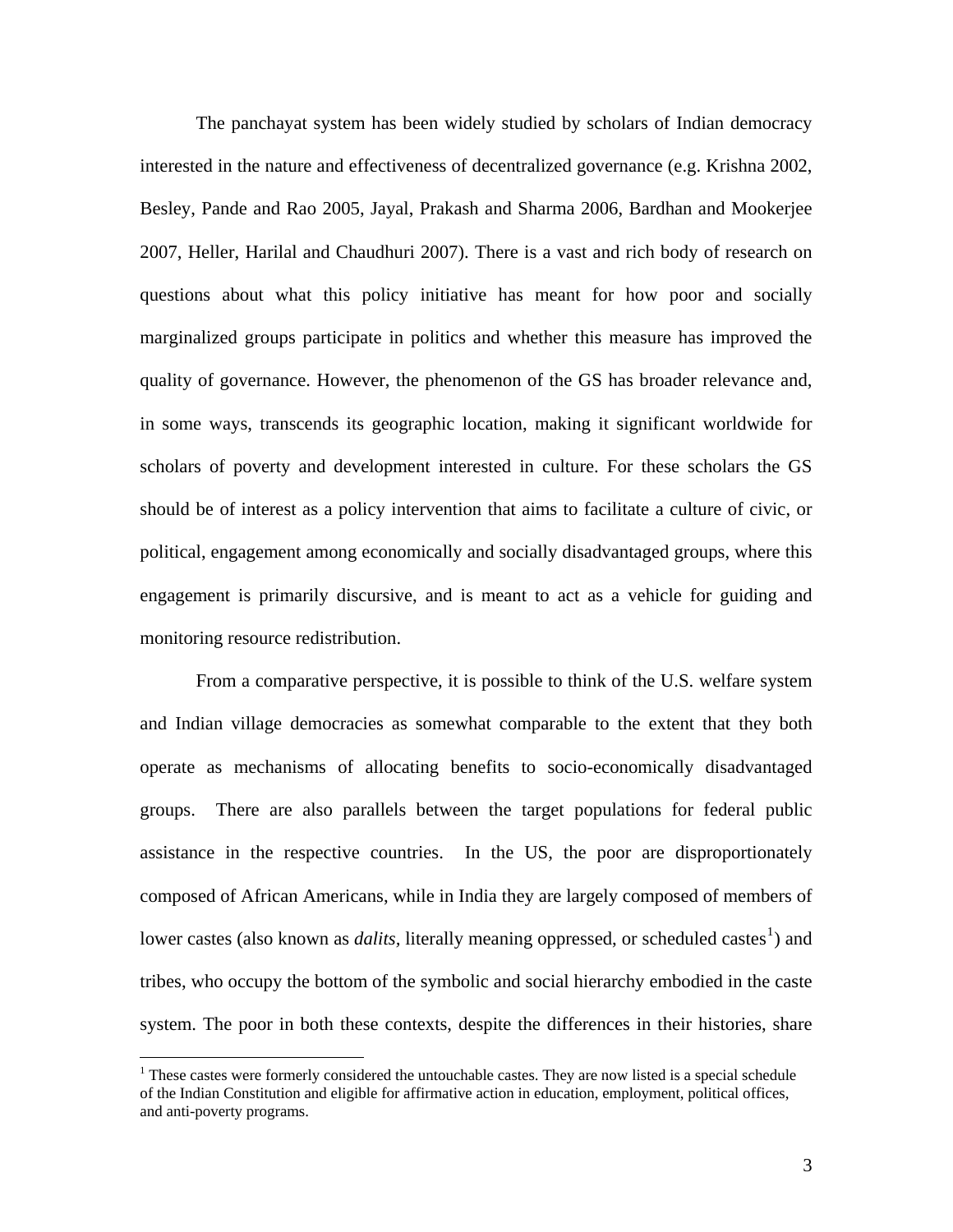some fundamental similarities. In addition to economic deprivation, both groups have been historically subject to persistent discrimination on the basis of their marginalized identity. Both groups have been targets of negative and essentializing assumptions about behavioral and attitudinal traits. Both groups are the subject of affirmative action policies, which are more extensive in scope in India than in the US. Finally, both groups have been historically blocked from exercising their voice in the public sphere and have lagged behind in their levels of political participation.  $2$  All of these factors have led to deep "in/equality of agency" (Rao and Walton 2004), i.e., differences in the voice and opportunities for redress that separate these groups from the dominant ones. It is this last deficiency that the Indian government attempts to rectify by reserving quotas for underprivileged castes, tribes, and women in local politics.

However, despite these similarities, there is a major difference between the two redistributive systems in their levels and natures of civic or political engagement required from individuals to gain access to publicly funded benefits. The U.S. welfare system requires minimal public engagement, is highly bureaucratic by nature, and vests complete authority and monitoring capacity in the hands of the state. The individual beneficiary is a powerless subject, left at the discretion of the state-appointed social worker. Additionally, becoming a beneficiary of the US welfare system comes at the cost of social stigma associated with subscribing to a perceived 'culture of dependency'. In contrast, the Indian GS model requires a high level of political engagement which, at least by statute, requires the active exercise of voice in framing and defending demands in the eyes of the state vis a vis competing individuals and groups. The GS also brings

<span id="page-5-0"></span> $2^2$  The last two decades have seen a sharp rise in mainstream political activism and engagement by lower castes in India (Varshney 2000).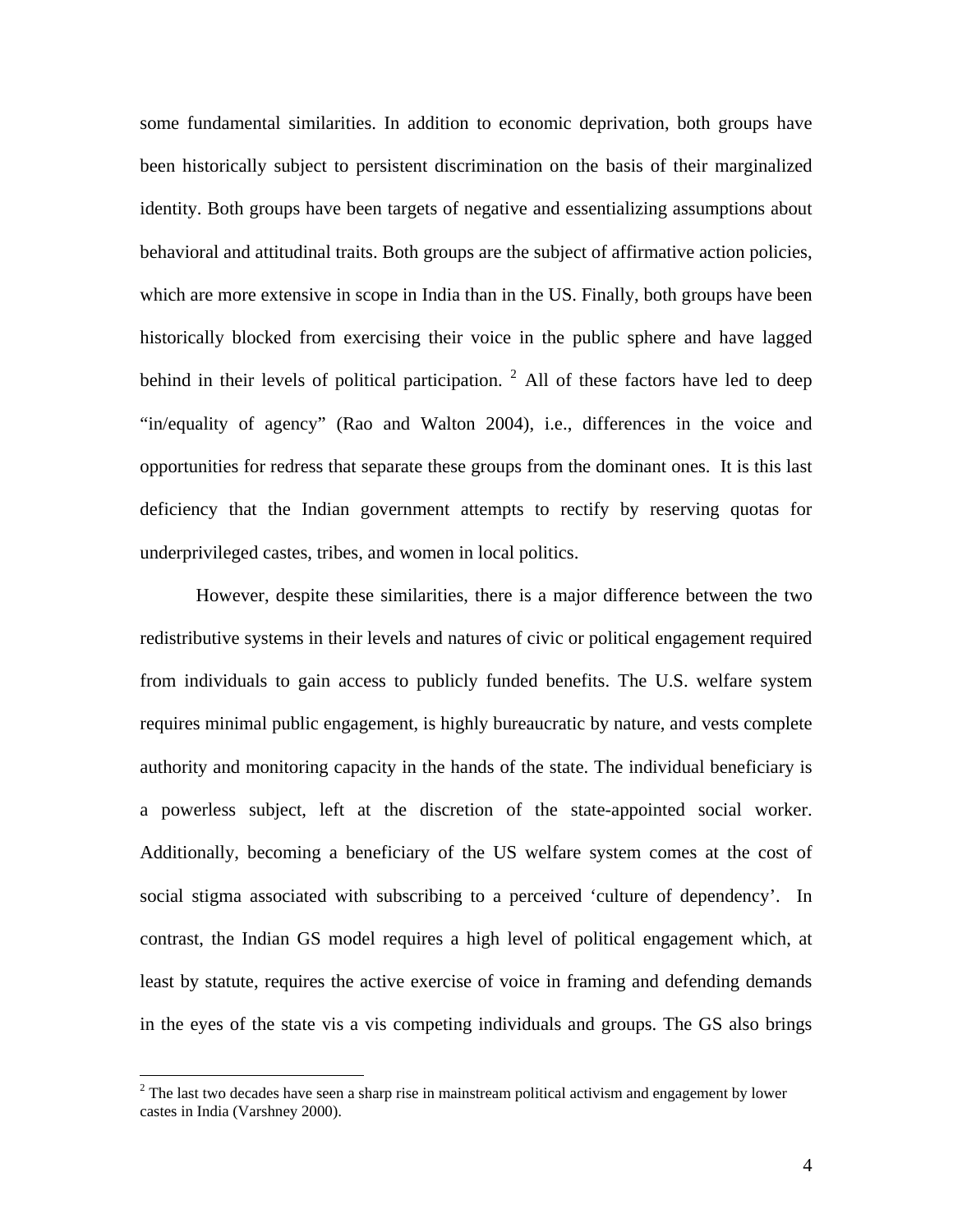together local individuals and groups who vary in their economic, social, and cultural capital, and, therefore, create a space for public interaction among the dominant and the dominated, the literate and the illiterate, and political veterans and neophytes. The public, including the poor, are simultaneously subject and stakeholder, being vested with the authority to monitor the activities of the local state and demand accountability. The fact that the GS as part of the panchayat system is mapped onto an electoral space – staffed by elected representatives who, for the most part, belong to mainstream political parties – makes discursive engagement in it free of stigma, a performance of ideal citizenship.

Our analysis of public discourse in the GS, therefore, is an examination of the extent to which a policy of redistribution targeted to the poor, a policy which creates a space for the poor and socially marginalized to exercise voice, can facilitate a culture of civic/political<sup>[3](#page-6-0)</sup> engagement among them. The eventual goal of such an analysis, in spirit, would be to examine if this structural opportunity to exercise voice can alter the "terms of recognition" (Appadurai 2004), i.e., the conditions and constraints under which groups participate in society and negotiate with the social norms that frame their lives. Accordingly, in our analysis, we ask the following questions: How, if at all, do rural men and women deliberate in these meetings and about what issues? How, for instance, does poverty and its attendant *habitus* shape deliberation? Do identity and social hierarchy permeate into the political sphere which is meant to guarantee de jure equality? Does providing an arena for citizens to deliberate complicate the state's attempt to have a quantifiable definition of poverty and encourage citizens to challenge it? In answering

1

<span id="page-6-0"></span> $3$  We use this term to indicate that this participation is simultaneously civic and political because the GS is a civic space that is mapped onto an electoral space, where panchayat officeholders belong to mainstream political parties and are appointed through democratically-held elections.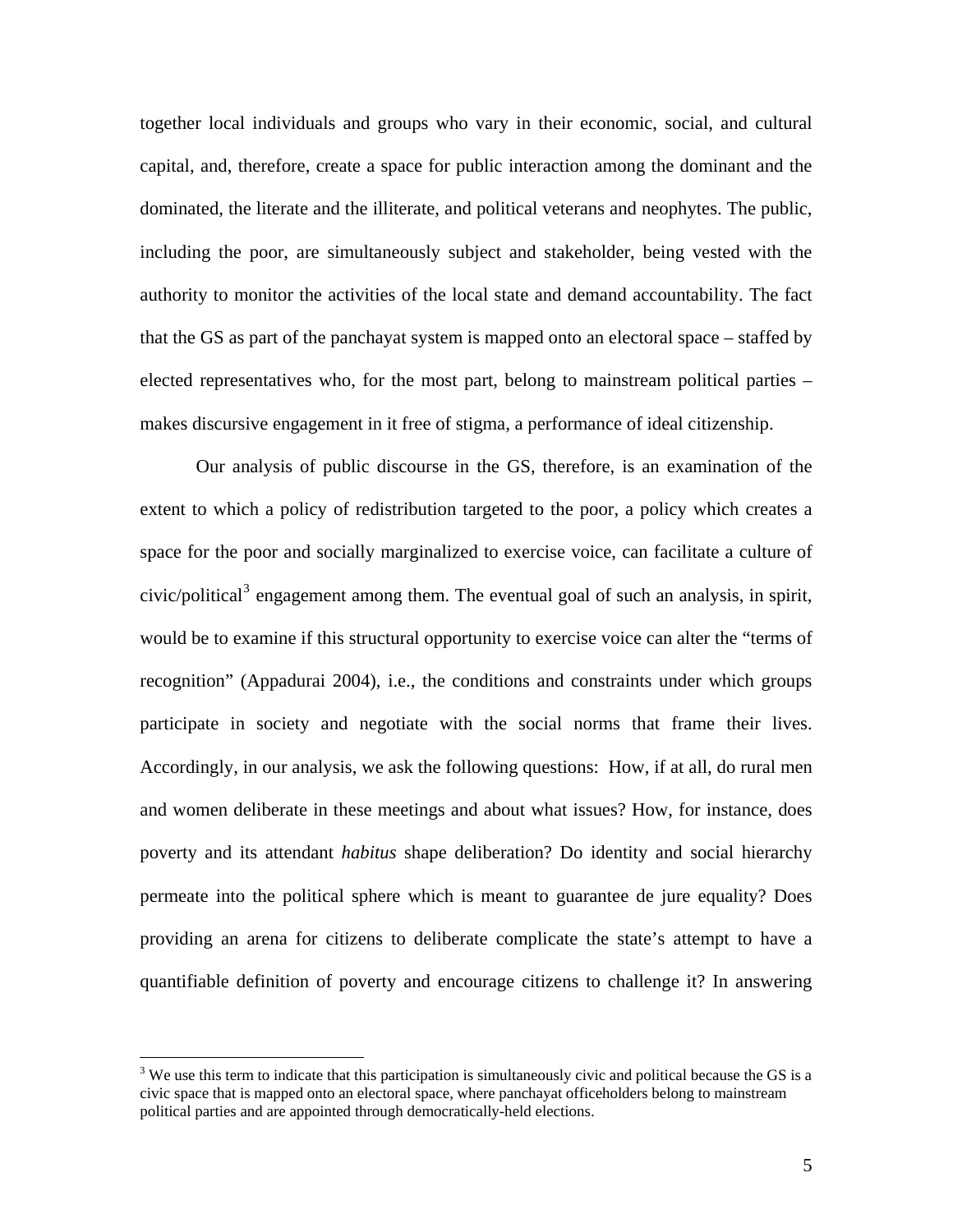these questions, we look at how poverty shapes the culture of deliberation, and how public discourse shapes the understanding of poverty by contesting its meaning.

Our goal in this paper is twofold. Theoretically, we wish to contribute to the scholarly literature on culture and poverty (Lamont and Small 2008) by proposing a view of culture that amalgamates sociological perspectives on culture with the human capabilities approach in the interdisciplinary scholarship on development (Sen, 1985). Empirically, we wish to contribute to the field of scholarship concerning deliberative democracy (Fung 2004; Gutmann and Thompson 2004; Elster 1998; Bohman 1996; Mansbridge 1980), by bringing in rich qualitative data to a field which has been largely restricted to theoretical discussions about the ideal nature and purported virtues of public deliberation. The data are drawn from qualitative analysis of the recorded proceedings of a large representative sample of 290 randomly selected *gram sabha*s held in four states in South India.

The rest of the paper is divided into six sections. In the second section we outline our understanding of culture and contextualize it within past and present usages of culture in the literatures on poverty and development. In the third section, we outline relevant parts of the deliberative democracy literature and highlight the implicit assumptions about culture embedded within it. The fourth and fifth sections include details about the context and data and method. In the sixth section we present our substantive discussion. Finally, in the seventh section we conclude by highlighting our important findings and elaborate on their implications.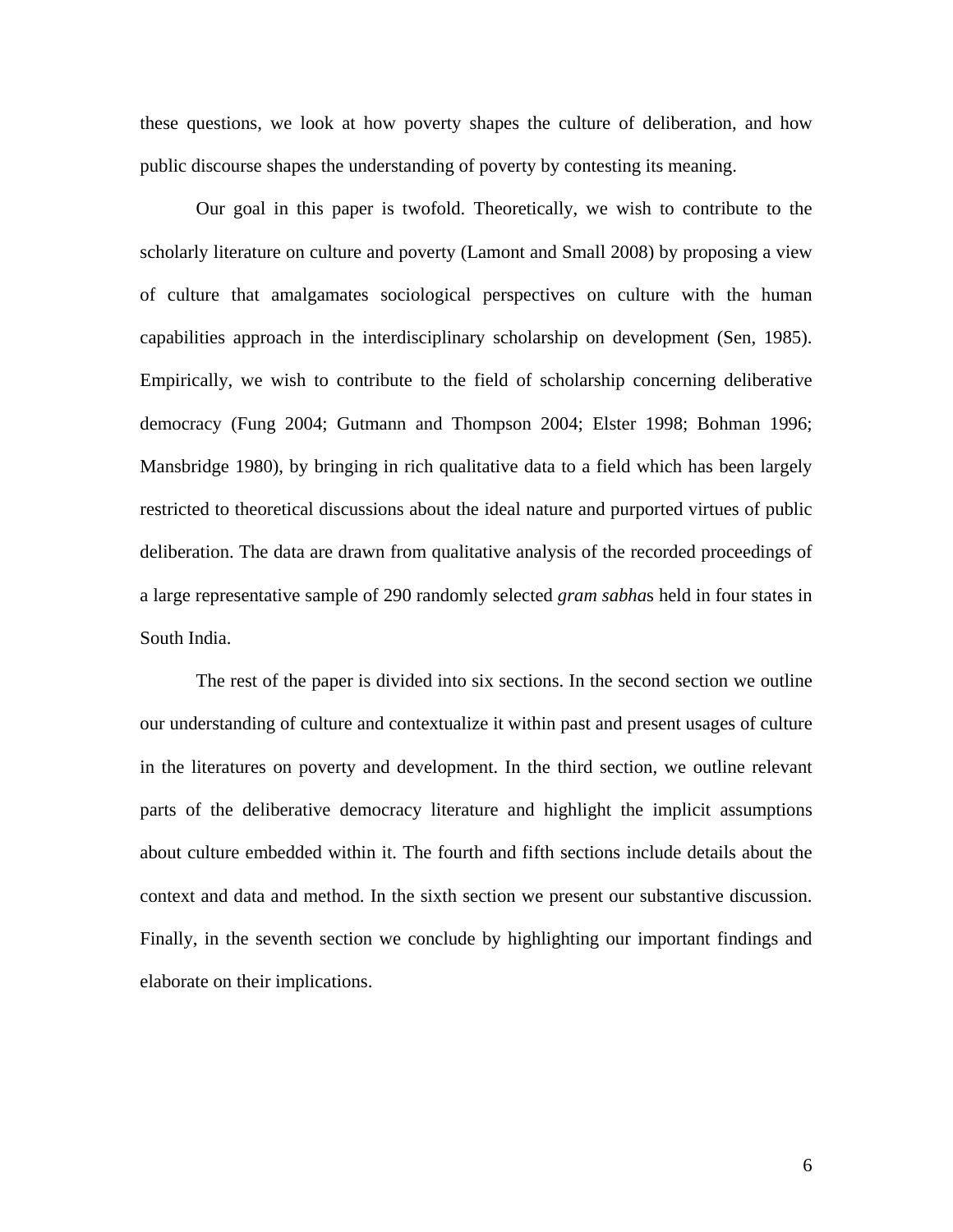#### **2. CULTURE IN POVERTY AND DEVELOPMENT**

Scholarship in the fields of culture and poverty, which has a long tradition in the US, and on culture and development, which is more internationally focused, have contentious histories. We touch upon these fields briefly here only to highlight a commonality in the way in which culture has been mis/used in some works in both fields. In the former, culture has been loosely understood as patterns of behavior, or norms and values, regarding work, marriage, family, and childbearing. Often actual behavior and underlying attitude or ethics have been confusingly conflated. Culture and race have also been used interchangeably. The combined effect of this way of thinking, best encapsulated in the "culture of poverty" theories of the 1960s, has been to suggest that some groups, particularly the poor, have a culture which is self-defeating and acts as a vicious cycle to trap members of these groups in persistent poverty, even in the face of opportunities to escape it.  $4$  On very similar lines, some development scholars studying the question why some countries develop versus others lag behind have suggested that some communities have a culture, beliefs and practices, which is detrimental to progress (e.g.: Harrison and Huntington 2001). They have argued that "culture matters" because societies immersed in traditional cultures are ill-suited to market-driven development and are critically hindered in their pursuit of economic growth and progress. This thesis bears close kinship to the notion of an adverse "culture of poverty."

Departing from these approaches, we propose a view of culture as a relational phenomenon – among individuals within groups, among groups, and within ideas and perspectives. Culture is concerned with identity, aspiration, symbolic exchange,

<span id="page-8-0"></span><sup>&</sup>lt;sup>4</sup> For a fuller account of the history of this mode of thinking and the criticisms directed to it as well as the current state of scholarship in culture and poverty, see Lamont and Small (2008).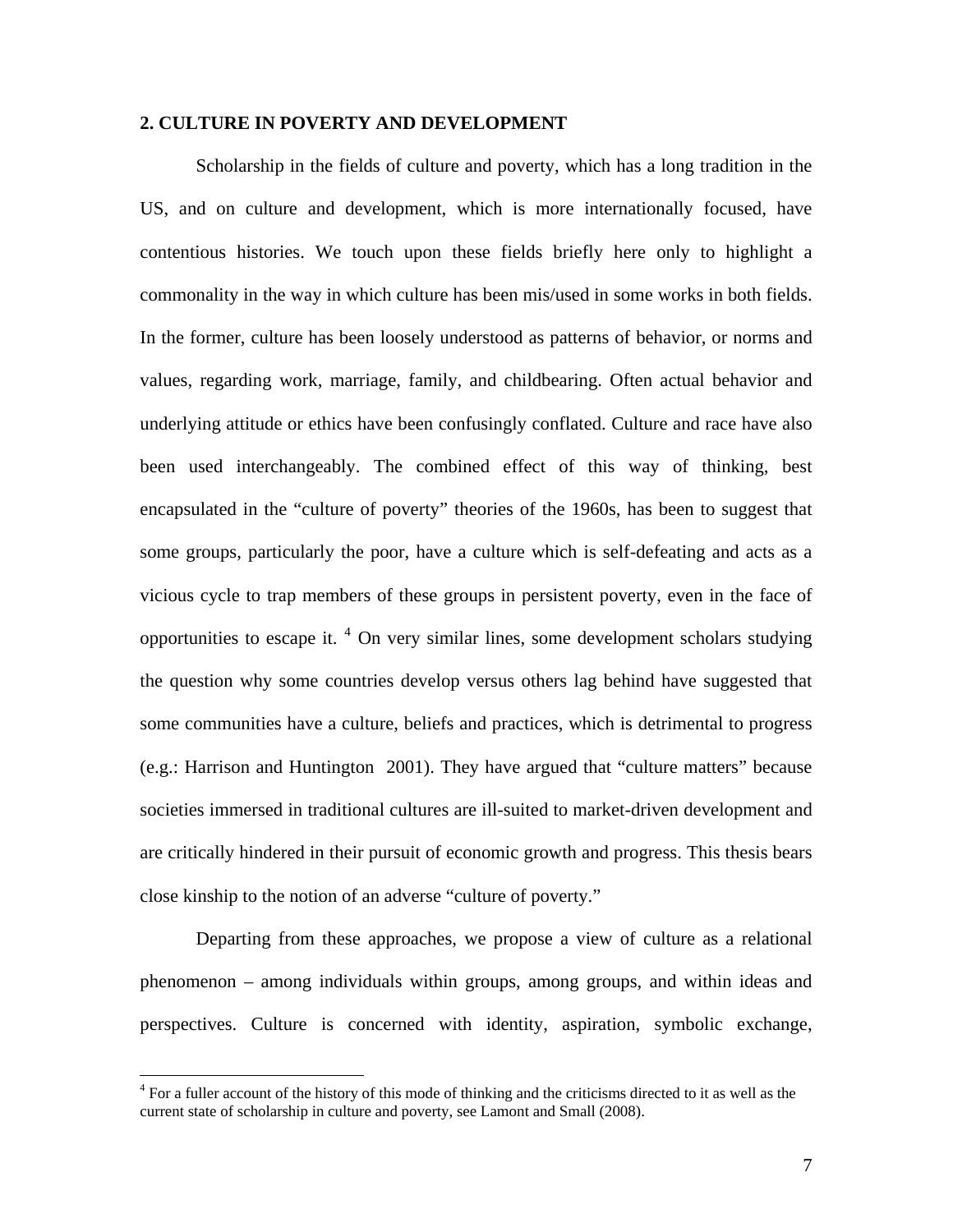coordination, communication, and structures and practices that serve relational ends, such as ethnicity, ritual, norms, and beliefs (for a fuller discussion see Rao and Walton 2004). It is a set of contested, malleable, and quotidian attributes, constantly being re-created and re-imagined by the changing dynamics of human connections and interactions. Thus, communication is at the heart of culture, and patterns of communication both shape and are shaped by economic, social and political inequalities. The struggle to break free of poverty and inequality is, consequently, as much a cultural process as it is political and economic. It is centrally related to voice, modes of discourse, and the degree of access to the public sphere. Thinking along these lines, we believe, has important implications for policy since it suggests that in addition to equalizing opportunity, public action to address poverty would need to find ways to equalize voice and agency.

Among recent conceptualizations, the notion of culture as repertoires of practices, beliefs, and attitudes that individuals mobilize at the time of action is useful for our purposes. Particularly instructive is the idea of culture as a "tool kit" of habits, skills, and styles from which people construct "strategies of action" (Swidler 1986). This understanding of culture closely resonates with the idea of culture as a capability – the constraints, technologies, and framing devices that condition how decisions are made and coordinated across different actors. We add to this tool kit of cultural capabilities by arguing that styles of political discourse, i.e. ways of articulating demands in the process of political participation, is another key component of culture. Discursive styles are shaped by poverty and its associated deprivations, like lack of literacy, lack of access to the public sphere, scarcity of resources, etc. But, at the same time, particular forms of state intervention, like the GS, require the poor to strategically deploy discursive styles to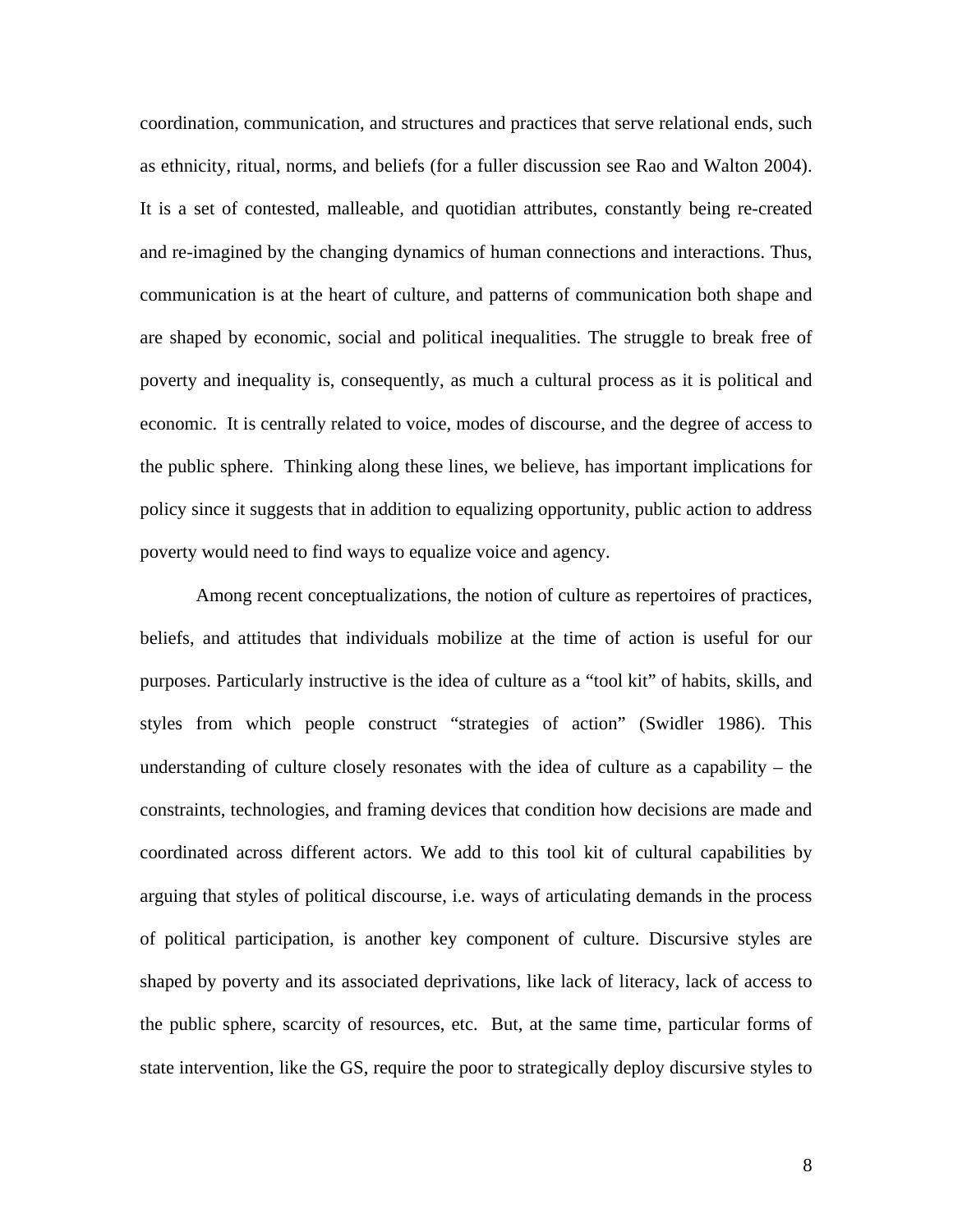seek resources that are expected to ameliorate poverty. The goal of the paper, therefore, is to understand the discursive styles used by the poor in their civic/political participation, or what we call the "political culture of poverty"<sup>[5](#page-10-0)</sup>.

#### **3. CULTURE IN DELIBERATIVE DEMOCRACY**

The relationship between culture and democracy is not obvious or made explicit in much of the theoretical and empirical scholarship on democracy. In theory, democracy represents a set of procedures governing decision-making that ought to operate effectively regardless of culture and context. We argue here that, in reality, the notion of democracy, particularly of the deliberative kind, is based on implicit assumptions about culture and that a concern with culture is intrinsic to achieving a nuanced understanding of the nature of public deliberation.

A democratic system, "radical democrats" envision, will go far beyond keeping a check on the power of the few and attempting to respond to the demands of various constituencies. Participation in a democratic system is expected to lead to a process of positive self-transformation by catalyzing a set of desirable changes in the individual. These are the following: enhance the individual's facility for practical reasoning; make people more tolerant of difference; and more sensitive about the need for reciprocity; enhance people's ability to think and act with autonomy on the basis of their own preferences; and to engage in moral discourse and make moral judgments (Warren 1995). Some scholars also expect the deliberative process of democracy to produce a consensus

<span id="page-10-0"></span><sup>&</sup>lt;sup>5</sup> We hope to make it sufficiently clear that our relational, communicative perspective is orthogonal to the general understanding of the term "culture of poverty" originally coined by Oscar Lewis but for which he has been incorrectly demonized (Later authors were responsible for using the term to generate unfortunate stereotypes that suggested that the poor had a culture that caused their poverty -- see Arizpe (2004) for a history).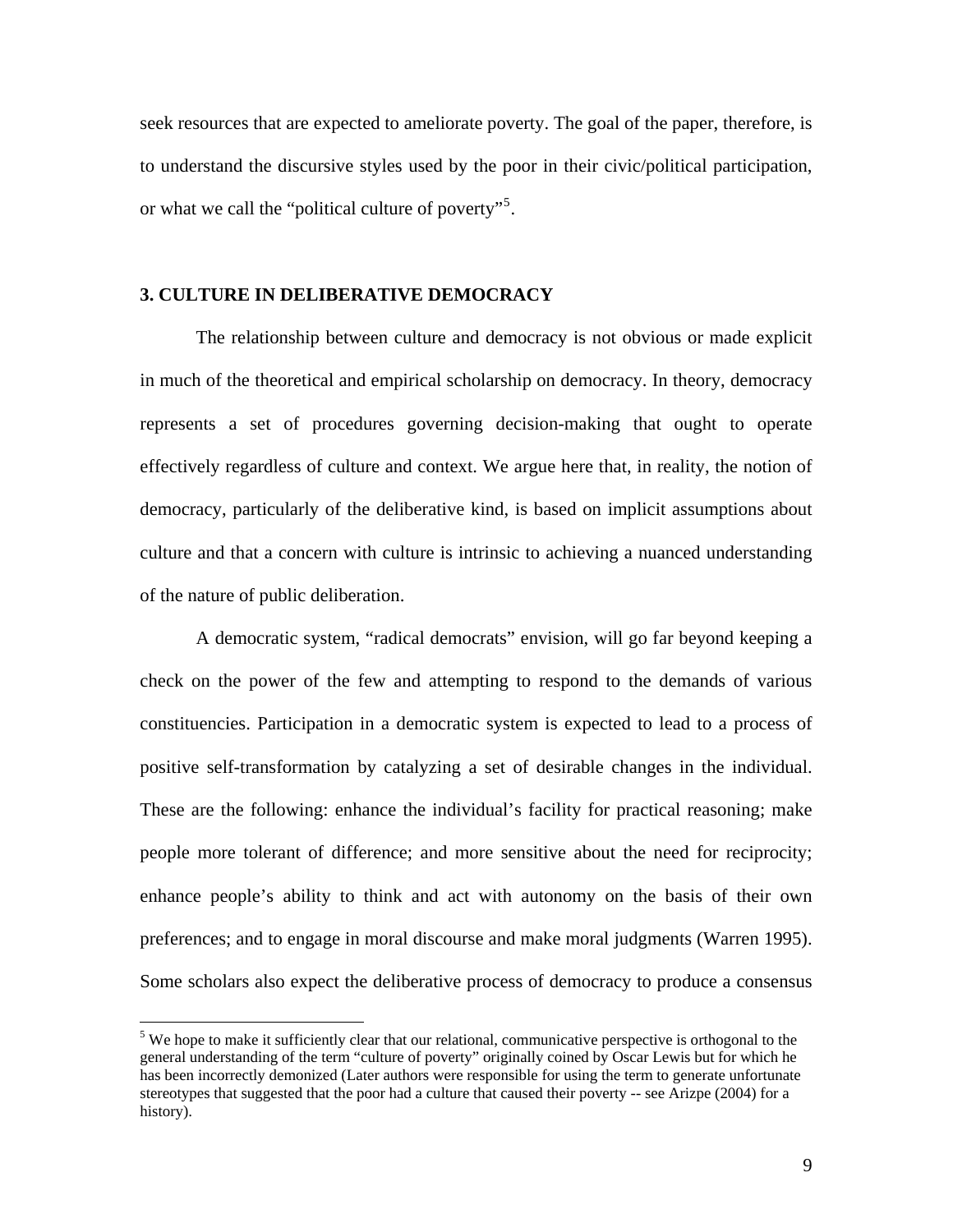on preferences regarding final ends and means, that is, a "unanimous preference" determined through the power of reasoning (Elster 1986: 112). It has indeed been shown (Dryzek and List 2003; List et al 2006) that deliberation makes individual preferences more "single-peaked" and amenable to aggregation. In theory, then, participation in a deliberative democracy is expected to produce more cognitively competent and wellinformed people with an enhanced capacity for consensual action.

The fairness of this system is guaranteed by the existence of an "ideal speech situation", a social structure based on discursive equality. This structure is composed of a "public sphere" where individuals are *a priori* equal and free of the distorting effect of inequalities or coercion; every person with the competence to speak and act is allowed to participate; and every person is allowed to question and introduce assertions, and to express his opinions, desires, and needs without fear of repercussion (Habermas 1981). In cultural terms, the kind of community envisioned is "the ideal of a moral community, one whose norms and practices are fully acceptable to those subject to them, a society based not on imposition, but on the agreement of free and equal persons" (Moon 1995). In such a community, social behavior is never "agonistic", i.e., behavior that is observed among opposing entities with unequal means, e.g. fighting, threats, attack, appeasement, submission, and retreat, are not present.

The theoretical scholarship cited above implicitly suggests that, as far as the proper functioning of democracy is concerned, there is a right (conducive) and a wrong (not conducive) kind of "culture." The "right culture" – complete and voluntary acceptance of social norms by all in a system free of hierarchy- is expected to provide a fertile basis on which democracy will sprout and flourish. The "wrong culture," a

10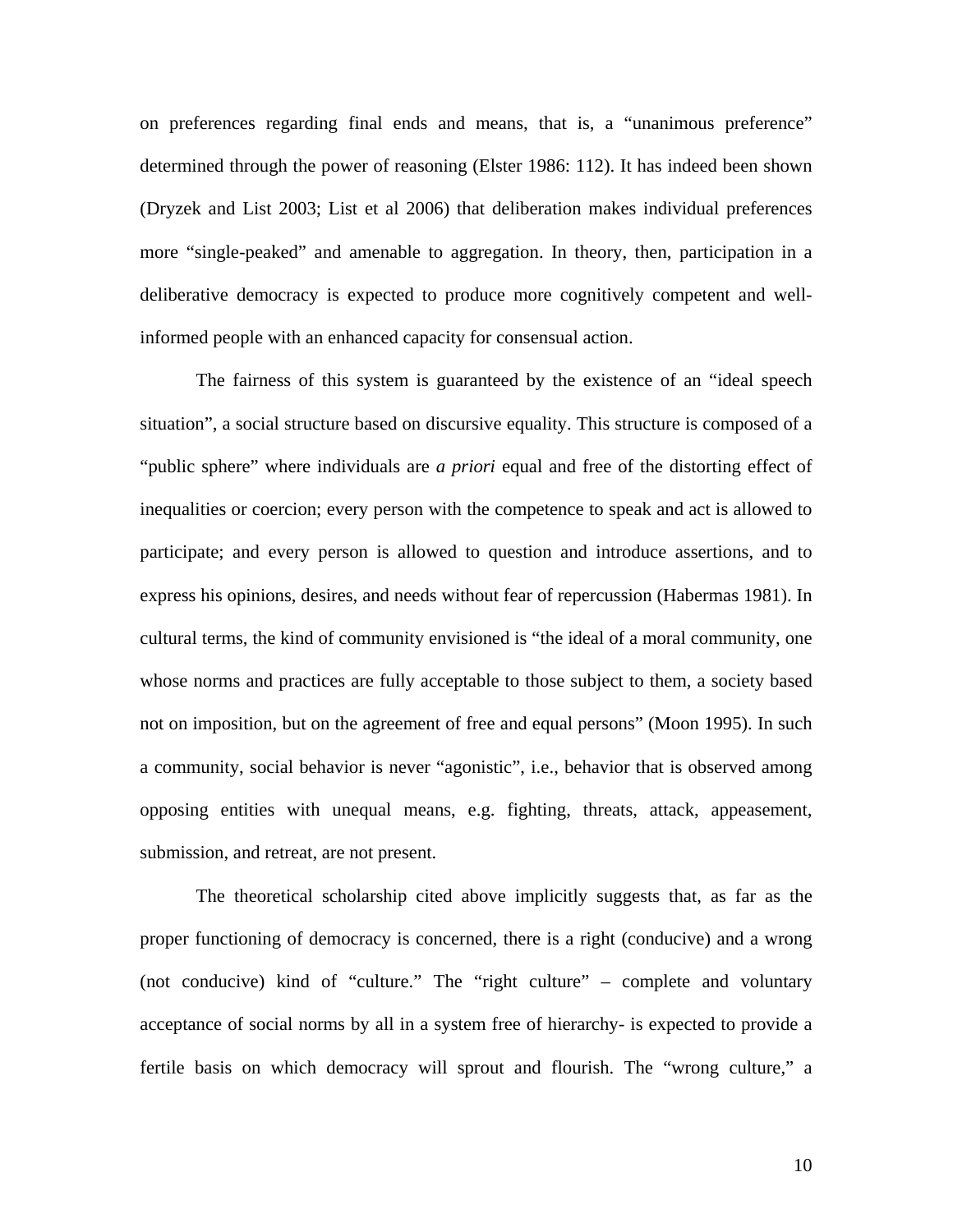hierarchical system marked by disagreement and contestation around social norms, on the contrary will serve as a fractious basis on which democracy, even if introduced by external intervention, will perish. Moreover, much of this scholarship does not contend with the existence of inequality. In fact, some scholars like Lyotard (1984) and Luhmann (1982) have criticized Habermas's emphasis on reaching consensus via deliberation, interpreting such consensus as a new form of hegemony that may potentially mask the interests and narratives of marginalized groups. However, despite such theoretical criticisms, the ideal of deliberative democracy tends to maintain its intellectual dominance in thinking about how democracy should indeed operate in the real world. This dominance is reflected in the few existing empirical studies, like the extremely insightful ethnographies of Manbridge (1980: rural Vermont) and Baiocchi (2005: Porte Allegre, Brazil), which emphasize deliberative, consensual agreement.

However, a useful cultural approach to democracy, we argue, has been suggested by scholars of communication (Barnett 2003) who have pointed out that, in cultural terms, democracy itself is an 'artful practice' in that it involves "the formal and informal cultivation of competencies of judging, reasoning, appreciating, performing and responding" (199). Scholars have duly emphasized the importance of deconstructing "representation" - asking "Who speaks?", given that speaking "depends on an individual's position within regulated systems of discourse" (Barnett 2003: 16) - and focusing on the "technologies and techniques of persuasion" used in speaking (Morris 1998: 230). This idea of democracy as an artful cultural practice reinforces our argument in favor of considering discursive styles as part of a cultural tool-kit and political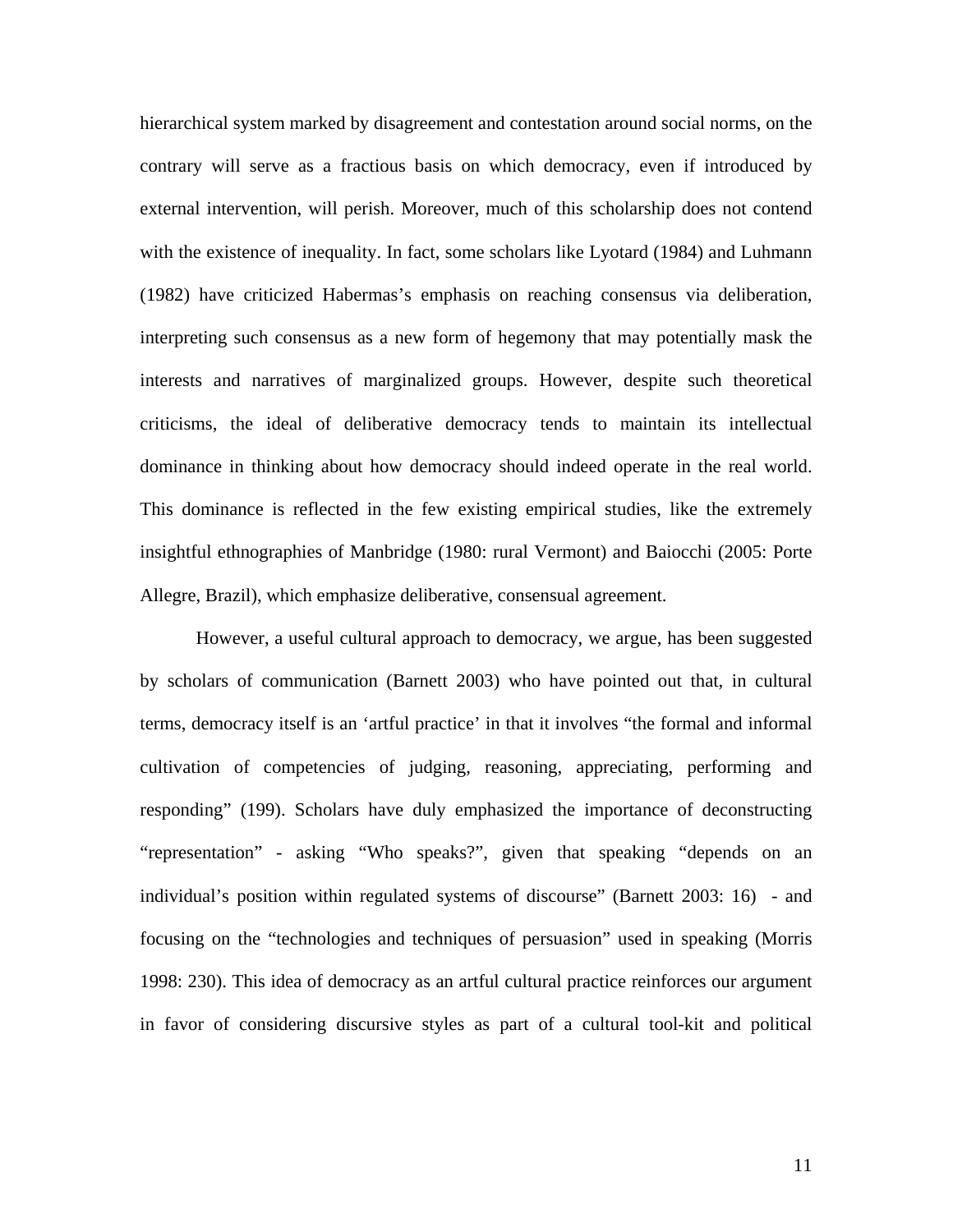participation through discursive engagement as a capability, both being fundamentally influenced by poverty.

Therefore, our main empirical goal is to examine the claims of deliberative democracy against actual evidence, a task so far undertaken by few (Delli Carpini 2004), and analyze public deliberation through the lens of culture and poverty. In keeping with our goal, we raise and answer the following questions: how exactly does the empirical reality of India's social and cultural life deviate from the ideal view? How is representation in the supposedly deliberative institution of the GS patterned by inequality and identity? If they are not deliberative in the ideal sense, do these discursive negotiations further democracy or the cause of the poor in any manner at all? We examine who speaks, what they say, and how they speak, i.e., the modalities through which narratives are presented.

#### **4. CONTEXT: POVERTY AND THE TECHNOLOGY OF GOVERNANCE**

The  $73<sup>rd</sup>$  amendment to the Indian constitution that transformed village democracy built upon a legacy of legislation that stemmed from the 1882 Resolution on Local Self-Government initiated by the then Viceroy Lord Ripon. Ripon's main intention behind this legislation was to facilitate "political education" and "training in the work of representative institutions" in a manner that built on indigenous systems of village government (Tinker 1967). Ripon's tenure as viceroy did not last long enough for him to ensure that his reforms were sustainable, and subsequent colonial administrators deemphasized democratic village government. But during India's early  $20<sup>th</sup>$  century struggle for independence, *gram swaraj* (village self-rule) became a key tenet of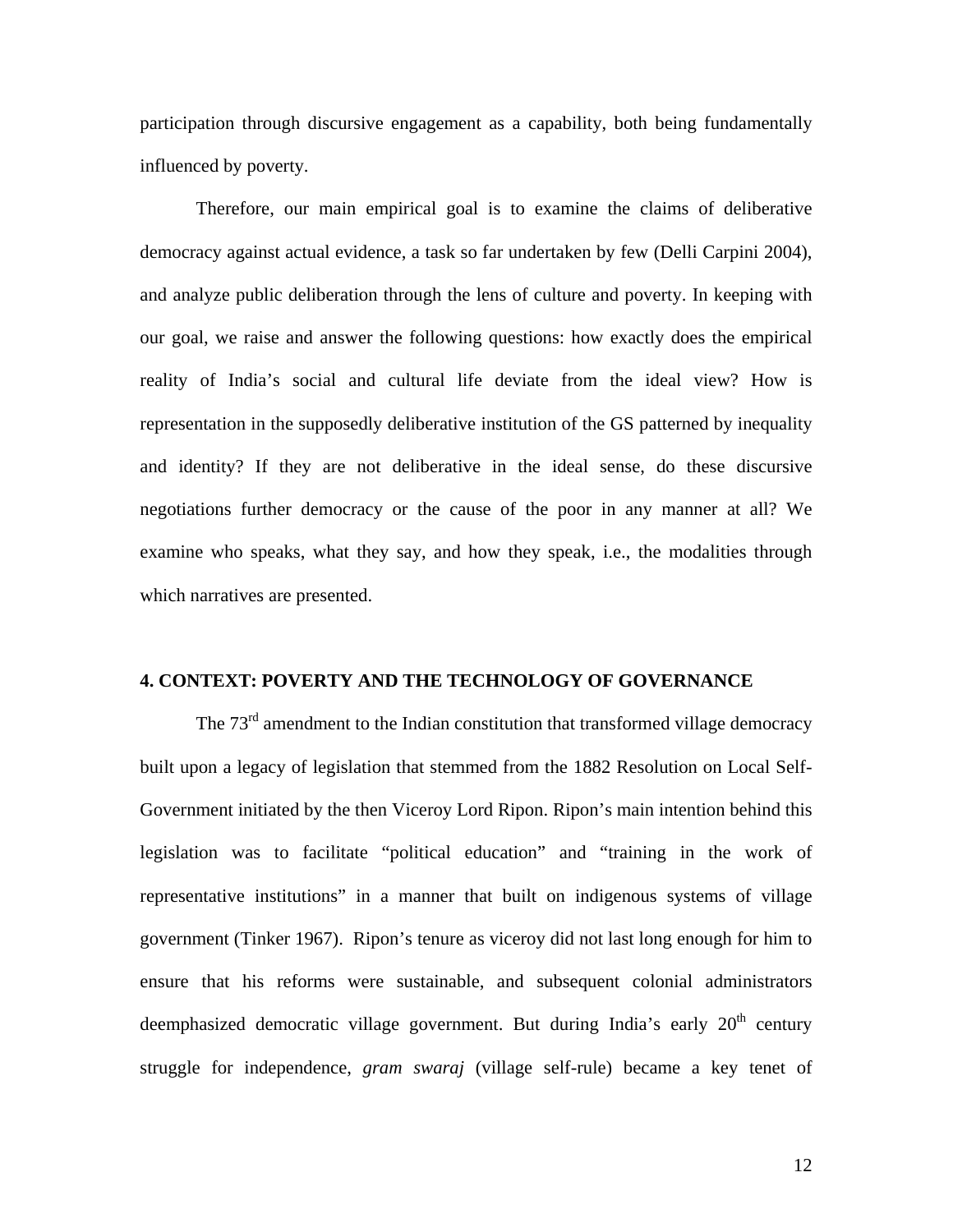Mahatma Gandhi's political philosophy and was consequently seared into Indian nationalist ideology. Based on the notion that it would concretize Gandhi's vision of village self-rule, the  $73<sup>rd</sup>$  amendment received widespread support across all Indian political parties and regions. The amendment made deliberative processes via the GS a cornerstone of village government, thereby creating a state-sponsored public sphere. Thus, in rural India, this sphere was not organically derived but was rather mandated from above by national legislation. Therefore, public participation in discursive negotiation toward problem resolution is a governmental technology deliberately instituted and managed by the state  $-\alpha$  fact that blurs the boundary between civil society and the state (Gupta 1995).

Overall, the cultural context within which the deliberative institution of the GS is embedded reminds us how far removed it is from any idealized notion of the public sphere. Rather than being a monolithic moral community, India encompasses a pluralism of values, ethnicities, faiths, and caste-groups represented by communities varying in size, symbolic social prestige and economic and political power. These communities possess unequal economic, cultural, and social capital and compete for political power. In GS meetings across India, such negotiations are targeted to achieve a means of survival for individuals and families and, at best, a path to upward social and economic mobility. In this cultural context marked by inequalities and interdependencies, negotiators use their established caste and community identities as resources  $-$  a kind of capital  $-$  to stake claims to their due share.

One notable exception is the state of Kerala, one of the four states in our sample. In Kerala, which enjoys near universal literacy, a well established cadre of Communist

13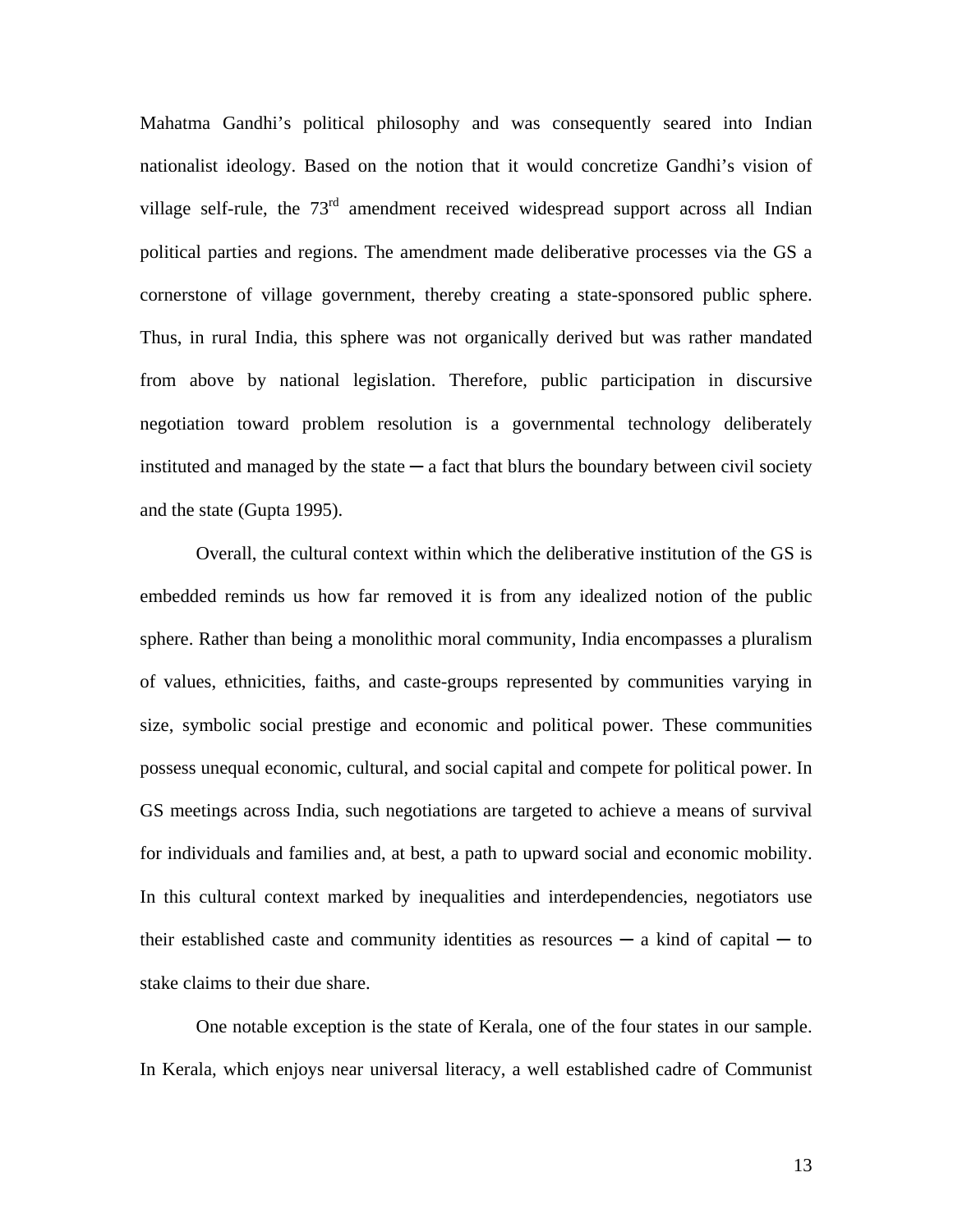Party workers conducted a "People's Campaign" to train citizens in deliberative planning processes, which resulted in remarkably effective local government (Heller, Harilal and Chaudhuri 2007). This campaign built on years of progressive left-leaning rule and effective land reform, sharp reductions in social inequality, high levels of civic participation, and extremely effective human development investments. In Kerala, moreover, where it is mandated that 40 percent of the state's budget be allocated via GPs, these local bodies have substantial resources. Yet in Kerala, as elsewhere, the GS's primary function as a part of the nationwide governance system is to select beneficiaries and allocate public goods.

In terms of their location in the structure of governance, GPs and GSs are the lowest level in a hierarchy that reaches upwards from the village to the county (Block), the district (Zila), the state, and the central government in Delhi. This entire system is staffed by elected representatives and works within the framework of the Indian constitution, which adopts affirmative action policies in order to address social and economic inequalities. The state, therefore, plays an active redistributive role. Wealth is redistributed to the poorest citizens via a technocratic process using lists of "scheduled castes" and "below poverty line" families assessed via surveys. Quotas for elected positions within the government, including seats for GP presidencies and ward representatives, are reserved for SCs in proportion to their population in the village, and a third of the seats are also reserved for women. Quotas are provided for SC enrollment in educational institutions and for government jobs. In addition, a slew of anti-poverty programs implemented through GPs are meant to allocate resources (such as concrete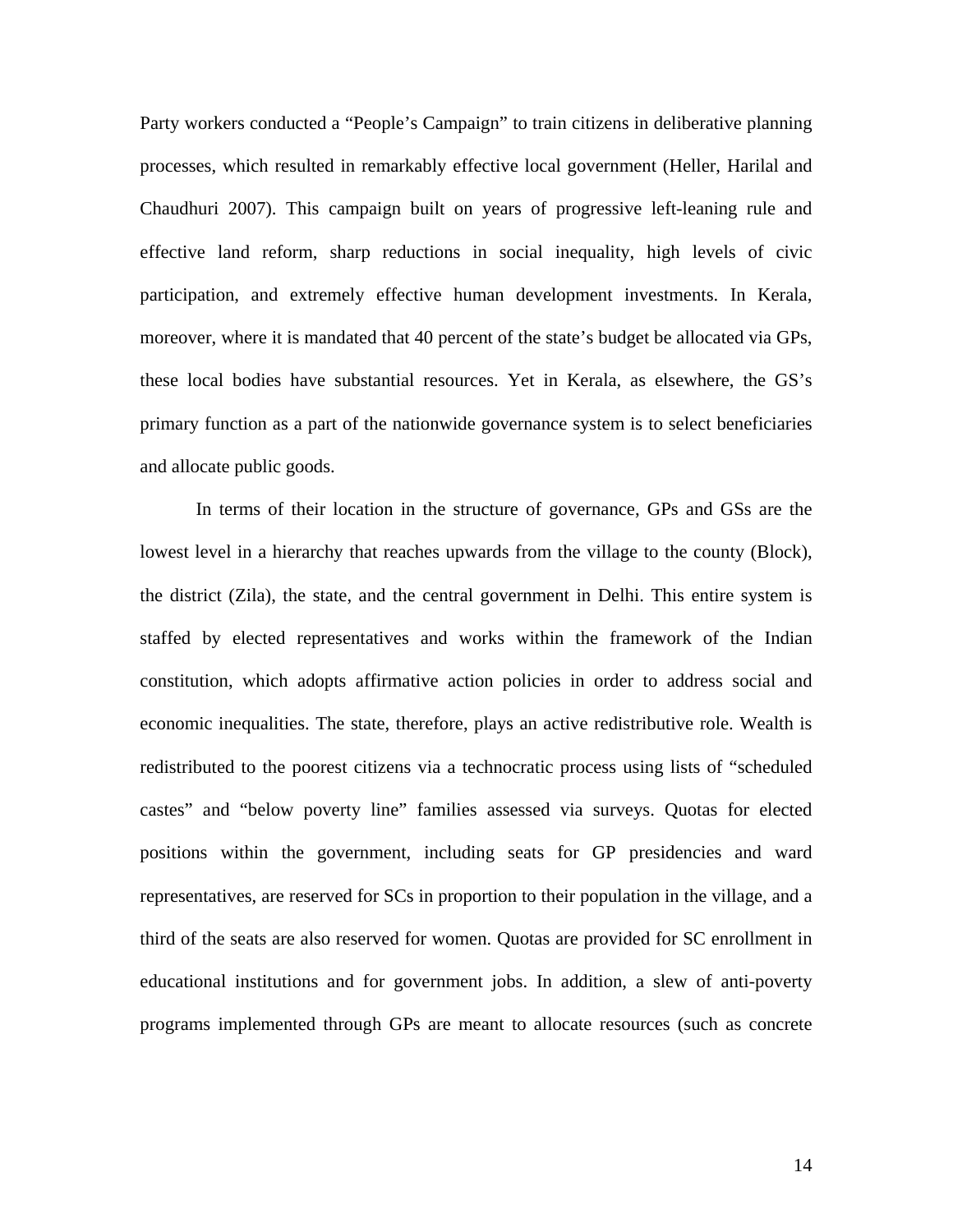houses, toilets, and small plots of land from common property resources) exclusively for SCs.

Additionally, several other benefits are allocated to people defined as "below the poverty line," known now in every Indian language as "BPL." <sup>[6](#page-16-0)</sup> Depending on the state, families classified as BPL get access to houses, toilets, subsidized food, jobs, cheap credit, and scholarships. BPL criteria, which vary from state to state, include landlessness, unemployment, quality of housing, etc.  $\frac{7}{1}$  $\frac{7}{1}$  $\frac{7}{1}$  These "objective" criteria are typically assessed on the basis of a questionnaire designed by the state government and implemented by the GP. The creation of these lists is the government's attempt at establishing a process of commensuration, transforming different qualities into a common metric of poverty (Espeland and Stevens 1998). It is a policy response to the complex task of measuring deprivation in order to redistribute resources and emphasizes economic criteria rather than caste identity. Consequently, it disqualifies people of disadvantaged identity groups if they are relatively better off. However, in order to counter-balance the GPs power over this process, most states require that the list of poor families be ratified by the public at the GS meeting. Thus, the GS is placed in an adjudicative role, and public deliberations on this issue reveal an interesting tension between a desire to

<span id="page-16-0"></span> $6$  A few examples: women over eighteen years of age in BPL households are given Rs. 500 to cover the delivery costs of up to two childbirths; 450 grams of food are given to each house having a child under oneto-three years of age; subsidized housing; subsidized electricity hook-up. 7

<span id="page-16-1"></span>There are several criteria specified and used by the Government to identify households falling below the poverty line. Some of these criteria, like annual household income below Rs. 11,500, are applicable nationwide, while others are state-specific. For example, in Kerala the criteria are as follows: (i) families that do not have shelter and have less than ten cents of land, (ii) those who do not have houses, (iii) income below Rs. 300, (iv) those without access to sanitation facilities, (v) the unemployed and those having jobs for less than ten months in a year, (vi) female-headed household, (vii) households with mentally or physically handicapped members, (viii) SC and ST households, and (ix) illiterate. Families having any two characteristics from vi, vii, and viii qualify as BPL.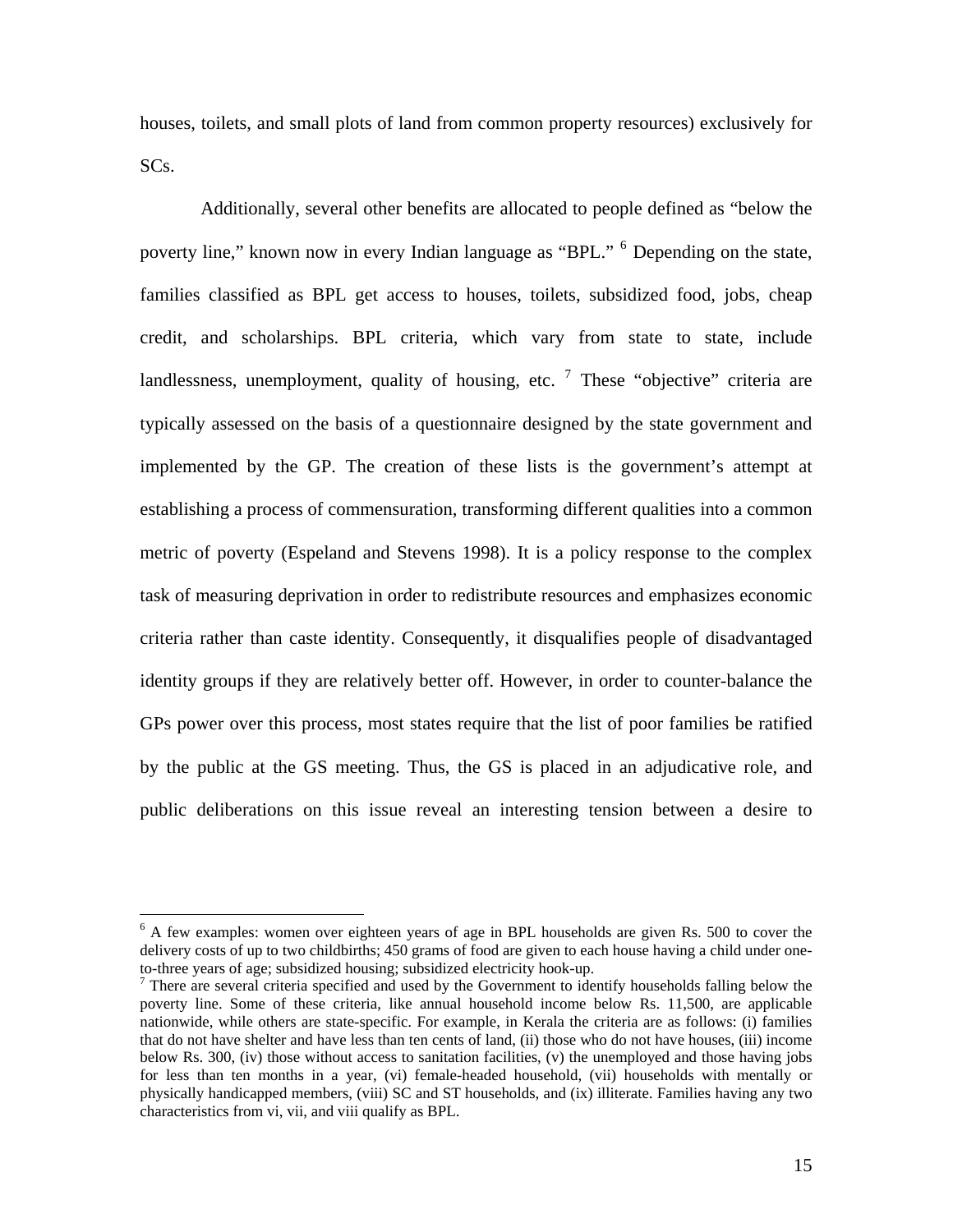participate in and perfect the process, and, occasionally, interrogating the validity of some of the criteria used or the people selected.

Overall, citizen-state relationships in rural India exist more in the matrix of a gift economy than in the realm of rights and responsibilities. Poor accountability mechanisms, lack of resources, and the identity-based nature of electoral politics result in a culture of supplication and benefaction (Gupta 1995; Mehta forthcoming). Political parties engage in the politics of patronage and maintain well-oiled networks to exchange public and private goods for electoral support (Bardhan 1988). The vast majority of rural residents do not pay their taxes, and a GP's financial resources are mostly derived from grants from higher levels of government. These grants are almost all "tied," in that they are required to be allocated to particular groups of people (SCs, BPL, etc.) or to be used for particular purposes (such as building private toilets or houses). Untied funds are practically non-existent. A GS's ability to make allocation decisions is therefore limited. It can decide where to locate a road, a water pipeline, or some other public good. It can ratify the selection of beneficiaries for targeted benefits. And, it can serve as a clearing house for information. Most discussions in the GS, therefore, arise in the form of a demand or supplication. Villagers ask the GP to provide a public good in a particular location or to recognize someone as poor enough to deserve private benefits.

Since this discursive space, this "public sphere", is embedded within an electoral space, with politicians attempting to curry favor with different groups, political incentives preclude attempts to suppress voice. By silencing a person, a local politician may risk alienating an entire vote-bloc. Consequently, the GS creates a relatively level discursive field. It briefly releases people from durable inequality traps and allows them the freedom

16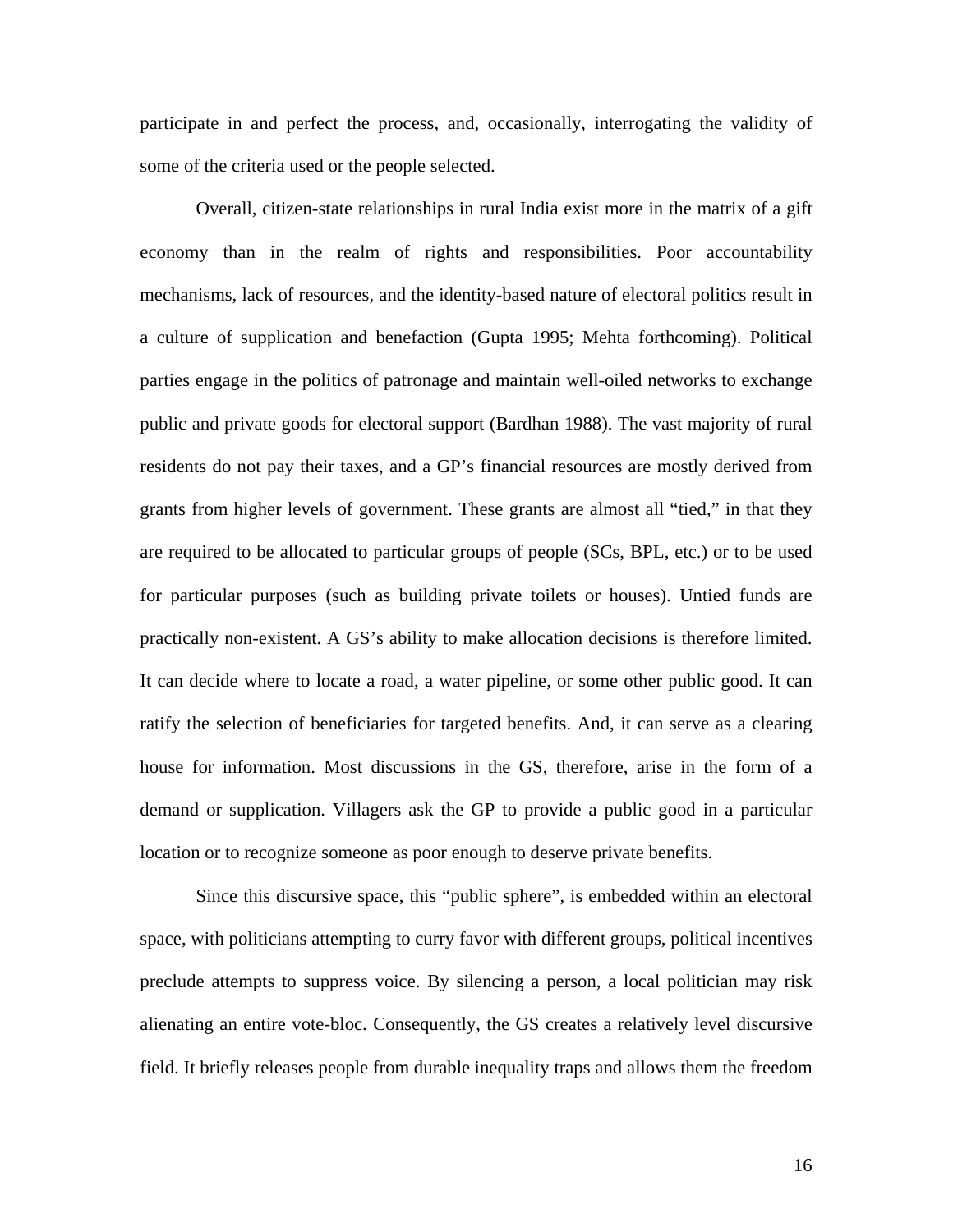to speak. Such freedom has the tendency to spill over outside the GS into everyday life. Therefore, GSs are troublesome for local elites who at times try to ensure that they are not held. In 2001 twenty-five per cent of GPs did not hold even one GS over a year-long period (Besley, Pande and Rao, 2005).

#### **5. DATA AND METHODS**

Data for this study are drawn from tape-recordings of 290 GS meetings in four South Indian states: Andhra Pradesh (AP), Karnataka (KN), Kerala (KL), and Tamil Nadu (TN). The tape recordings were conducted by one or two field investigators who were instructed to dress in a simple manner and locate themselves in an unobtrusive spot at these meetings, after having taken the permission of the GP president. The recordings were then transcribed into the corresponding local language, and then translated into English to facilitate coding. Each transcript also includes information on attendance, and the caste, gender, official designation, and social position of speakers (elected representative, school principal, villager, etc.).

Table 1 provides summary information from the transcript data. The average GS lasts about 84 minutes and is held about an hour after the scheduled time (which is not untypical of public functions in India). About 83 people attend on average, a tiny fraction of the village population which ranges from 2000 to 10,000 depending on the state. Besley, Pande and Rao (2005) report results from a regression analysis of household survey data from the same sample and show that, after controlling for household characteristics and village fixed-effects, illiterate individuals, SCs, the landless and, and the less wealthy are more likely to attend the gram sabha, while women are less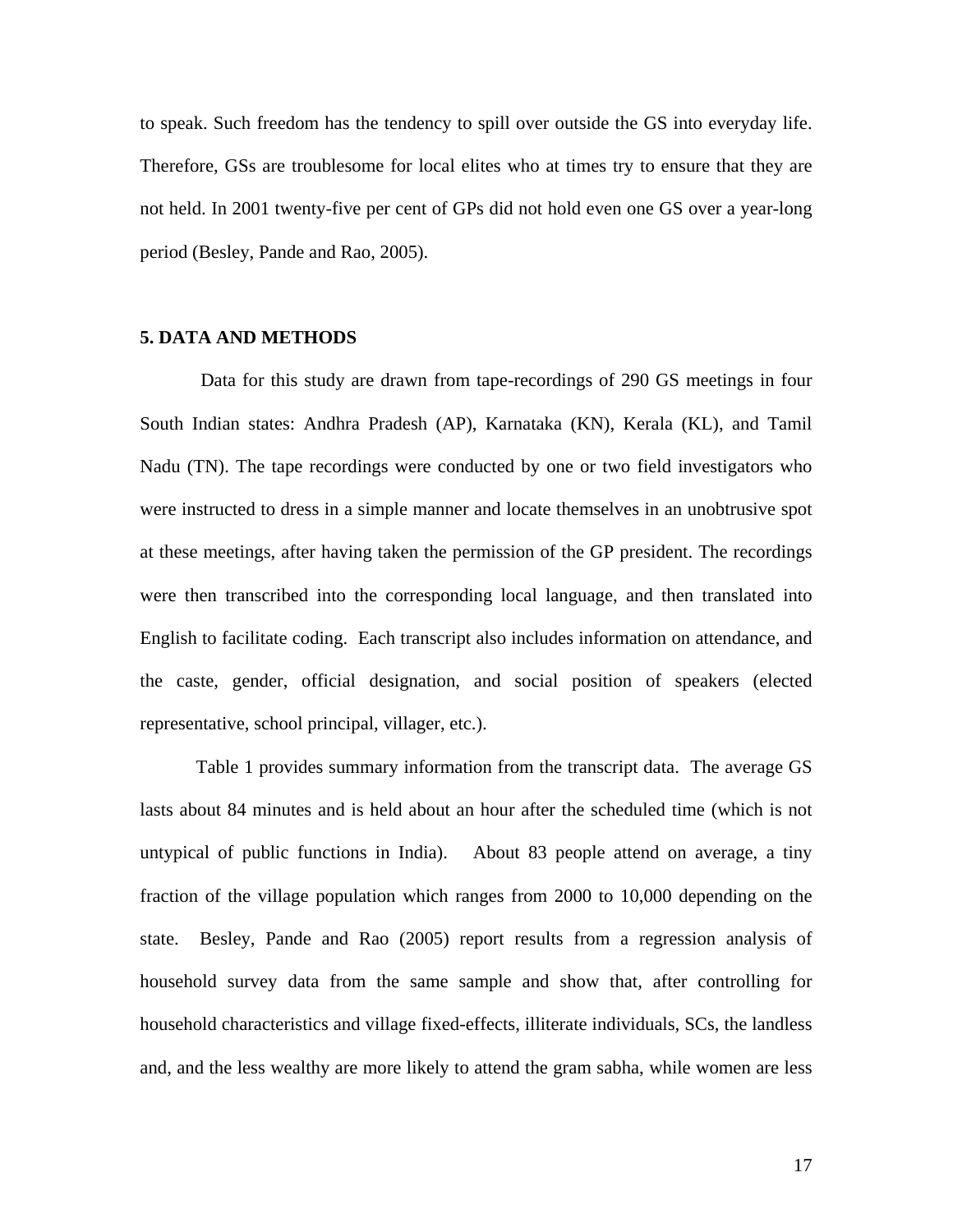likely to attend them. This is primarily because of the GS role in selecting BPL beneficiaries which the poor, disadvantaged families are more likely to benefit from. However, Besley Pande and Rao (2005) also show that this extreme form of selection is less acute in villages with higher literacy levels, where GSs have more representative participation.

Table 1 shows that a third of the attendees, on average, are women and 37 per cent are SCs. However, women and SCs do not speak much at the meeting. The "indicator" variable has a value of 1 when any person in a category speaks in a GS, while the "intensity" variable is the time that any person in that category speaks as proportion of the total length of the gram sabha ${}^{8}$  ${}^{8}$  ${}^{8}$ . With this metric we see that 68% of GS had at least one woman speak, but women spoke on average for 9% of the GS's length. Similarly 60% of GS had at least one SC person speak, but they spoke, on average, for 11% of the time.  $9$ 

The typical GS meeting begins with a presentation by the president or the secretary of the GP. This is followed by a public discussion open to all participants during which, typically, villagers mention their demands and grievances, and the secretary or a member of the GP responds to them. These discussions generally center on routine problems, which are summarized in Table 1. The discussions are dominated by issues related to drinking water and village roads, followed by education, electricity, housing, and health. Concerns about employment and agriculture feature less prominently. Discussions also address such complex problems as the legitimacy of

1

<span id="page-19-0"></span><sup>&</sup>lt;sup>8</sup> Strictly speaking it is the proportion of the number of lines in the transcript spoken by the category divided by the total number of lines in the GS transcript.

<span id="page-19-1"></span><sup>&</sup>lt;sup>9</sup>The SC data are imperfect because we were able to identify SC speakers in only about a third of the sample, which may result in some significant downward bias. Also, the data do not allow us to identify other discriminated castes, like the "backward castes" or BCs.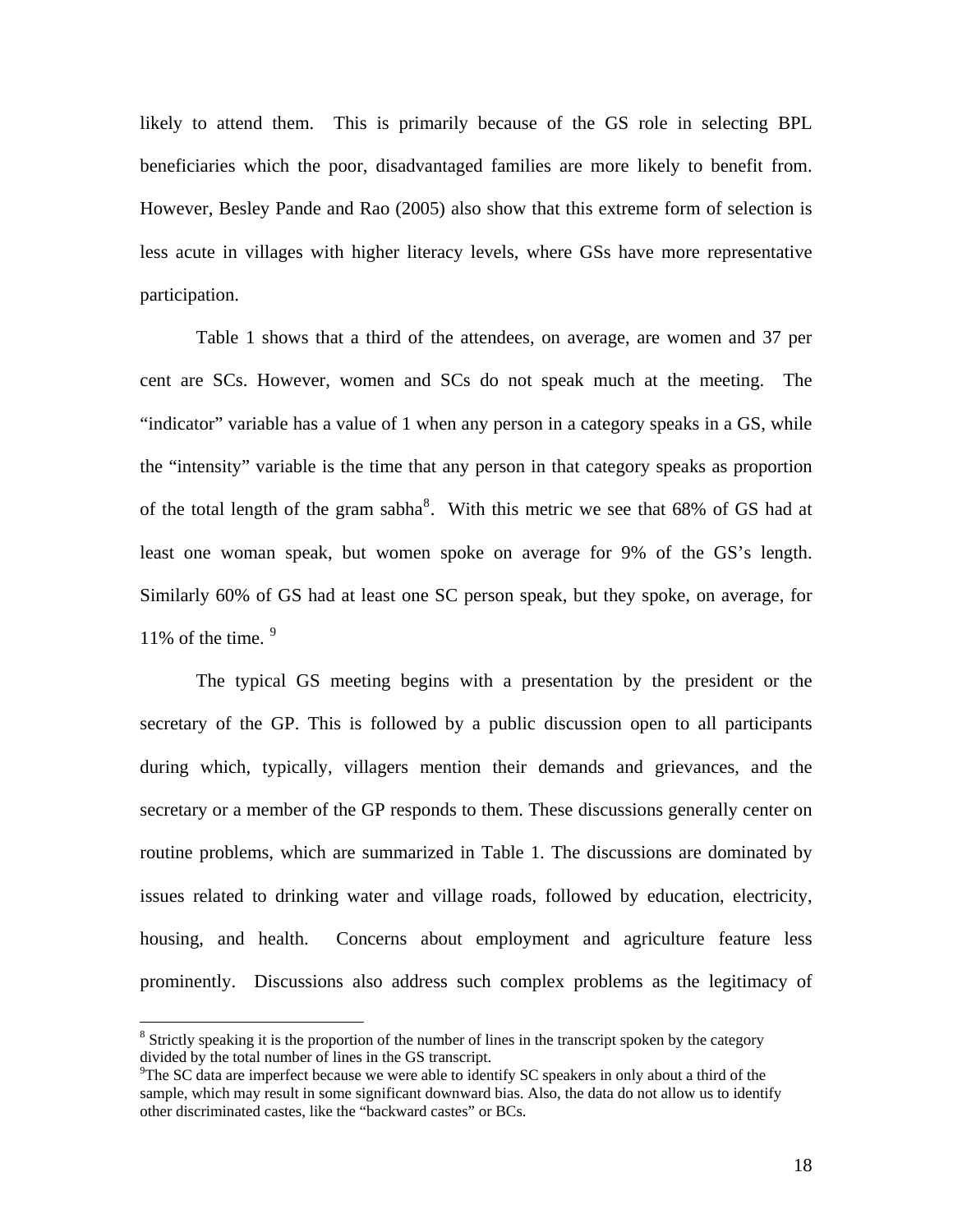paying taxes when obligated funds fail to arrive and the fairness of caste-based affirmative action as a principle of resource allocation.

In this paper we highlight a limited selection of public discourse culled from a vast array that includes discussions on diverse themes. We focus mainly on discussions about distributive justice, including caste-based affirmative action and criteria for BPL selection. In our view, this is one area where the voice of the poor is most crucial.

#### **6. DISCUSSION**

1

This section is broadly divided into two segments. In the first segment we show how the contextual realities of poverty and social inequality shape the culture of deliberation in the GS, i.e., the themes introduced and the discursive styles observed. In the second segment we explore how deliberation acts as a vehicle for questioning governmental definitions of poverty and creating a shared, intersubjective<sup>[10](#page-20-0)</sup> understanding of what it means to be poor. In both segments, our focus is on how poverty influences the concerns and discursive styles of the poor and the implications of this participatory exercise for cultivating their voice.

#### **How Poverty Shapes Deliberation and the Discursive Styles of the Poor**

Let us begin with an excerpt from a GS meeting in Dharmapuri (TN), which reveals the patterns of participation and the identity of the usual interlocutors in a typical

<span id="page-20-0"></span> $10$  This term is used primarily in phenomenological sociology to refer to the mutual constitution of social relationships and reality. It suggests that people can reach an agreement about their understanding of what they have experienced in their life-world and create a shared world based on their subjective understandings. There is no objective reality that exists outside of this mutually shared subjective understanding of phenomenon. As the term has been used here, it means a mutually shared and constructed meaning of poverty.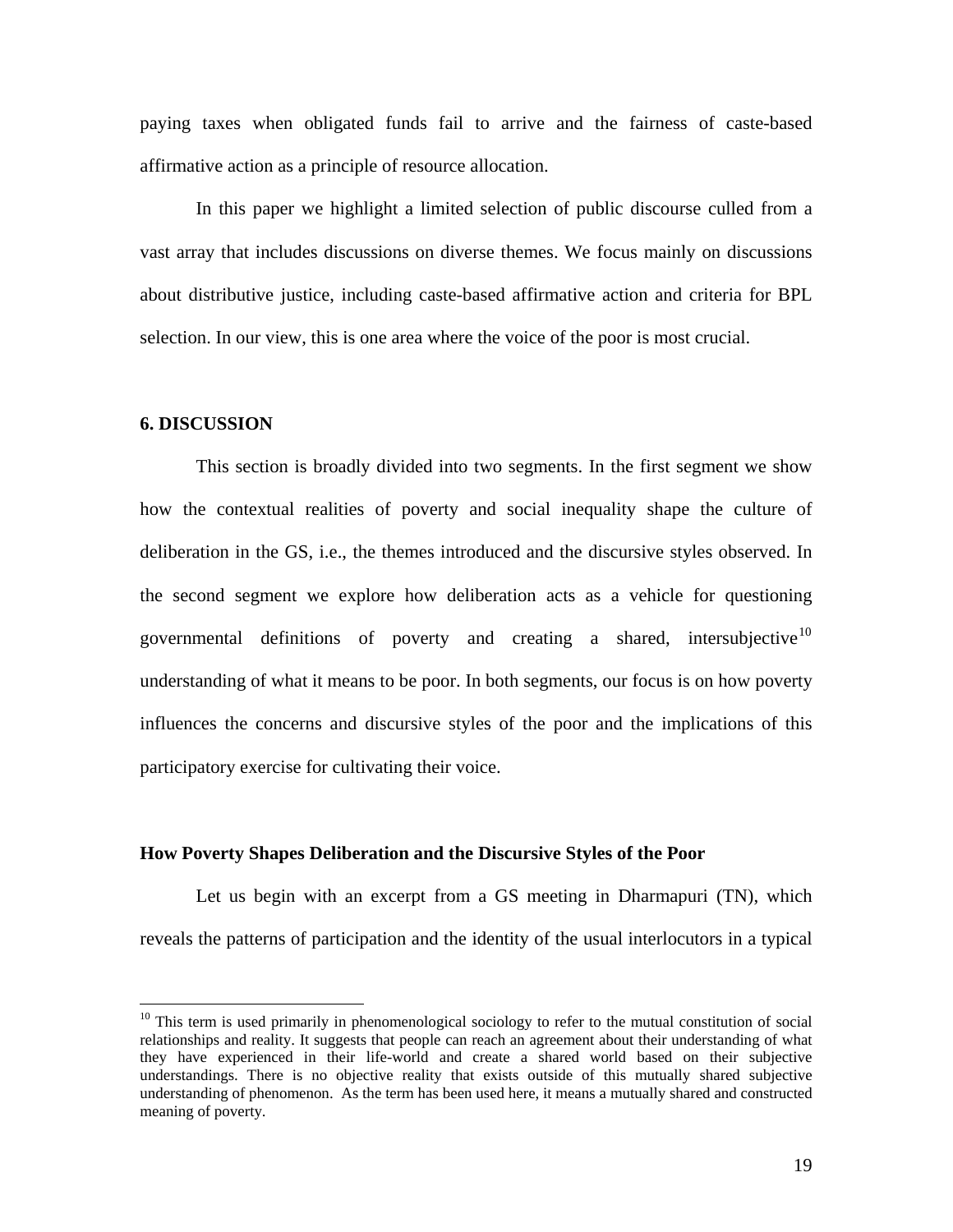GS. This meeting of the GS, serving a village with a voting-age population of 563, was attended by only seven people: three elected members of the GP (the stand-in president, clerk, and an office holder) and four villagers. All of the seven attendees were men. Among the villagers, Mariappan and Muniraj are both SCs, lowest in the local socioeconomic hierarchy. Of the two, the latter embodies the agonistic voice and highlights the pervasive, historically rooted inequality that is perpetuated even within the current democratic structure. A third villager, Jayaraman, belongs to the "other backward castes" (OBC) category. Finally, there is the "President-husband", who is a member of the "most backward castes" (MBC). In constituencies reserved for female candidates, the female president is often only a statutory head, replaced in her seat of authority by her husband.<sup>[11](#page-21-0)</sup> The excerpt reveals the issues that are of importance and the modalities through which they are presented in the narratives of ordinary citizens.  $12$ 

*Jayaraman [male, villager, OBC]:* There are 45 families in our village. None of us have any land. We work for meager daily wages. Whatever little we get we spend on our children's education. But it's impossible to educate our children up to high school because we don't have the money…. So we request the Government to do something.... Our whole area is dirty. Even the water is muddy, and that's what we drink…. How many times we have requested for a road near the cremation ground and for the supply for clean water?! We can only request and apply. The rest is up to you.

*President-husband [MBC]:* If there are 20-25 houses in an area, a ward member should be appointed to represent the area. That ward member should listen to your problems and must do something to help you…

*Muniraj [SC]:* That way [if they have a ward member] we will have the guts to enter this room [where the GS meeting is taking place]. If the required ward members are not with us, to whom can we voice our woes? Who will represent us? ... If the ward member belongs to another community, he won't even listen to our problems. Earlier there was a time when a backward caste person was not even allowed to sit in the same area with others! The officers and leaders who come here [to the GS meeting]

<span id="page-21-0"></span> $11$  This transference of authority is a complex issue that requires an understanding of the fact that these women often belong to politically affiliated families where the male members have long been actively involved in local politics.

 $12$  The first time a villager appears in an excerpt, we note their name and caste. For an official we include their position instead of their name and their caste, if available.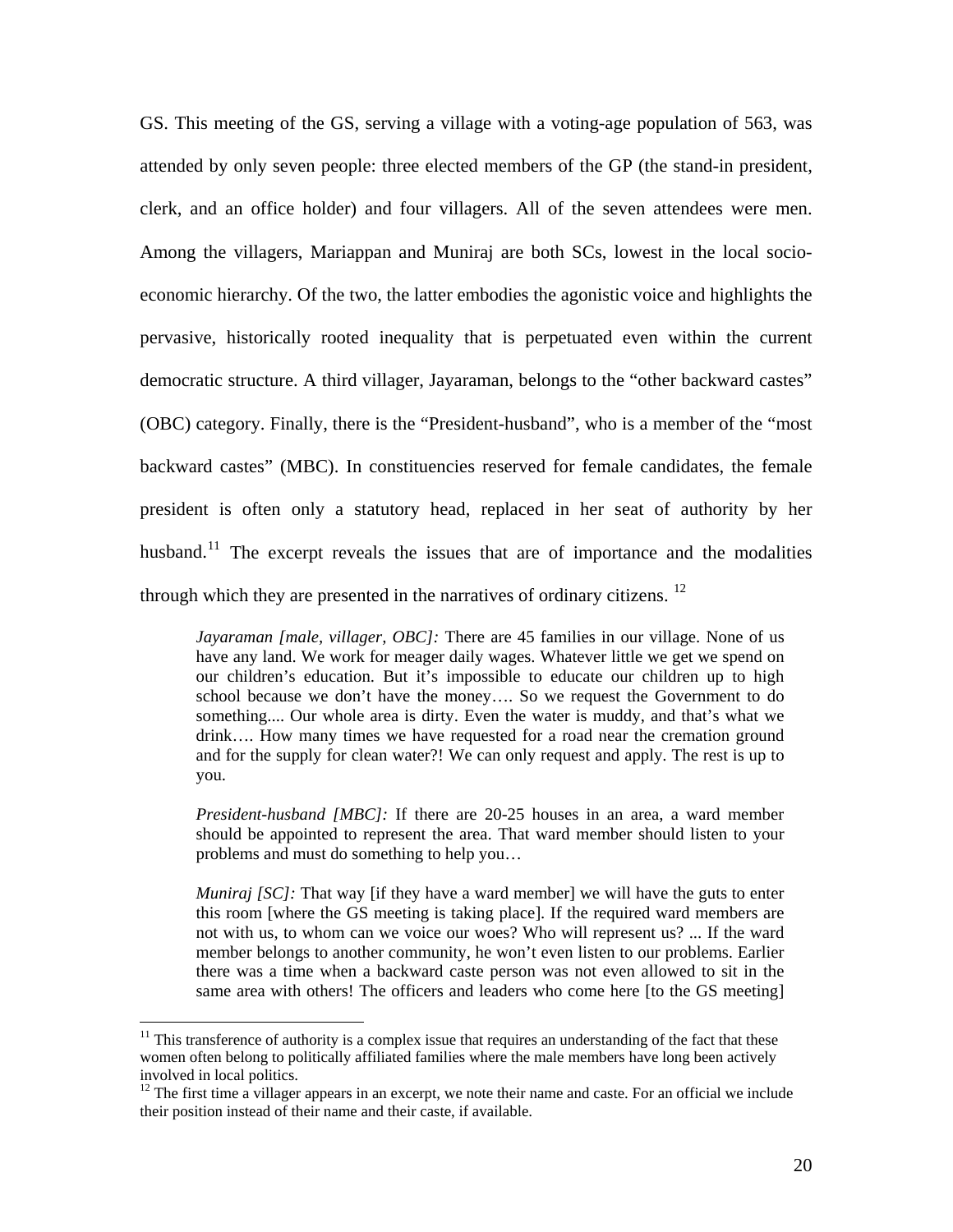already have a pre-set plan about what to do and say. You come, sit on the chair, say something, decide among yourselves, and go away. What's there for us to do?! You've enjoyed power for all these years. Why don't you let us have a turn? ... We don't want any problem at the communal level. For us, whether Subban comes or Kuppan comes [common names], it is the same. We vote, but what happens later? Whereas other people get water even before they ask for it, we have to ask endlessly, and even so, our demand is not fulfilled…. We don't want to fight with anyone. But at least there should be someone to listen to our problems. We've been without water supply for the past one month. Even the president knows it. He has promised to send water. But the ward member is not allowing us to take water. The water is sent to all his relatives. We cannot do anything to stop it…

*President-husband:* … In any competition it's a rule that one should win and the other should lose. There's no community-based discrimination or problem. If all of you in booth no. 1 join and vote for me, I become the President. On the other hand, if everyone in the other booths vote for another person, then he'll become the president. And then what'll matter is what he can do for those booths that voted for him. Today, among youngsters, the level of public awareness is very high. Anyone can become a leader.… Even though there are problems between you two groups, I try to mediate. I don't encourage communal riots.…

*Muniraj:* Everyone should be treated equally. No one should be treated as inferior to others. We should also be given a chance to sit on the dais [where the leaders sit]. Why should we be denied that right? Just because I talk like this, it doesn't mean that I fight with you or disrespect you. I am simply voicing my feeling.

The voices heard and unheard in this excerpt reveal the three fundamental cleavages that fracture the Indian public: the social-symbolic divide of caste hierarchies, which is distinctively Indian, and the more generally prevalent economic and gender divide. In order to understand who exercises voice, how they are positioned, and the significance of their speech, it is first necessary to understand these social divides.

Caste-based divisions have deep historical roots and still manifest in such practices as physical distancing and symbolic deference. It is noteworthy that these traditional cultural scripts, which until India's independence legitimized inequality, are now being openly challenged in GS meetings, as witnessed in Muniraj's angry complaints. Such challenges are not completely new given the history of caste reform movements in South India. The Lingayat movement dates back to the twelfth century,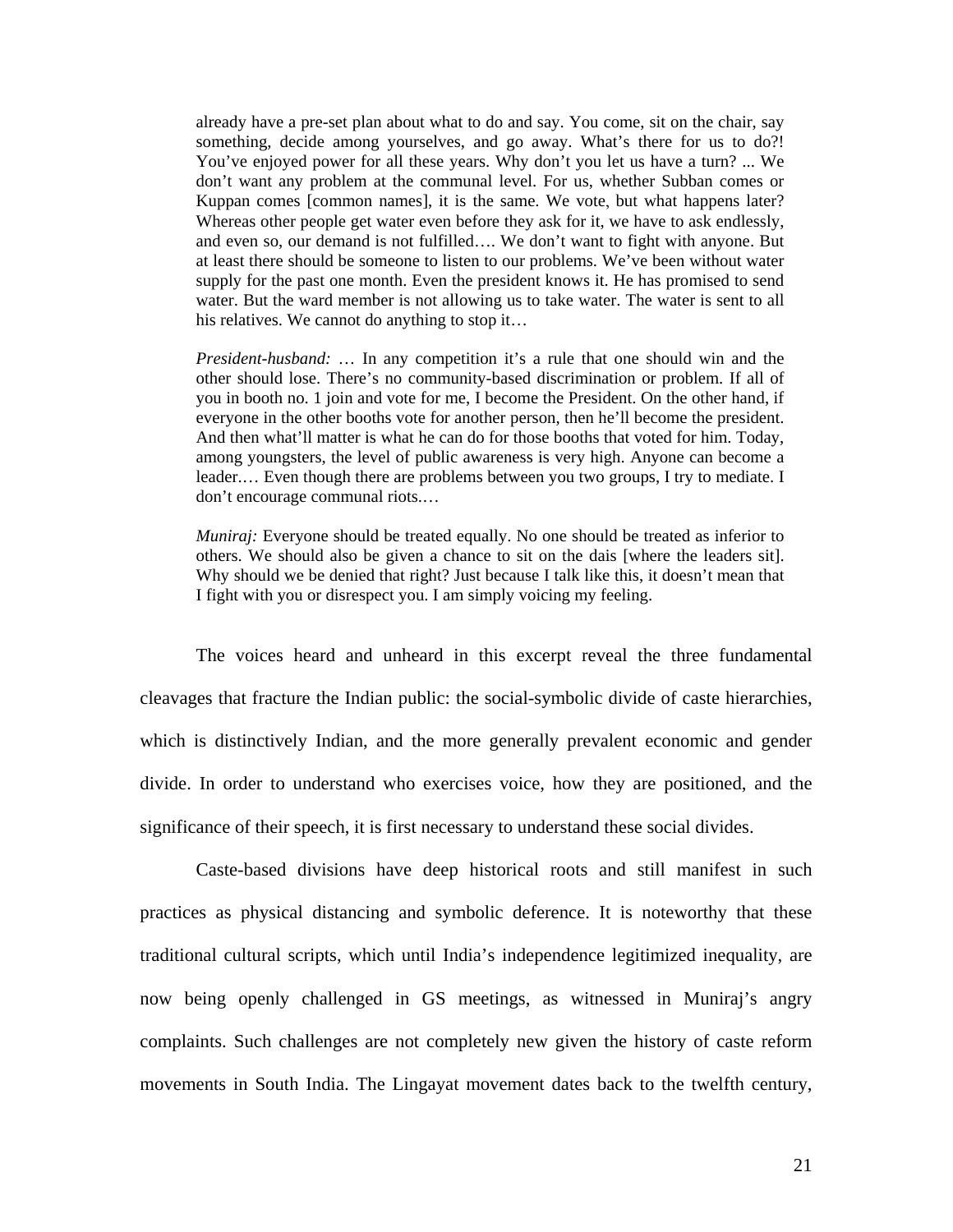and many more such challenges to the status quo emerged during the colonial and postcolonial periods. What makes challenges voiced in GS meetings, like the above instance, different is that, unlike most of their predecessors, they derive not from the educated elite or spiritual leaders, poets, and philosophers on the margins of society but rather from ordinary villagers embedded in everyday, local structures of inequality. These castedisadvantaged ordinary individuals now have a stake in political participation, even in time consuming ones like GS meetings. In effect, identity and resource politics have merged into a common struggle in a scenario where caste-based affirmative action is the principle for distributing resources. And reason-giving as a process of claims-making, claims about appropriate ends and means, is frequently replaced by a competition for predetermined resources based on the severity of need, and caste and communal identity.

The economic divide in rural India is illustrated by disparities in land ownership which frequently coincides with position in the caste hierarchy. Upper and middle castes (which include OBCs in South India) may own a significant portion of cultivable land in a village, while the lower-caste SCs work as daily agricultural wage laborers on that land. To a large extent, economic disparities determine attendance patterns in these meetings. Typically, the upper castes do not see any value in attending the GS meetings, which they regard as the government's vehicle to benefit the lower castes by selecting beneficiaries for subsidized goods. When they are present, upper castes often try to dominate the meetings by demanding that precedence be given to their needs. The gender divide is best embodied in the GS in the figure of the President-husband and the absence of women. Even when women are present (often in large numbers, especially in the South Indian states, due to their membership in self-help, or microcredit, groups), they generally do not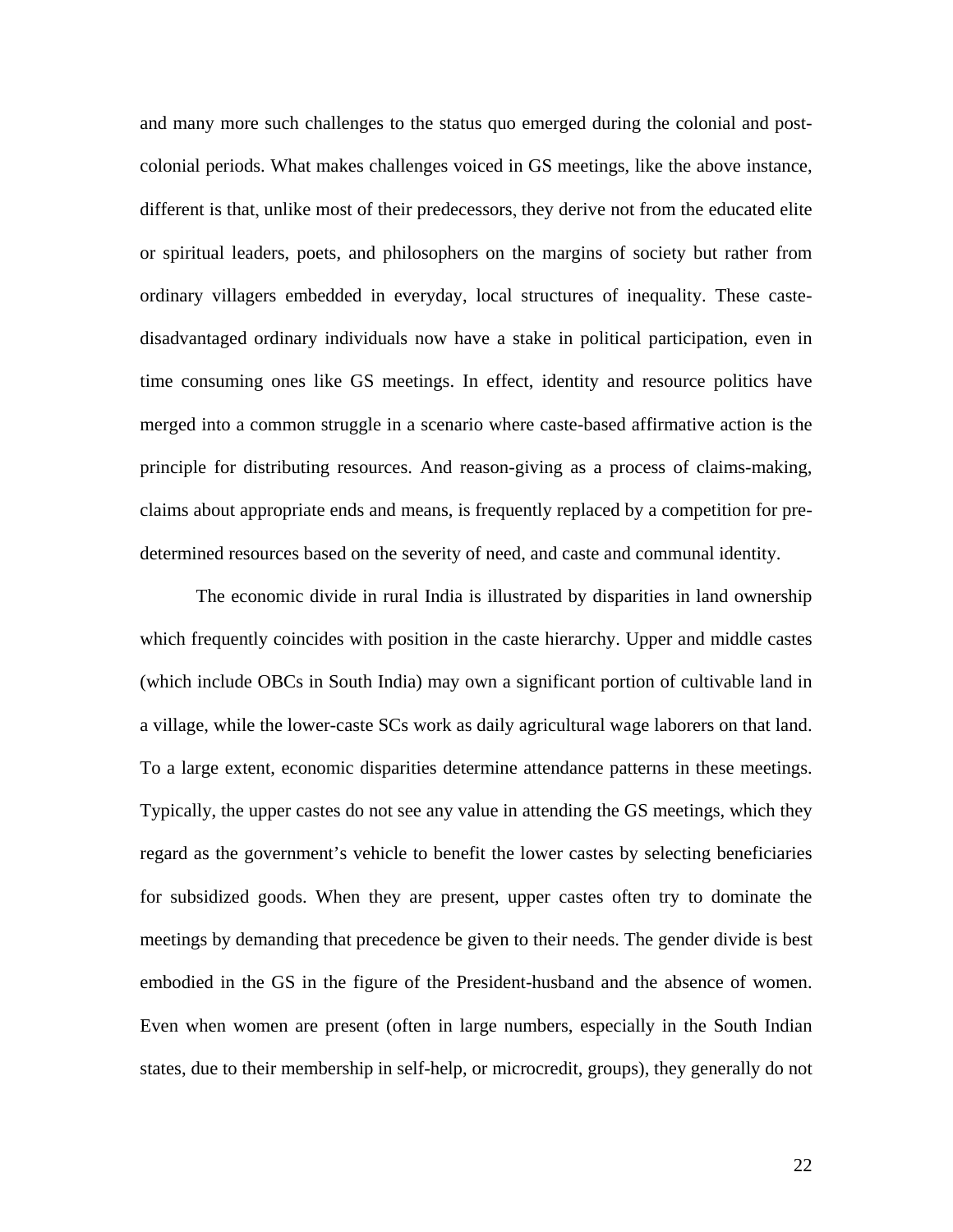participate as actively or enjoy the same rights as their male counterparts. This fact is evident in instances when they are silenced and their contribution discounted by male authority figures.

Despite the fractured terrain of identity, GSs in India function as Durkheimian "sacred spheres" marking the conjunction of civil society and the state. The ritualized interaction in this sphere gives rise to a community of citizens and a brief moment of "collective effervescence." This moment allows individuals with disadvantaged identities (lower caste and poor), like Muniraj, to momentarily discard the stigma of their ascriptive identities and low economic status and to slip into their sacred identity as citizens with equal rights in the eyes of the state. In fact, the more downtrodden an individual is in real terms, the more sacred he or she is in the eyes of the democratic state, who's avowed mission is to guarantee equality and preferential treatment for the disadvantaged. As illustrated in the example, the ritualized interactions in GSs have the potential of challenging the nature of entrenched social relations. They serve to make the covert "weapons of the weak" overt, expose such "hidden transcripts" (Scott 1990) as the physical segregation of lower castes, and provide a means to challenge them.

The process of making the kinds of claims and complaints cited above may seem quite ordinary on the surface, but it acquires deeper significance as a vehicle through which poor, low caste individuals imbibe a sense of possessing equal recognition as citizens. This nascent consciousness occasionally bubbles to the surface, as in Muniraj's vehement request for equal treatment. Such expressions of the "politics of dignity", which have a deep resonance in Indian political life (Varshney, 2000), underlie many material and non-material demands made in the GS. They are demands to reverse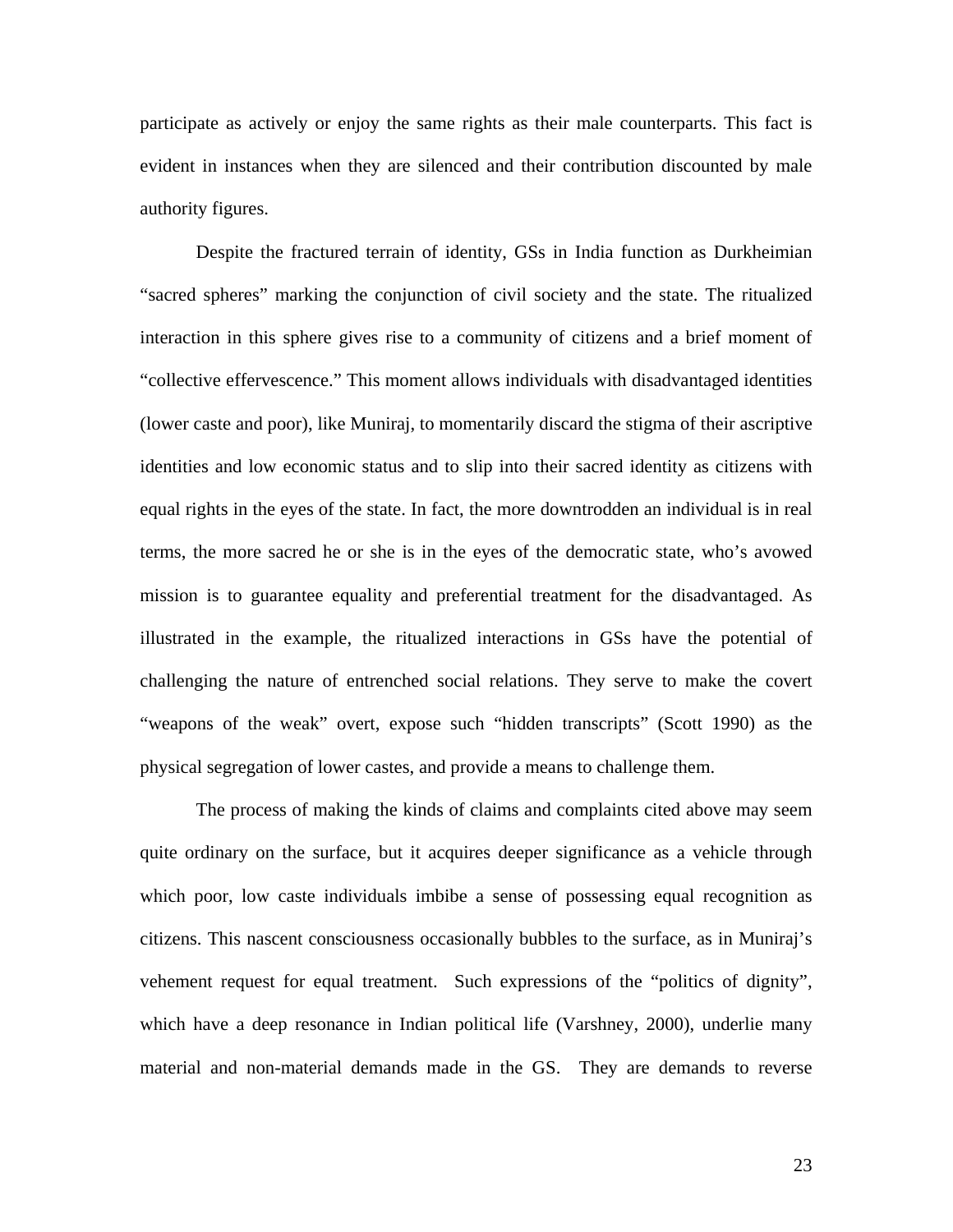adverse "terms of recognition"; to be recognized as social and political equals, with a concurrent desire to improve material well-being.

The work of maintaining, defending, and challenging hierarchical social and symbolic boundaries (Lamont and Fournier 1992) is prominent in the discursive landscape of the GS. In contrast to the open confrontation noted above are subversive strategies which test the boundaries of distinction, without calling for immediate change. An example is this interaction in a GS in Medak, AP, where a lower caste man uses the offer of water from its community well to tempt upper caste members to relax the rules of purity and pollution governing their consumption.

*Villager (male, SC):* In our SC-ST colony, there's a bore-well that's plush with water. This water is being misused. If a tank is constructed, this water can be useful for the entire village.

The offer is made with the knowledge that members of the upper caste are most likely unwilling to drink lower caste water, scoring an effective political point about discrimination. Challenges and boundary-testing such as the ones described above are civic capabilities that are being newly cultivated by poor, low-caste individuals as they experience participation in this new arena.

What kind of reaction do these assertions meet, particularly from the upper-castes at whom these are directed? In other words, if these assertions are an exercise of voice, then do they encounter attempts at being silenced? In GS deliberations, the upper castes (the "general" or "forward" castes, referred to below as GC) are most notable for their absence. When they do participate, they may try to dominate the discourse and establish their privileged claim on resources, a privilege primarily derived from their traditionally recognized superiority. For example, in one GS meeting (Chittoor, AP), a general caste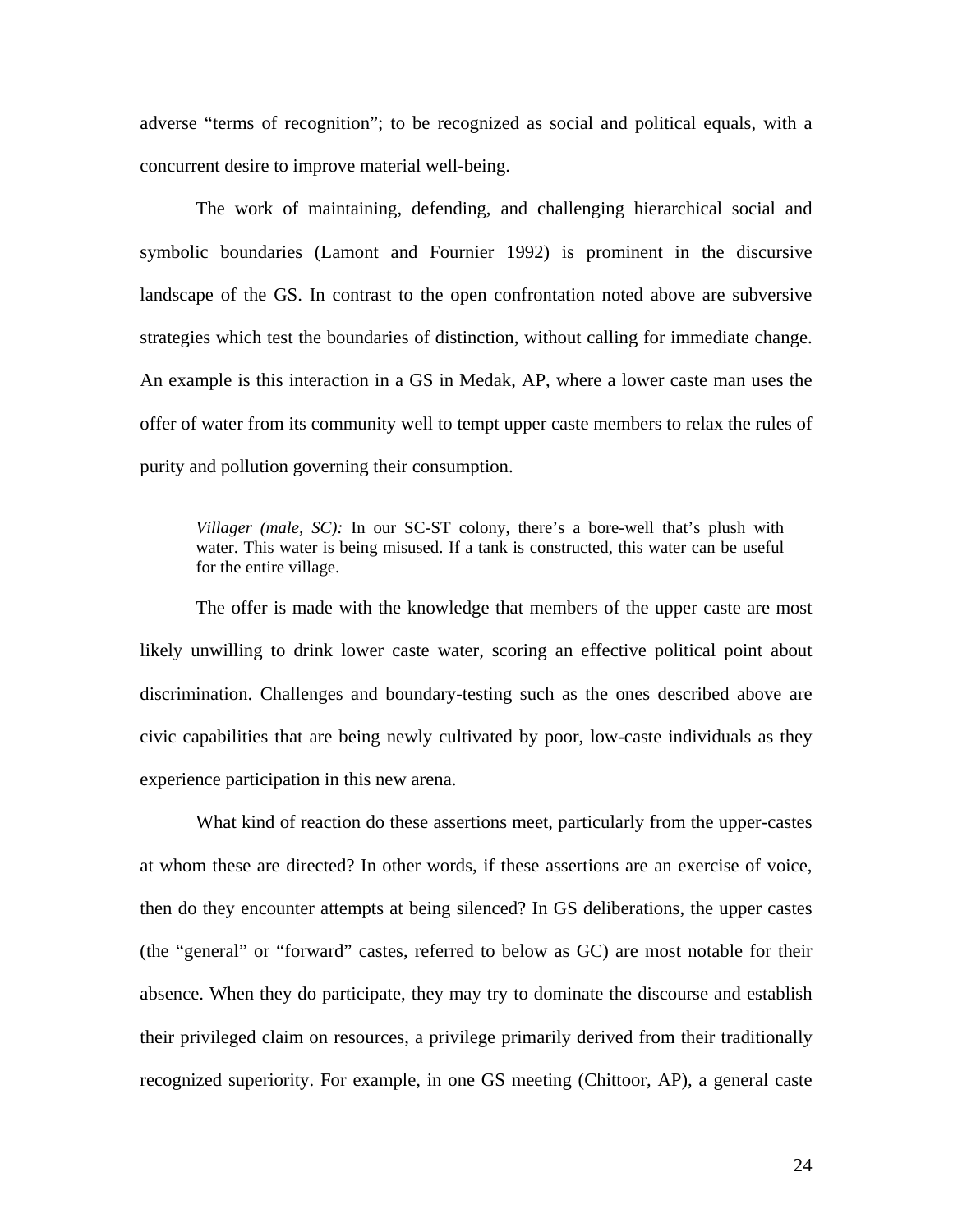person states his demands and uses brute vocal force to assert their primacy over other claims.

*Villager:* (male, GC): We need cemented roads in Brahamana Veedhi [Brahmin street]. We're not bothered about the expenses incurred by the *panchayat*. Our problem must be addressed.

*GP Secretary (male):* The *panchayat* does not have any money…. If you want this project, you have to come forward with your "sramadan" [voluntary contributions] …

*Villager (male, GC):* We're least bothered about other development activities. First of all, we need cement roads. That's it.

 The discursive styles of the upper castes are markedly different from those of the lower castes. The formers' strident style contrasts with the frequently fawning and pleading tone employed by lower caste supplicants, showing how different "technologies and techniques of persuasion" are used at different levels of the social spectrum (Morris 1998). The GC villager expresses blatant disregard for the needs of other groups, brazenly pressing his demand for a public good meant exclusively for his upper caste neighborhood. Muniraj, the SC villager, on the other hand, affirms his allegiance to the ideal of communal harmony even while strongly objecting to its unjust discrimination against his caste group. In an effort to allay fears that he is trying to rile up communal tensions, Muniraj even stresses that his somewhat aggressive manner of speech is not a sign of disrespect. The sharp contrast between the two techniques of persuasion illustrates how discursive styles are deeply shaped by social inequality and poverty, including factors like discrimination, social exclusion, and illiteracy.

The discursive styles of upper castes are not always abrasive. Rather they are tempered by their economic position. Poor general caste individuals use the GS forum to challenge the fairness of caste-based affirmative action, which puts the needs of SCs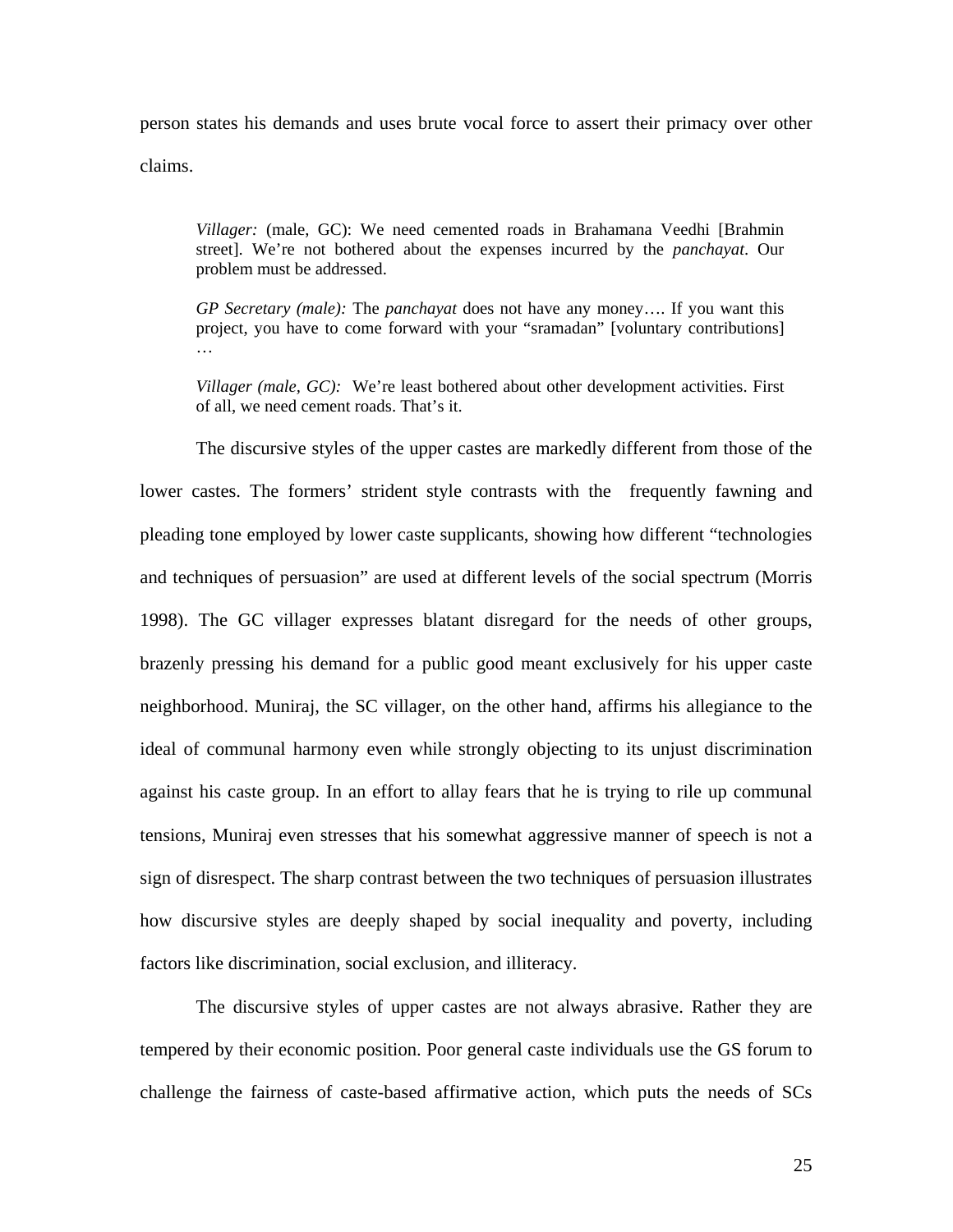before those of other groups, regardless of economic criteria. An example from Coimbatore (TN) shows how poor members of the general caste left behind by existing redistribution policies can express their dissatisfaction in the context of the GS. OBCs who are socially proximate to the SCs similarly challenge existing policies.

*Villager (male, GC):* There are *harijan* people [SCs] here who don't have homes. They work as coolies [day laborers] along with other people [non-SCs] who also have no other option than to work as coolies. However, whereas all the *harijans* get their dues and facilities, the others who do the same job do not get the same reward as his fellow worker. The government does not give any sort of concessions to these poor coolies, whereas the *harijans* get all sorts of concessions from the government.

All of these challenges are, in reality, pleas to the government, masked in adversarial language, for a larger share of private and public goods, underscoring the government's benefactor-to-beneficiary relationship with the public. But in the democratic system, the public as beneficiary is endowed with a moral claim. The following example suggests that villagers' understand this as they make a deferential request as if asking for alms, then express indignation at being passed over in favor of others' demands.

*Velusamy [villager, male, OBC]:* I have been residing in this village through several generations and I've been asking for a house to live in. They say: 'today, tomorrow,' but so far, nothing's been done…. I am sitting here at the mercy of my fate…

*GP Clerk:* Till now houses have been allotted only for the SCs … It hasn't come for OBCs.

*Velusamy:* They say that it has come only for the SCs, only for them! Is it that only they are humans? And are we people not human beings? How can you say such a thing! What kind of a *panchayat* is this? We can't go directly and meet the officer. We can only make kind requests to our President, whom we believe in. Make some arrangements for me …

 Poor, low caste women also engage in making demands, but their discursive style is distinctly different, bordering more on demonstrating their helplessness and beseeching the state for personal assistance. They vary between unabashedly making private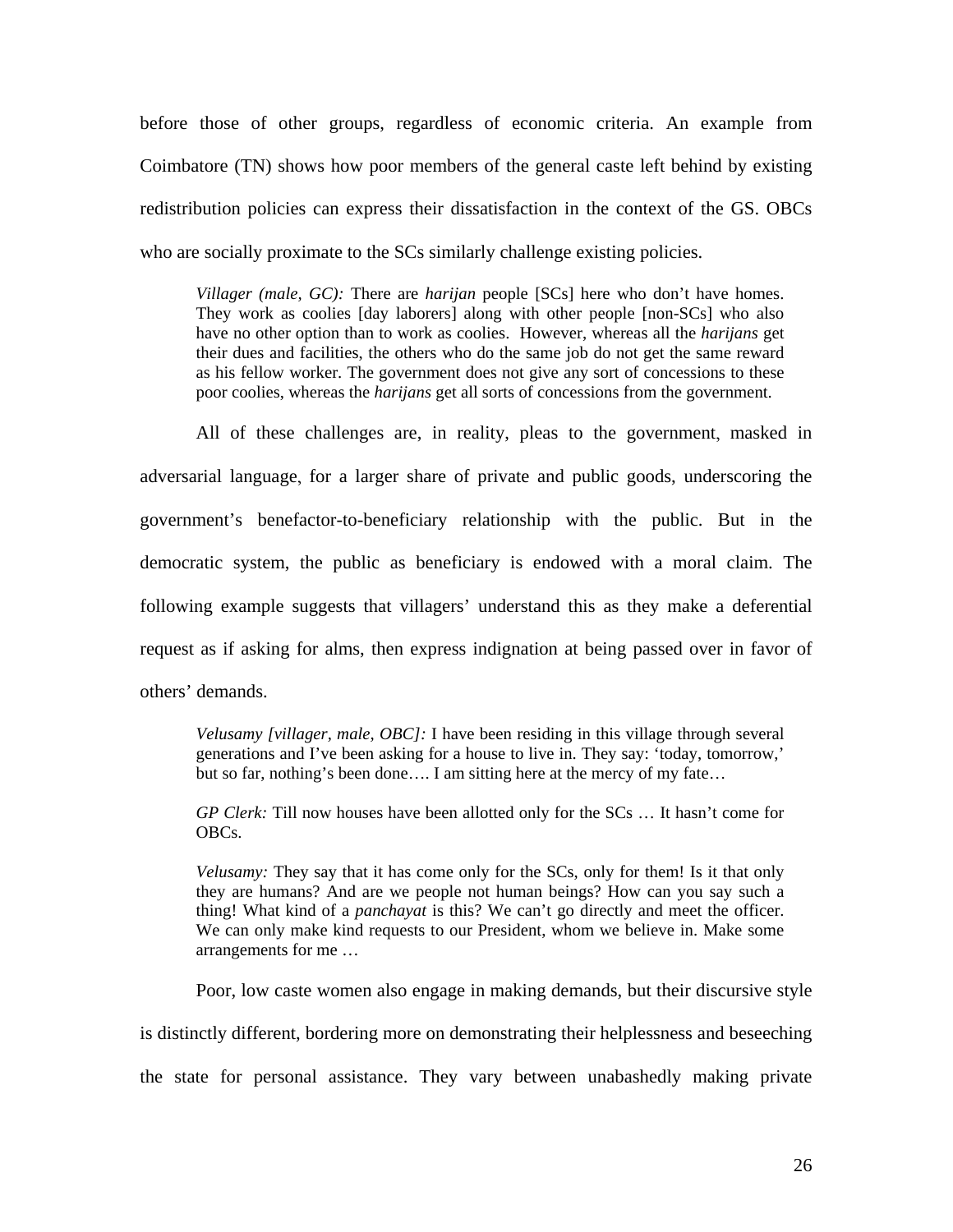demands, in the most desperate cases, to presenting their demands as public concerns. In these cases, the GS becomes a site for the continual masking and unmasking of private needs disguised as public needs and becomes a perilous terrain, where "hidden transcripts" are continually dragged into the discourse. The following example from Coimbatore (TN) illustrates these discursive strategies and shows how figures of authority question intentions, debunk claims, and pass moral judgments on individual needs.

*Mailaatha [villager, female, SC]:* You must lay a road for our street. It's very difficult for the children to walk. You must help us.

*President [male]:* Your street is not a busy street! Your husband is ill and disabled. So you have to hold and assist him [to walk]. We will lay roads if more funds are available.

*Savithri [villager, female, SC]:* I don't have a husband, and I'm suffering a lot with a child. I've got to pay for six months house rent. I want a house.

…

*President:* You've moved away [of your own accord] after fighting with your husband.... We'll give you a house if it [the house grants] comes.

Despite the brisk refusal with which both of these demands are met it is important to note that individuals such as these who bear a triple burden of disadvantage, being poor, lowcaste, and women, are learning the art of making demands in a public arena - which was inaccessible to them even a few decades ago. In addition, they are also seen cultivating the artful practice of using a public goods framework to present private needs.

In terms of the concerns that are expressed in the GS, distributional equity is prominent. However, this concern is not restricted to the imperatives of survival and bread-and-butter goods, like free meals and uniforms for children and subsidized sanitation facilities. It also extends to issues of socio-economic mobility, such as obtaining greater opportunities for education and employment. Poor, socially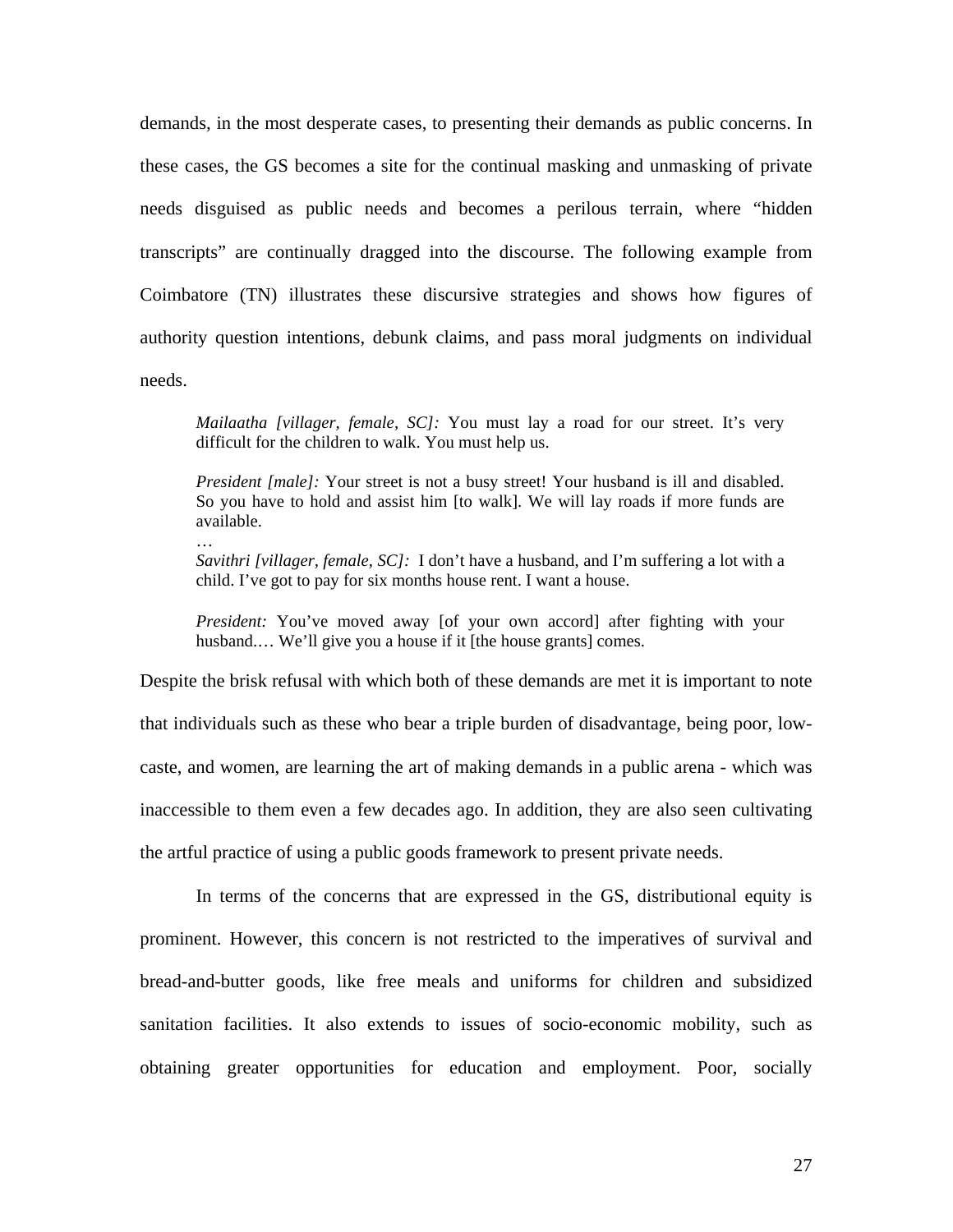marginalized groups use the GS to broach such subjects, which fall far beyond the practical scope of the GS. For example, in the following excerpt from Coimbatore (TN), the villager and the GP president debate the un/affordability of an English medium education and whether that hinders a person's chance to get into the highly coveted civil services, in the context of caste-based affirmative action.

*Villager (male):* A girl who studies in Mallanad<sup>[13](#page-29-0)</sup> *Panchayat* corporation school [Tamil medium] cannot match a boy who studies in an English medium convent school in Coimbatore. Parents need to spend a lot for English medium education for their children.

*President (male, GC):* Your concern about how an ordinary student will compete with convent-educated students is valid. That's why they've kept caste as a selection criterion. On the basis of caste, if SCs and STs have lower marks and are older, they'll still be preferred over forward caste candidates in the IAS (Indian Administrative Services) selection process. So, with regard to education, nowadays preferential treatment is given on the basis of caste. We should change this system in favor of income-based affirmative action. This is my opinion.

The interesting fact about discussions of this nature is that such matters lie far beyond the purview of the GS. Therefore, in pragmatic terms, it is futile to discuss them in this venue. The villagers know that an extremely complex and contested parliamentary process determine affirmative action policies. Yet the GS provides ordinary citizens a place to think about and voice their concerns about broader policy issues and abstract principles that closely touch their lives. Through this discursive engagement poor villagers participate in democracy and, hence, perform their citizenship.

As illustrated through the various examples cited above, poverty, shot through with material and symbolic inequality, inevitably undermines the idealized neutrality of democratic discourse in the GS and shapes the culture of deliberation. Most notably, an improvised vernacular style of verbal negotiation is emerging, a style which is created as citizens compete for resources, challenge hierarchical social boundaries, and critique

<span id="page-29-0"></span><sup>&</sup>lt;sup>13</sup> Name changed to protect anonymity.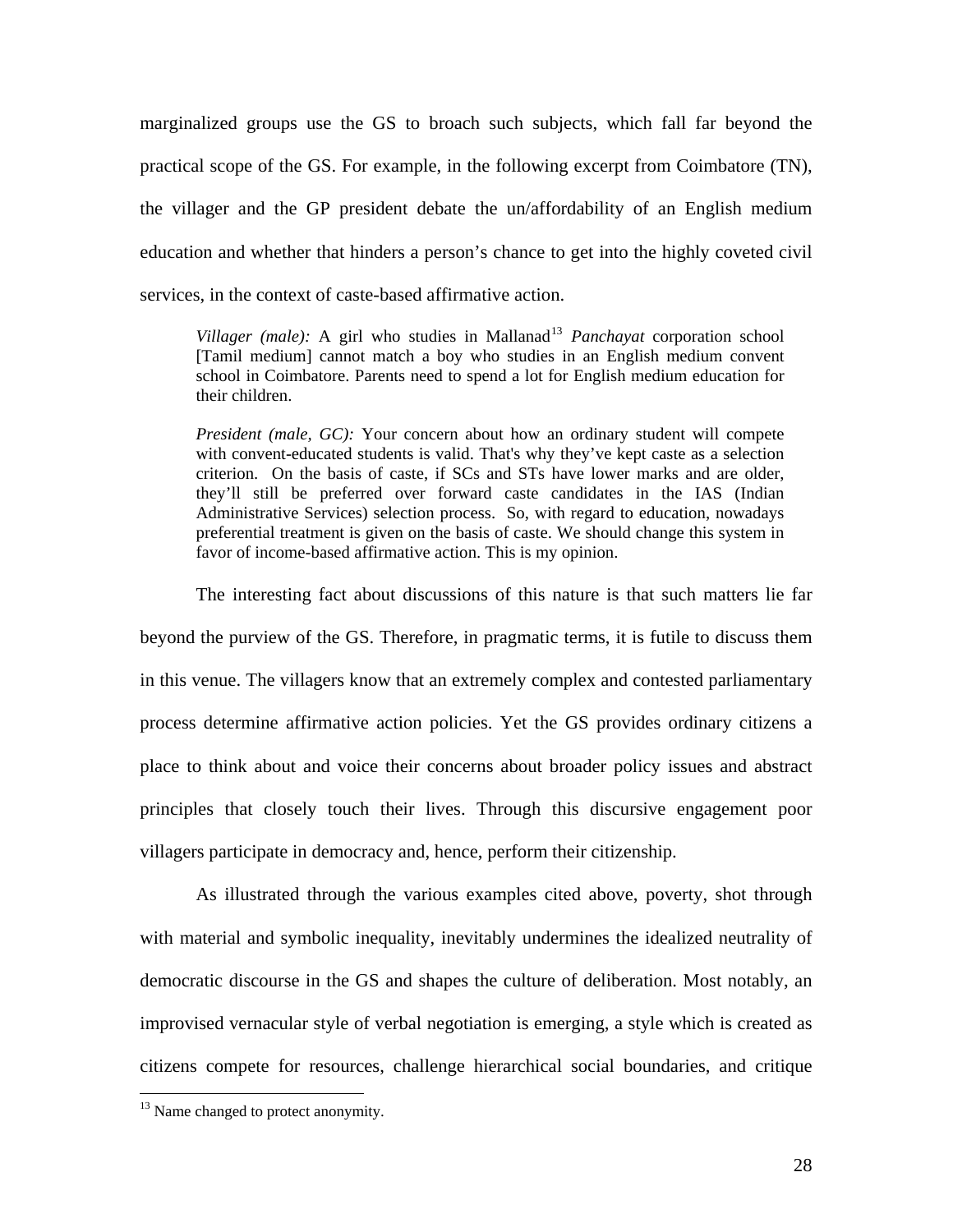principles of affirmative action and the status of distributional equity. These styles include assertive demands and complaints, beseeching for benefits, even demonstrating helplessness, and more directly confrontational or acrimonious styles. However much they may deviate from the idealized rational argumentation envisioned under the deliberative democracy framework, these discursive styles represent the transformation of the GS into a "level discursive playing field", which encourages a culture of competitive participation where the politics of dignity are played out, boundaries of caste and class transgressed, and the political power of the poor displayed. Voice, agency, and dignity are publicly re-imagined and renegotiated, and, as a consequence, the capacity of the poor and marginalized to be full and equal citizens is demonstrated and at least momentarily realized.

#### **How Deliberation Shapes the Meaning of Poverty**

The inadequacy of identifying the poor simply on the basis of ascriptive categories (such as caste) has led India's central Government to adopt a quantifiable, poverty-based measure to achieve distributive equality. Yet the definition of poverty is hardly obvious or unproblematic, as can be seen in the discursive exchanges taking place in GSs in the four South Indian states we studied. In these exchanges, elected GP representatives and the public make a joint effort to understand the definition of poverty and the category of the "BPL beneficiary" as laid out by the Government.

Government representatives use the GS forum to keep the public abreast of the state's efforts to fix poverty by pegging it down to certain objective criteria and to translate it to a common metric of numerical scores by using human and mechanized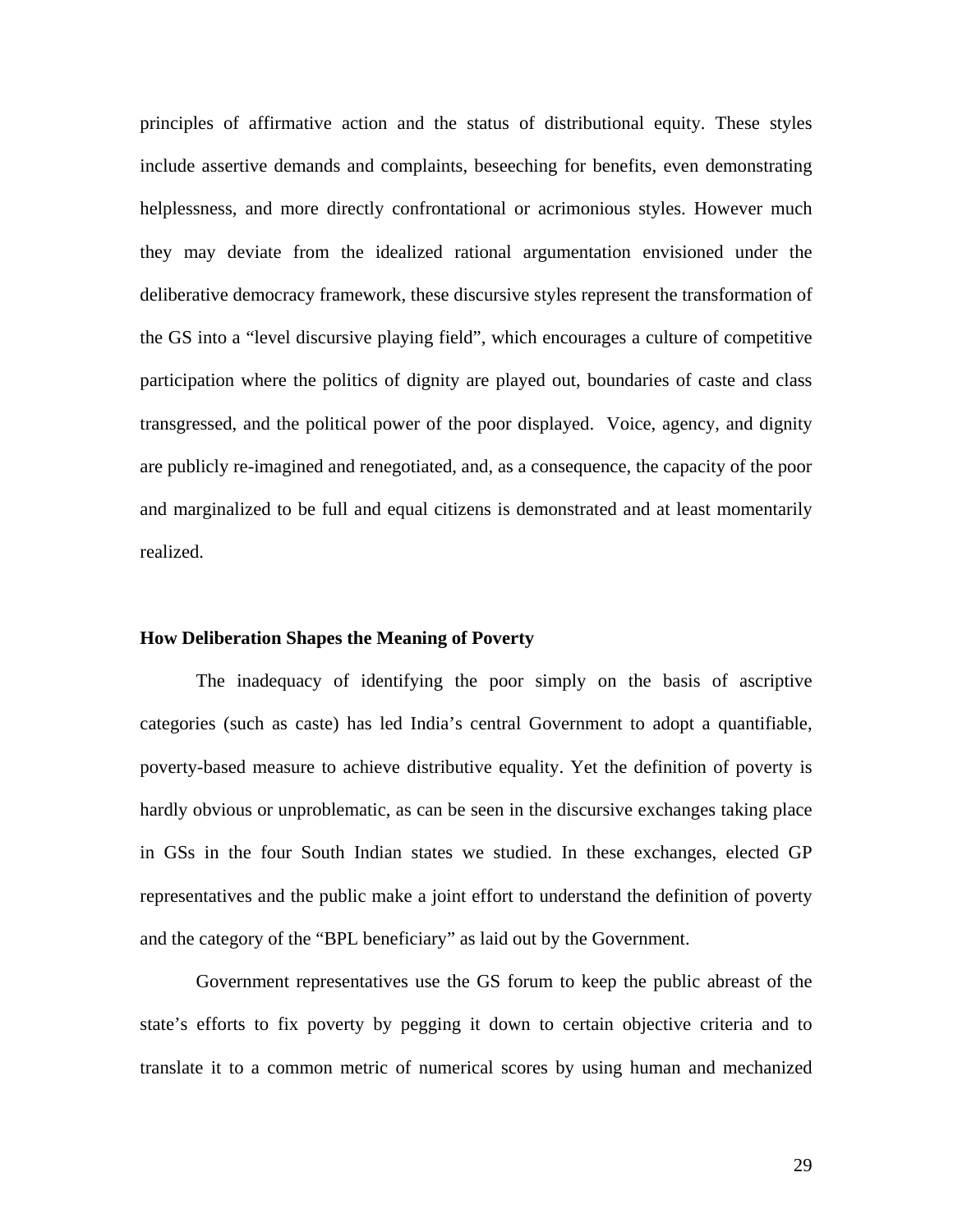technologies, like surveys, computerization, and color-coded cards. [14](#page-31-0) This complicated process determines who gets counted as poor, how different degrees of deprivation are ranked, and who gets excluded from receiving government benefits. Public response to this process ranges from contesting the selection of certain beneficiaries, to demanding a finer calibration of the process, and even critiquing it for fundamental flaws. People often propose accounts of poverty for strategic purposes, revealing their covert desire to be counted among those in need of government assistance. In fact, when villagers talk about what poverty means, they are also talking about what they themselves want. The GSs therefore become sites for the joint production of an understanding of what it means to be officially classified as poor. Overall, these exchanges, although often initiated by political figures and GP officials, foster the future capability of the poor to engage in a critical dialogue with the state on definitional matters.

On the official side, GP representatives spend much of their time trying to convey to the public the ever-changing parameters of poverty as determined by the federal Government. The following example comes from Dakshin Kannada (KN):

*Ward Member (male):* How to check their [BPL households'] financial status? We cannot check this as accurately as doing a mathematics sum. Now, what is the definition of a family? Generally, it includes a husband, wife, and two children. If the family does not eat posh food everyday, but has "Ganji" [rice gruel] for breakfast, then they have to spend Rs. 25-30. Some people have unnecessary habits, like drinking tea. Taking all of this together, a family of four needs at least Rs. 60-70 [per day]. If they spend only Rs. 50 per day, even then it comes to more than Rs. 12,000. <sup>[15](#page-31-1)</sup> This is the guideline that we've been given to decide the poverty status. We also have the details of households having telephone connections or mobile phones. Those who have these cannot be considered as BPL.

GP representatives also use discussions in the GS to help the public negotiate the labyrinth of government scores attached to each disadvantaging characteristic, such as

 $14$  There are typically two types of cards, yellow and red.

<span id="page-31-1"></span><span id="page-31-0"></span><sup>&</sup>lt;sup>15</sup> This amount is the annual income cut-off below which households qualify as BPL.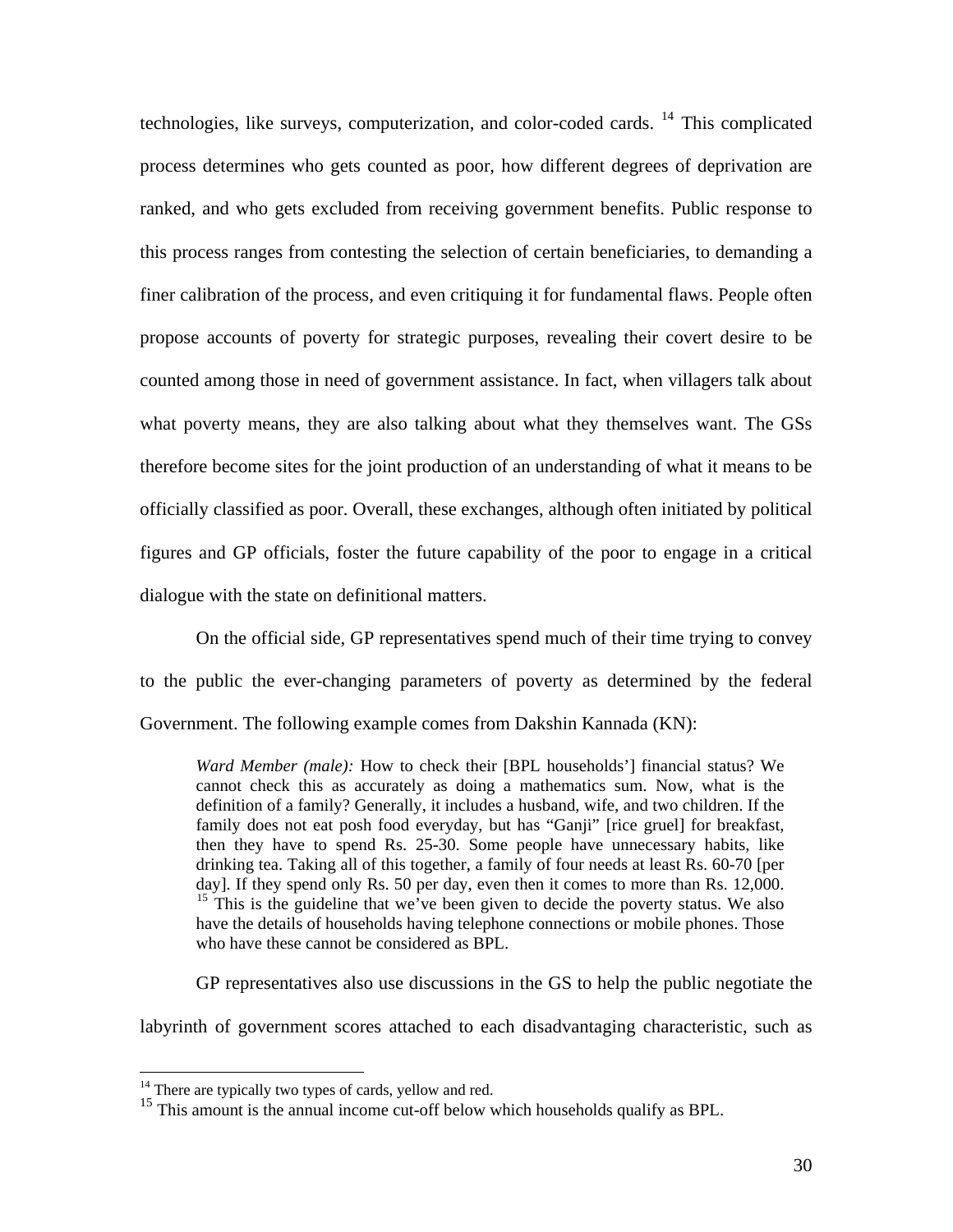having a physical disability or a socio-economic handicap (as, for instance, having multiple unmarried daughters). For example, a household with a physically disabled person is allotted 10 points; a household with two unmarried daughters is awarded 15 points; and an SC/ST household is awarded 10 points. The goal of this exercise is to help individuals convert their subjective experience of deprivation into a poverty score that can be aligned in a rank order of privation, with benefits going to applicants with the highest score.

 In GS discussions, participants also weigh the merits and demerits of different methodologies for determining the status of the poor. In the following example from Palakkad (KL), we observe a president attempting to explain the shift from determination by local knowledge and personal preference to impersonal, objective criteria expressed as numbers.

*GP President (male)*: Now, marks are allotted to each applicant. Previously, when Vasu and Chaclo Chetan were presidents, we used to give benefits according to our wish. We knew who the poor people were, and we used to give them the benefits. But now the government has made some rules and regulations based on which marks are allotted to applicants. It's not like [school] teachers giving extra marks to children they like. Here there are rules. And only based on that, marks are allotted for each benefit.… If you have any doubts with the marks allotted to you and others, then we can certainly check it out....

In politically mature contexts, GP presidents and ward members sometimes use the discursive space of the GS to critique these federally defined poverty parameters and point out the flaws in the beneficiary selection criteria. In the following excerpt from a GS in Dakshin Kannada (KN), a specific aspect of the poverty parameters comes under criticism.

We can ask that the Government may have gifted a phone to a poor, aged man. Looking at this phone you can't declare that he's well off.  $^{16}$  $^{16}$  $^{16}$  They should try to give the benefits to the right person.

<span id="page-32-0"></span><sup>&</sup>lt;sup>16</sup> Possessing a telephone disqualifies a person from the BPL category.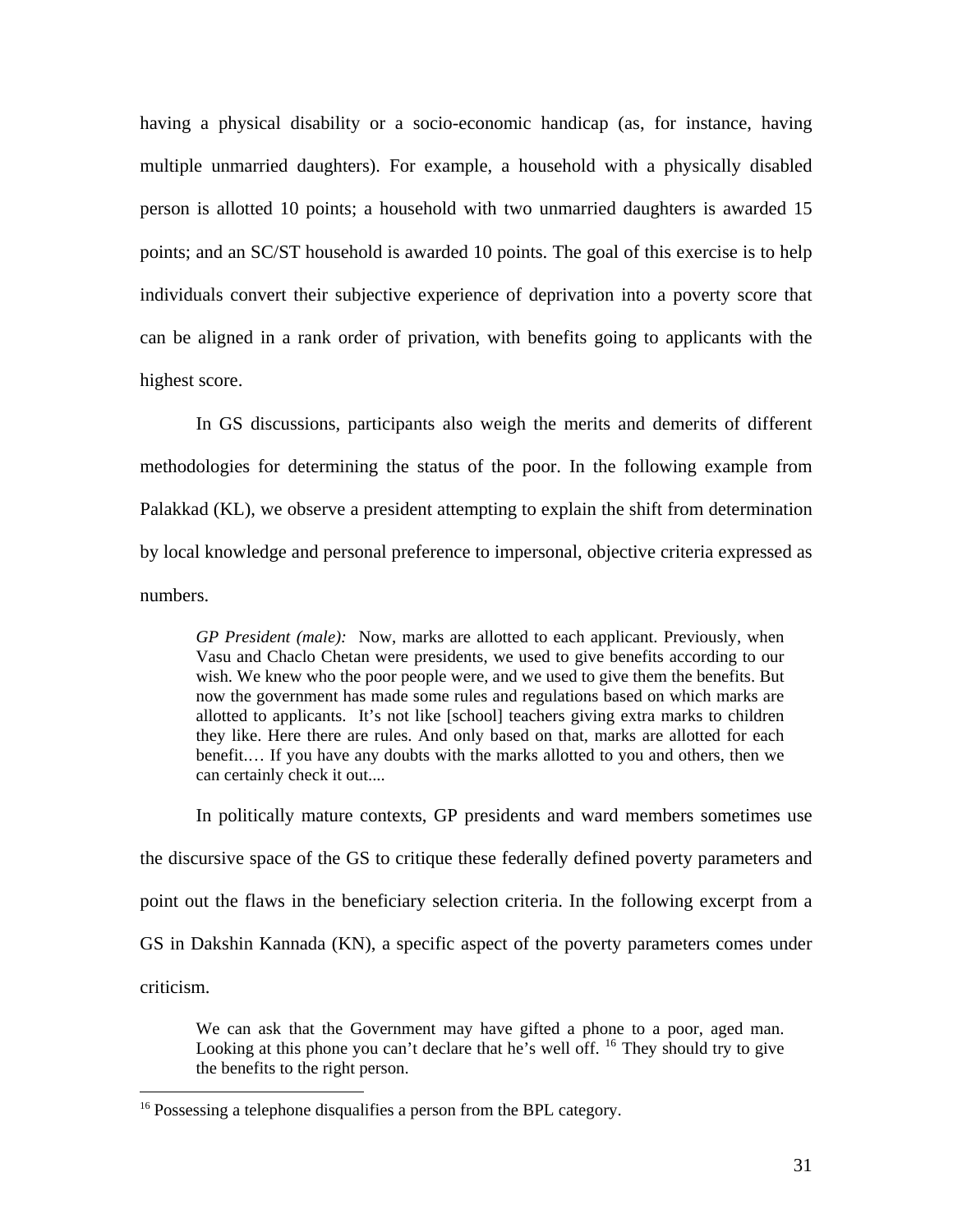Similarly, in Kasargod (KL) a discussant points out a fundamental flaw in the housing allotment policy. This policy, which allocates house-building grants to those who do not possess a shelter, ironically overlooks landless people.

*Ward Member (male):* There are many defects in selecting beneficiaries. Usually, we give houses and toilets to persons who have land. If we select a person who doesn't have land, then we can't give them a house. Even if people say that they'll own land after partition [of ancestral land], it's still not possible. Only if you own land now, you can be granted a house.

These examples show how GP presidents and ward members struggle over the definition of who is poor. This struggle arises not only from differences in opinion between Government and the public but also from a lack of consensus regarding the meaning of poverty within different arms of Government.

Discussions of this nature prepare the poor to question governmental techniques and tabulations and exercise vigilance over who gets included in the list of beneficiaries. For instance, the example below from Dharmapuri (TN) shows villagers critiquing the census data produced by the government.

*Villager (BC):* Our calculation is correct. The village people took that [census]. But the census taken by the government is not proper. It differs. So the ward members should look into it and add the beneficiaries…

*Villager (SC):* This Palani [name of a villager] is rich. But he's been added in the BPL list. How's this possible? This BPL list is wrong.

These discursive exchanges around the BPL category thus play a vital role in creating a mutual recognition between the government and the public about what is required to be classified as a deserving beneficiary. These exchanges complicate the State's attempt at defining poverty as a Cartesian category, precisely estimated and classified via commensuration, by debating the process and exposing its loopholes. This exercise of debating definitions acts as a training ground for the poor and disadvantaged, who have long been excluded from such fundamentally important debates and decisions.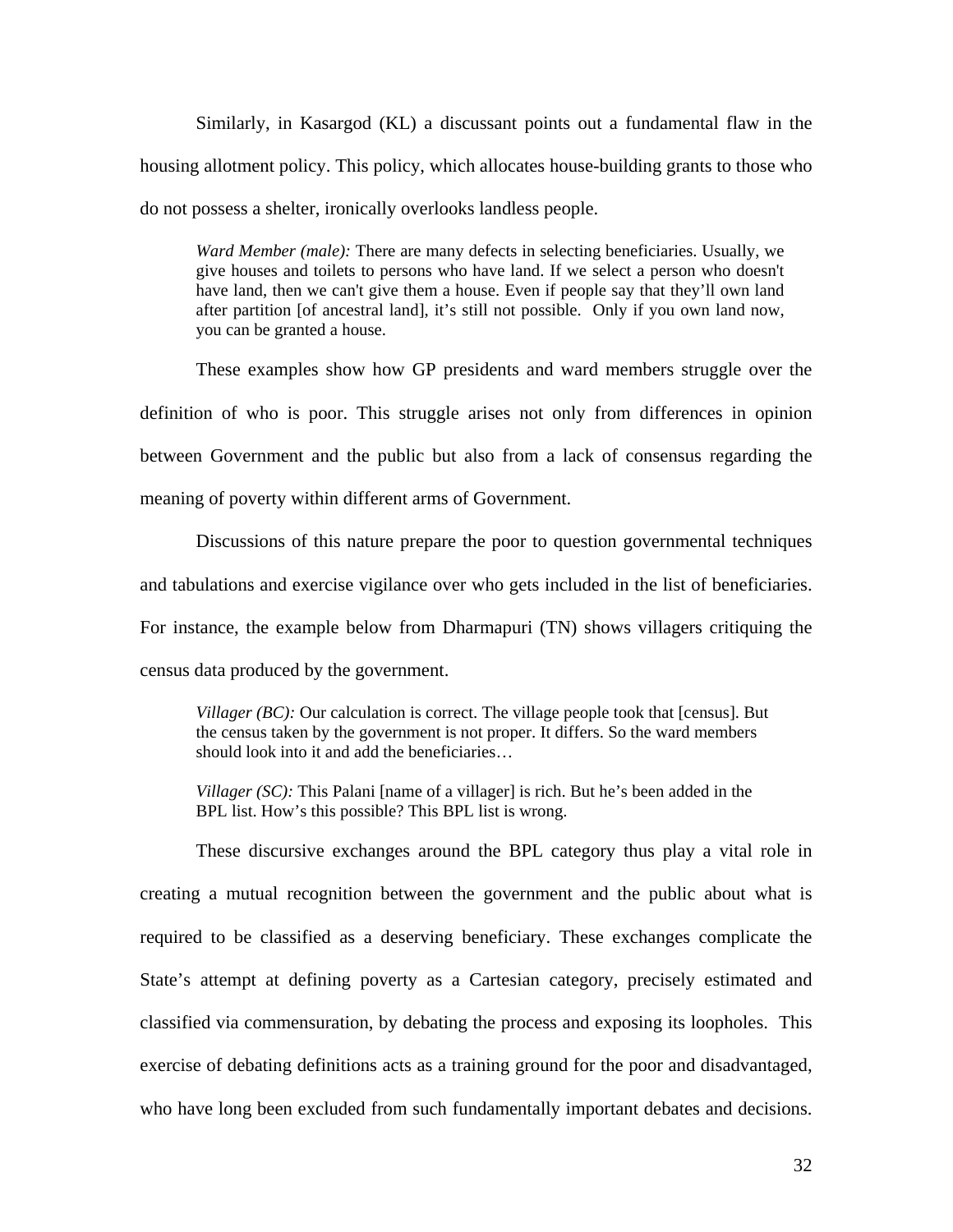It serves, perhaps, as a stepping stone to inculcating skills of rational and critical argumentation in the manner imagined by the rational democrats who believe in the merits of deliberation.

Overall, in the Indian GS, frequently, competition prevails over consensual deliberation. As frameworks of decision-making regarding public goods allocation and determination of ends and means choices, competition and deliberation differ dramatically at least in the following four broad ways: (i) The competition in this case is governed by rules of commensuration and selection set by the Government, rules which award priority to certain characteristics over others. In some cases, caste identity trumps economic indicators (on the assumption that there is a positive association between the two, which is generally a correct assumption in India but ignores the question of the upper caste poor). In other cases, like BPL lists, economic criteria are given precedence over caste. The Government occupies the role of referee, setting and enforcing the rules. While these rules are not open to negotiation, from time to time they are questioned by groups and individuals who are left behind. In contrast, the deliberative process generously assumes all people to have equal capacity to articulate their arguments, grants everyone equal rights to do so, and therefore privileges none. (ii) In the competition for resources as carried out in GS, citizens generally address their demands and pleas to the GP president, who represents the Government. Although not physically present, the Government's paternalistic authority is recognized as the invisible power deciding winners and losers and bestowing goods and services accordingly. Members of the public usually do not address each other as they would in a true deliberative structure, where participants are expected to establish a dialogue and to jointly evaluate each another's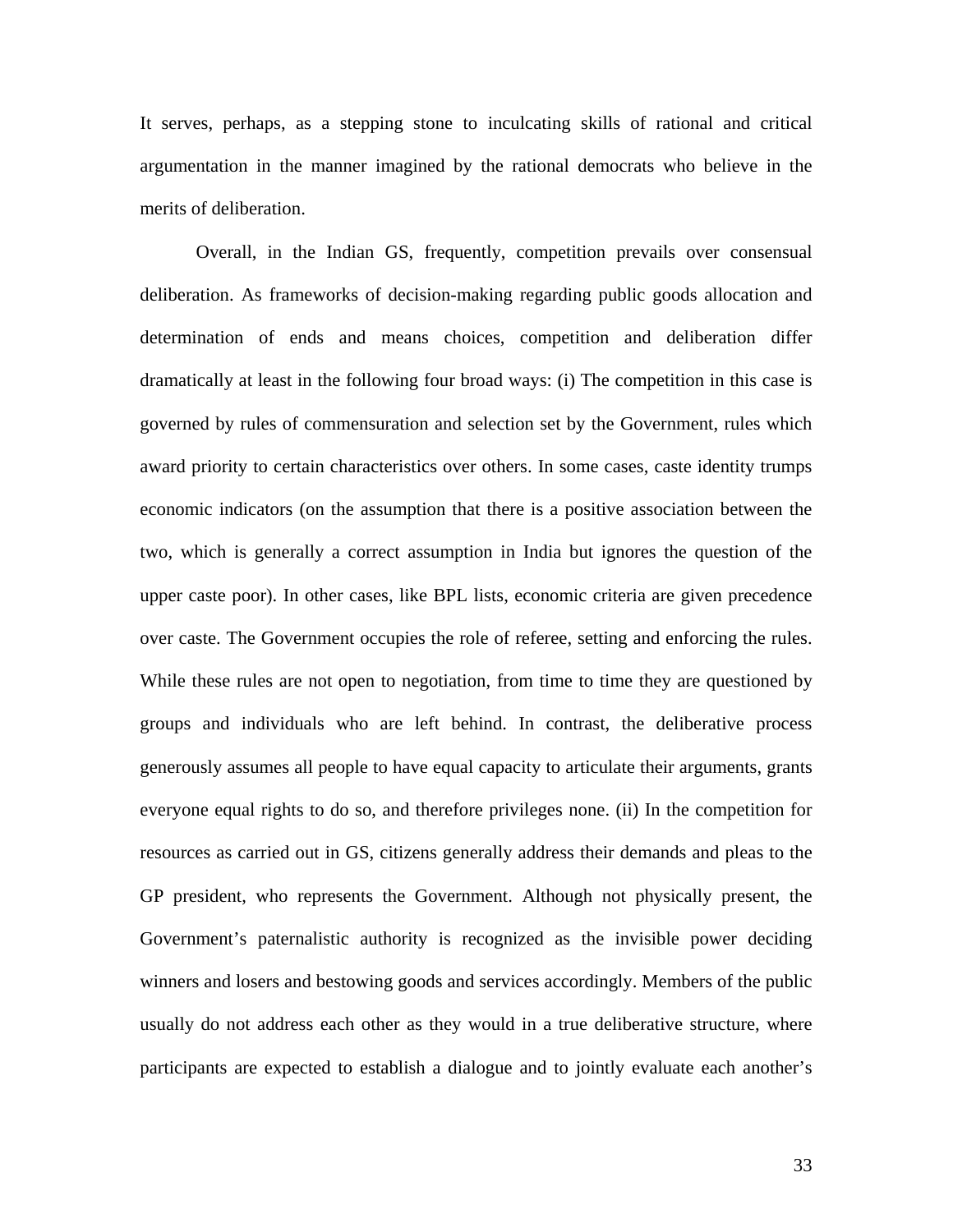arguments. (iii) Seeking to achieve advantage in the competition for resources, participants in GS meetings use a plethora of articulation strategies. Argument based on reasons is only one of many such strategies observed in GS meetings and is used less frequently than some others. More popular are blatant personal demands, pleas, and deferential requests for private and public goods. In deliberative democracy, however, reason is the only acceptable form for discursive negotiation. And the question of what constitutes reason is unproblematic. (iv) In a competition, unlike deliberation, it is not necessary to arrive at a consensus about the ends and means to be pursued or the fairness of the final distribution. In fact, the logic of competition is contrary to any attempt to recognize the merits of the opponent's demands, which could only weaken one's own claim. In addition, the government's financial constraints and programs determine the parameters of the discussion. No decision can be implemented without the approval of the higher authority, regardless of the strength of the consensus.

In such a setting, we have a case not of deliberative democracy but of discursive competition that requires individuals and groups to declare their demands in the hopes of being heard. Those aspiring to be heard, recognized, and responded to employ various discursive means: pleading helplessness, drowning out competing voices, arguing raucously, threatening protest, and discussing a well-considered list of reasons. This is the version of democracy that actually prevails in the grassroots of India, where different caste groups live and fight cheek-by-jowl and suffer from varying levels of economic deprivation. In this scenario, competitive speech acts represent a vernacularized style of participation in democratic decision-making, which departs from the idealized deliberative style. The scene most resembles a courtroom, where the goal is to win by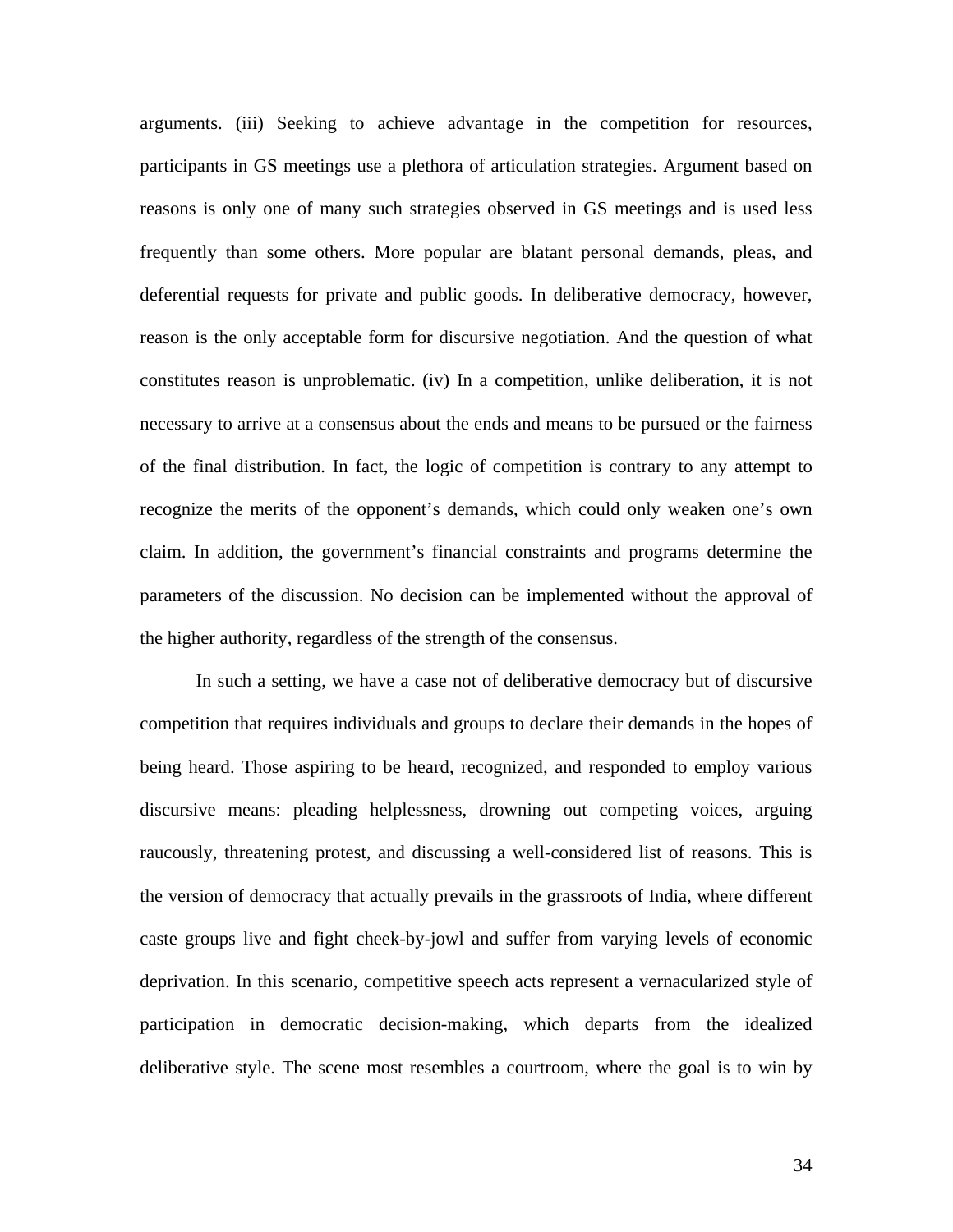influencing the opinions of the judge and jury, who in turn determine who will win and who will lose. But even though it departs greatly from the ideal-typical model of deliberative democracy, this exercise toward discursive engagement in the redistributive mechanism is still very valuable as a way of cultivating a capacity for civic and political engagement among the poor and socially marginalized. This engagement also has the potential of helping them to build a wide repertoire of discursive styles over time, which may lead to their greater voice and agency and to better governance as a whole.

#### **7. CONCLUSION**

This paper highlights a relatively neglected aspect of the relationship between culture and poverty; of culture as a relational, discursive process, which is both affected by economic, social and political inequalities and, in turn, influences them. If pro-poor policy is largely driven by the "equality of opportunity" principle, we argue that this needs to be supplemented by "equality of agency" (Rao and Walton, 2004) which facilitates processes that give voice and agency to the poor. Indeed, cultural processes can be shaped by public action to ameliorate poverty and inequality. The focus of our paper is an important constitutional amendment in India that attempted precisely such a transformation by instituting deliberative forums, called *gram sabhas,* in all 2 million Indian villages. They were empowered to make important decisions on the selection of public goods and beneficiaries for anti-poverty programs. Within the context of durable inequalities of caste, gender, and religion, these public forums, which can be thought of as a state-engineered public sphere, provide a deliberative space where the boundary between state and civil society is blurred. Challenging several western notions of the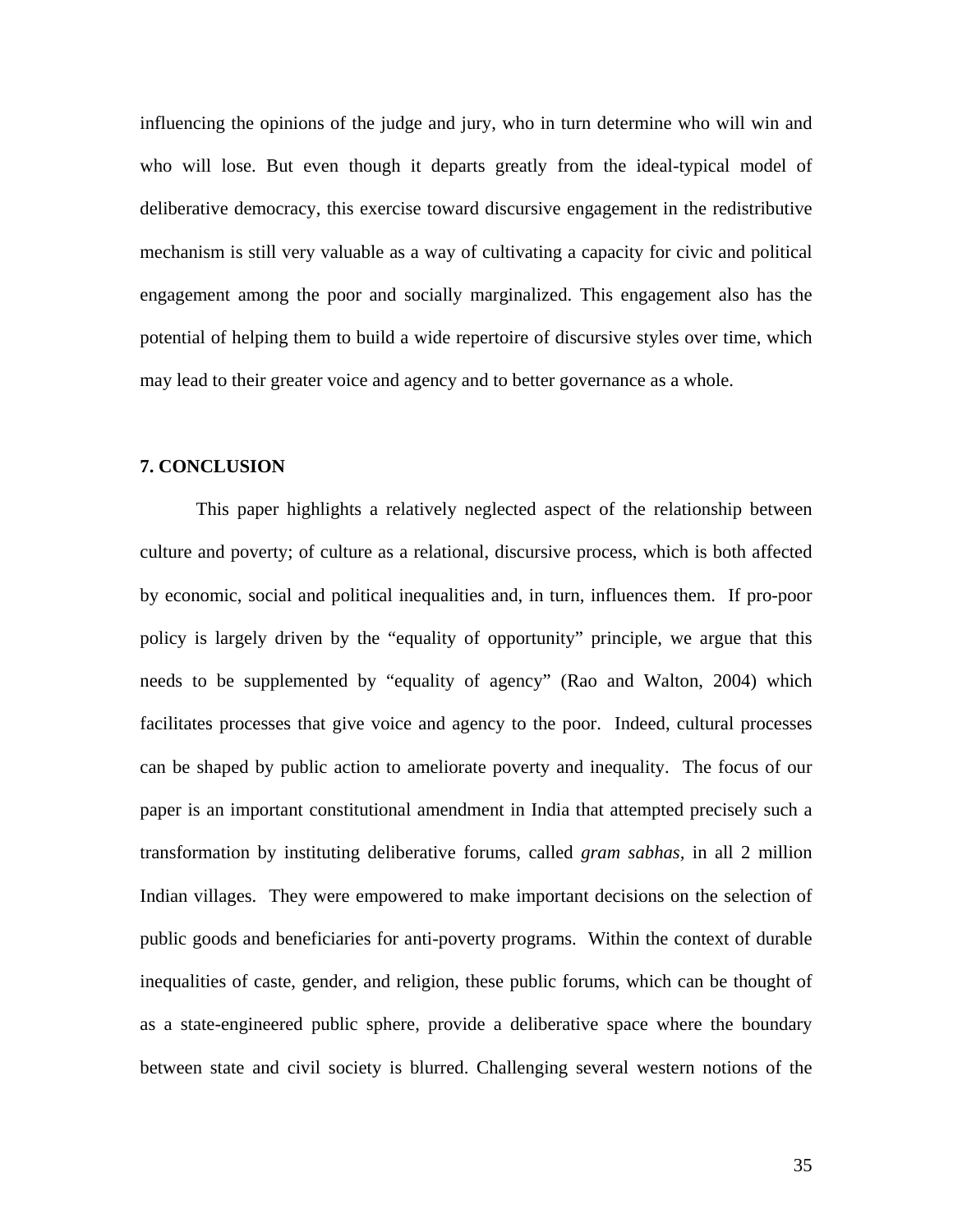"public sphere," the *gram sabha* is hardly a place where participants engage in rational negotiation to reach a consensus with single-peaked preferences. Public deliberation in the *gram sabha* is rather a competition between groups and individuals who want a piece of the public pie and employ a wide repertoire of discursive techniques to make their voices heard. Participants are not interested in reaching a consensus but rather seek to stake their particular claims to the "gifts" of the state.

Each petitioner argues that he or she most deserves the benefit, whether private necessities or public goods. Each strives to make the decision-makers hear and grant their plea. The result is a competition based on identity rather than reason. In this way poverty and social inequality have shaped a vernacular style of competitive discursive negotiation within *gram sabhas*. The competition for state sponsored benefits, moreover, takes place in the context of changing governmental imperatives, which shift with amendments to policies designed to correct social and economic inequalities. Federal and state "schedules," for instance, are used to target benefits to discriminated castes, and quantitative surveys to identify citizens living below the "poverty line." Yet as Scott (1999) argues, the rush to classify human populations results in a Cartesian logic that forces geometric patterns on categories that are inherently fuzzy. The *gram sabha* allows this fuzziness to be expressed and observed, if not by the "high state" far away in the state capital, then, at least, in the more proximate *gram panchayat*. The *gram sabha* also allows those affected by these policies to express their dismay when state categories fail to take into account the realities they are familiar with. Since one of the functions of the *gram sabha* is to ratify BPL classifications and to voice complaints about the denial of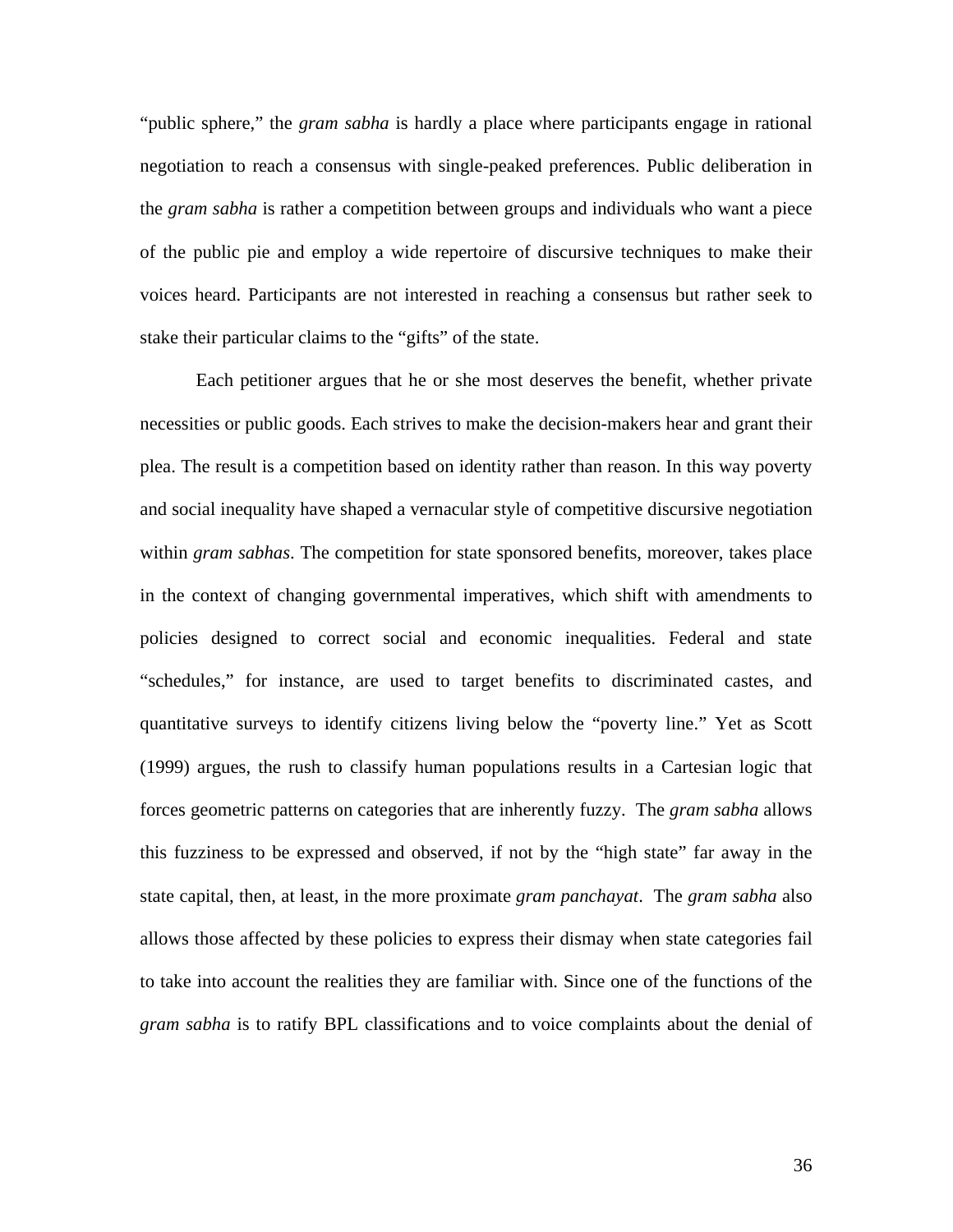benefits, it provides a forum where public discourse shapes the meaning of poverty, discrimination, and affirmative action.

As a vehicle for expressing rural India's understanding of poverty and the state's attempts to address it, the *gram sabha* does not always accord with the proximal interests of the state. It rather creates a new "political culture" located within the intersections of the state, the village, and the local matrix of embedded social relationships. By providing a space where opinions can be voiced with relative freedom, (a temporarily level discursive playing field), these local forums also help teach people to engage and debate, and to question decisions and definitions of the Government and the *gram panchayat*. In this sense, the *gram sabha* has become an arena where poor, low-caste villagers, male and female, participate and seek dignity. This process resembles the nature of the higherlevel democratic institutions in India, which, some have argued, have been more effective as vehicles for acquiring social dignity rather than economic mobility (Varshney 2000).

What can India's experience with the *gram sabha* teach us about policies to improve the deliberative capacity of the poor? First, it teaches us that rituals such as the *gram sabha* work when they are predictable and regular. Regularity ensures that interactions between people and groups have to accommodate this new space where all citizens, regardless of class, caste, or gender, can voice their opinions publicly in way that holds the local state accountable. If deliberative forums were temporary, ad-hoc, events then they would be much more easily ignored, manipulated, and rendered ineffective. Second, it shows that participatory forums, in order to provide the right incentive for participation, must have clout. For instance, gram *sabhas* are empowered to discuss village budgets and select beneficiaries for public programs. This makes them worth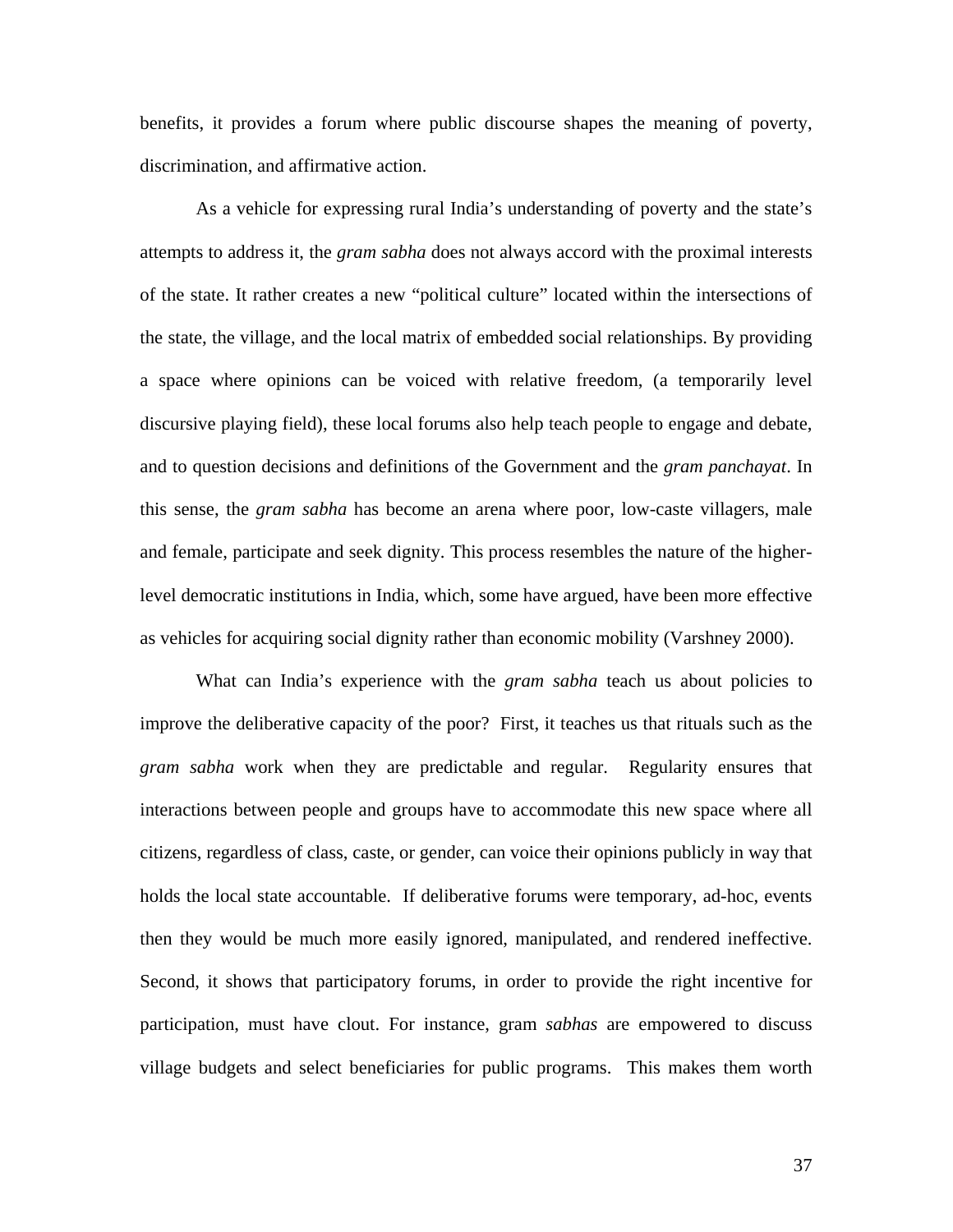attending, and the more clout *gram sabhas* acquire the higher the incentive for citizens to attend them, which reinforces their credibility. Third, it indicates that from the perspective of inculcating voice, any policy effort must pay attention to the relation between the deliberative and the electoral space. *Gram sabhas* are a deliberative space embedded within an electoral space forcing local politicians to allow all groups to speak lest they lose votes.

However, deliberative rituals are potentially contentious. By allowing marginal groups the space to voice their concerns, they permit previous hidden transcripts to become public, forcing public discussion on issues that people would rather avoid. They can also shift political power by creating political coalitions between like-minded groups that social norms might have previously prevented from collaborating. All this can disturb the social equilibrium, and increase the potential for conflict. In some instances they may also have the ironic effect of making village's less governable by reducing the effectiveness of benevolent local dictators.

Culture therefore is not, as we are often told, a primordially fixed, historically endowed, explanatory variable that is highly resistant to change. It is a relational, communicative process that can be influenced by public policy in a manner that can result in both psychic and material advantages for the poor. Human relations are inherently stratified and these stratifications are reinforced by acts of exclusion and discrimination that create adverse "terms of recognition" for the poor, depriving them of social, political and cultural capital. If we recognize such non-economic capitals to be equally important as human and physical capital in creating durable inequalities, then it is imperative to acknowledge that equalizing voice and civic/political participation require

38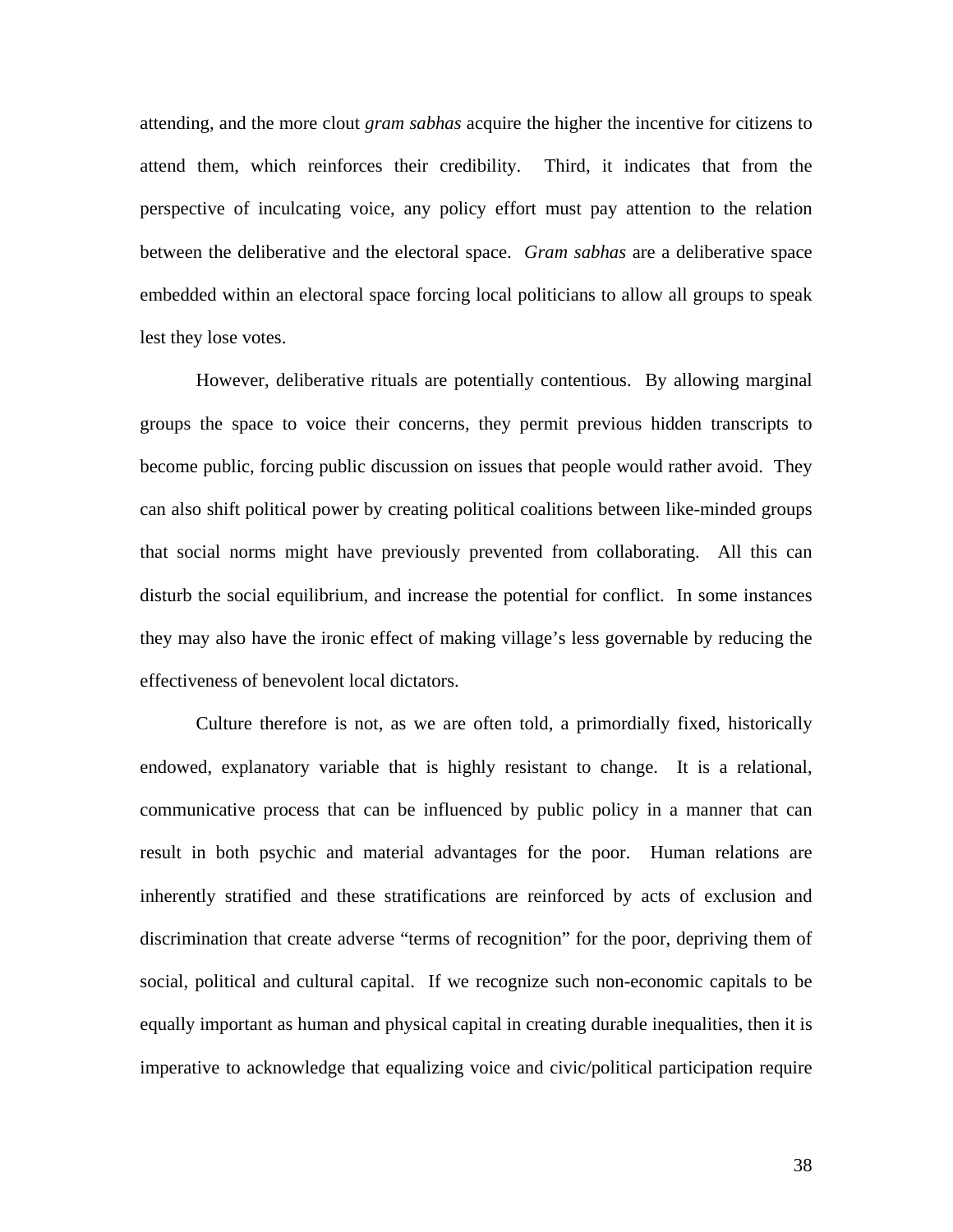just as much attention from public policy as improving access to education and employment. But, processes that equalize voice and agency are necessarily cultural; they are relational and communicative, creating the capacity for the disadvantaged to crossover from being passive recipients of public largesse towards becoming active participants in determining their own destinies<sup>[17](#page-40-0)</sup>. Finding effective mechanisms to give the poor voice and political agency is, therefore, an important way by which a cultural lens can help inform public policy.

<span id="page-40-0"></span> $17$  Gibson and Woolcock (2008) call this "the capacity to engage".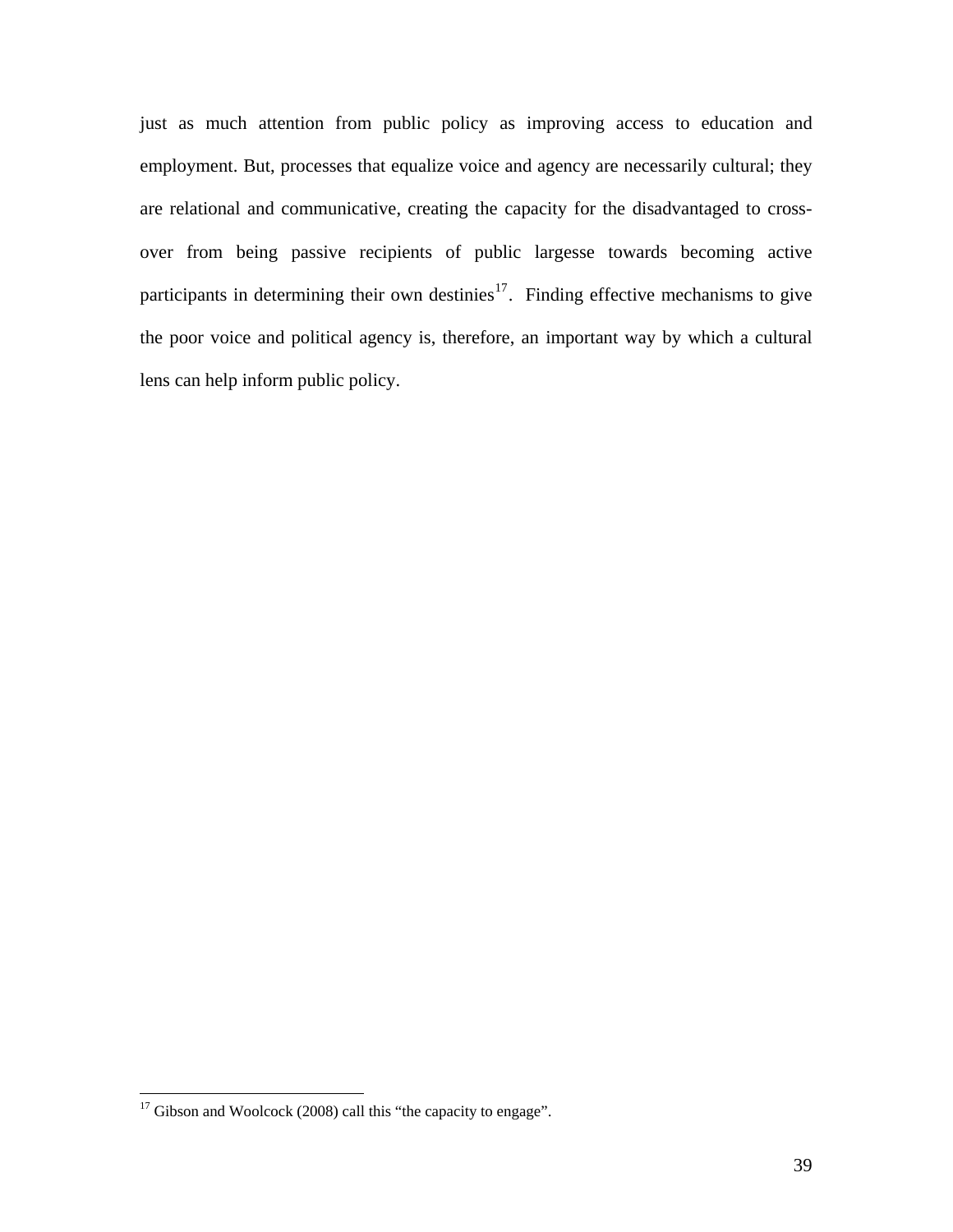#### **REFERENCES:**

- Appadurai, Arjun. 2004. "The Capacity to Aspire: Culture and the Terms of Recognition," in V. Rao and M. Walton (editors) *Culture and Public Action*. Palo Alto: Stanford University Press.
- Arizpe, Lourdes. 2004. "The Intellectual History of Culture and Development Institutions," in V. Rao and M. Walton (editors) *Culture and Public Action*. Palo Alto: Stanford University Press.
- Baiocchi, Gianpaolo. 2005. *Militants and Citizens: The Politics of Participatory Democracy in Porto Alegre.* Stanford, California: Stanford University Press.
- Ban, Radu and Vijayendra Rao. Forthcoming. "Is Deliberation Equitable? Evidence from Transcripts of Village Meetings in South India."
- Bardhan, Pranab. 1988. "Dominant Proprietary Classes and India's Democracy," in Atul Kohli (edited) *India's Democracy: An Analysis of Changing State-Society Relations,* pp.214-224, Princeton, New Jersey: Princeton University Press.

Bardhan, Pranab and Dilip Mookherjee. 2007. "Land Reforms, Decentralized Governance and Rural Development in West Bengal," mimeo, January.

- Barnett, Clive. 2003. *Culture and Democracy: Media, Space, and Representation.* Tuscaloosa: The University of Alabama Press.
- Besley, Tim, Rohini Pande and Vijayendra Rao. 2005. "Participatory Democracy in Action," *Journal of the European Economic Association* 3(2-3): 648-657.
- Bohman, James. 1996. *Public Deliberation: Pluralism, Complexity, and Democracy.*  Cambridge, M.A.; London, England: The MIT Press.
- Chambers, Simone. 1995. "Discourse and Democratic Parctice," in Stephen K. White (edited) *The Cambridge Companion to Habermas.* Cambridge University Press.

Delli Carpini, Michael X., Fay Lomax Cook, and Lawrence R. Jacobs. 2004. "Public Deliberation, Discursive Participation, and Citizen Engagement: A Review of the Empirical Literature," *Annual Review of Political Science* 7:315-44.

- Moon, Donald J. 1995. "Practical Discourse and Communicative Ethics," in Stephen White, (editor), *A Companion to Habermas,* Cambridge University Press.
- Elster, Jon (ed). 1998. *Deliberative Democracy.* Cambridge, U.K.; New York: Cambridge University Press*.*
- Fung, Archon. 2004. *Empowered Participation: Reinventing Urban Democracy.*  Princeton, Oxford: Princeton University Press.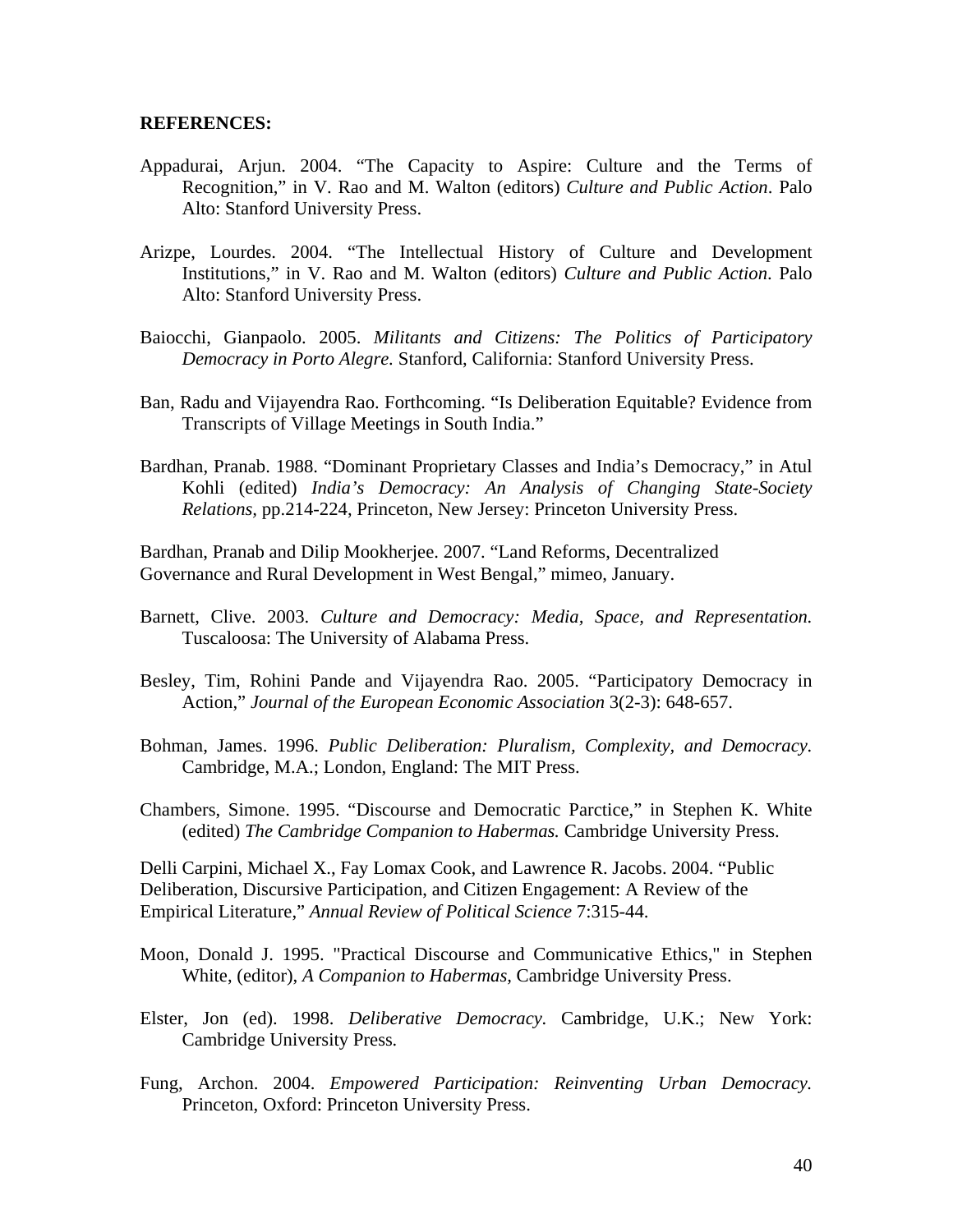Gibson, Christopher and Michael Woolcock. 2008. "Empowerment, Deliberative Development and Local Level Politics in Indonesia: Participatory Projects as a Source of Countervailing Power," *Studies in Comparative International Development* 43(2): 151- 180.

- Gupta, Akhil. 1995. "Blurred Boundaries: The Discourse of Corruption, the Culture of Politics, and the Imagined State," *American Ethnologist*, 22(2): 375-402.
- Gutmann, Amy and Dennis Thompson. 2004. *Why Deliberative Democracy?* Princeton, Oxford: Princeton University Press.
- Harrison, Lawrence E. and Samuel Huntington (editors). 2001. *Culture Matters: How Values Shape Human Progress*. New York: Basic Books.
- Habermas, Jurgen. 1990. *Moral Consciousness and Communicative Action,* translated by Christian Lenhardt and Shierry Weber Nicholson; introduction by Thomas McCarthy. Cambridge, Mass.: MIT Press.

Heller, Patrick, K.N. Harilal, and Shubham Chaudhuri. 2007. "Building Local Democracy: Evaluating the Impact of Decentralization in Kerala, India," *World Development*, Volume 35, Issue 4, April 2007, Pages 626-648*.* 

Jayal, Niraja Gopal, Amit Prakash and Pradeep K Sharma. 2006. *Local Governance in India*. New Delhi: Oxford University Press.

Krishna, Anirudh. 2002. *Active Social Capital: Tracing the Roots of Development and Democracy*. New Delhi: Oxford University Press.

- Lamont, Michele and Marcel Fournier. 1992. *Cultivating Differences: Symbolic Boundaries and the Making of Inequality.* Chicago: University of Chicago Press.
- Lamont, Michele and Mario Luis Small.2008. 'How Culture Matters: Enriching Our Understanding of Poverty,' in Lin, Ann Chih and David R. Harris (editors) *The Colors of Poverty: Why Racial and Ethnic Disparities Persist.* New York: Russell Sage Foundation.
- List, Christian, Robert C. Luskin, James S. Fishkin, and Iain McLean. 2006. "Deliberation, Single-Peakedness, and the Possibility of Meaningful Democracy: Evidence from Deliberative Polls," Working Paper, Department of Government, London School of Economics.
- Luhmann, Niklas. 1982. *The Differentiation of Society*, (tr. Stephen Holmes and Charles Larmore), New York: Columbia University Press.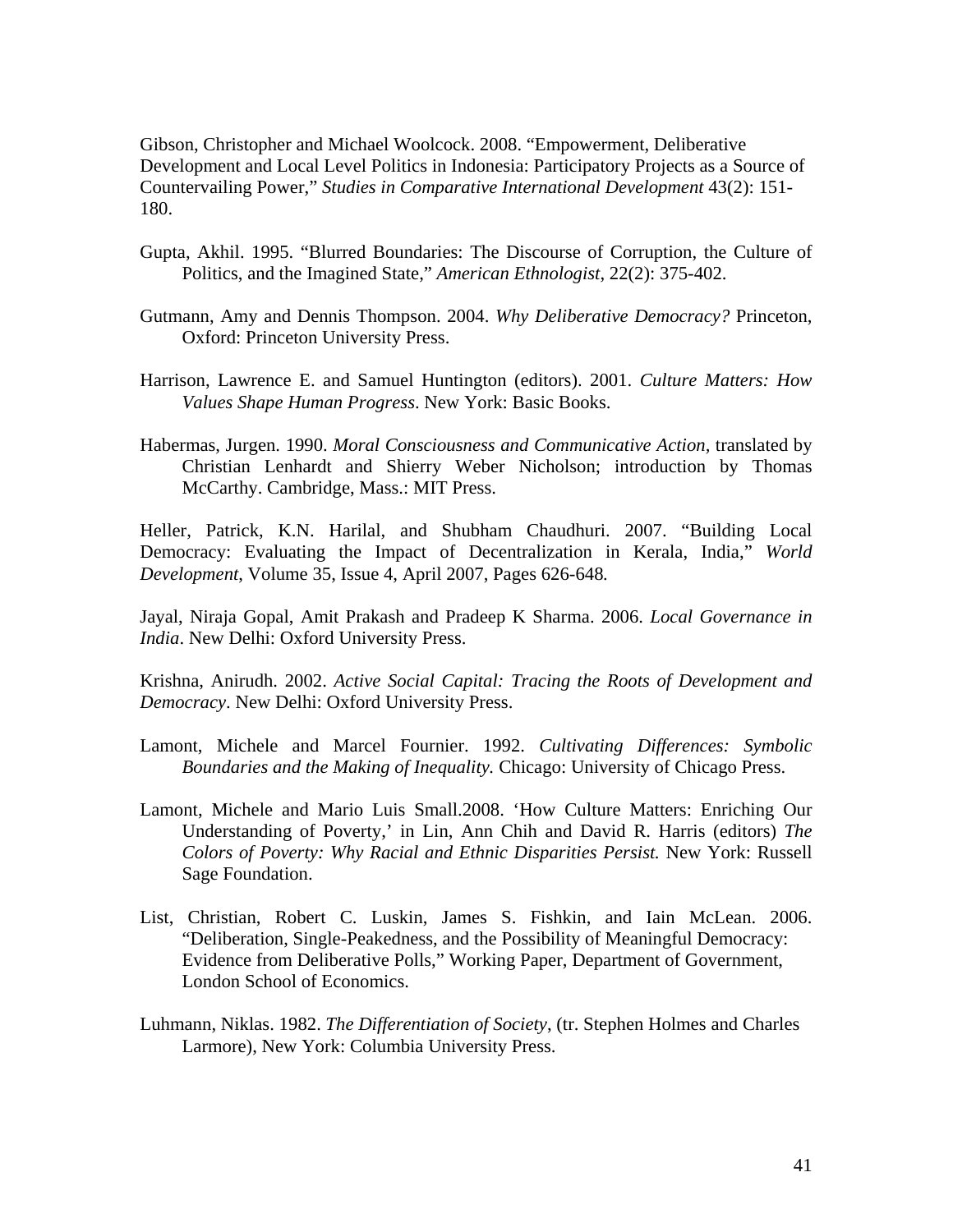Lyotard, Jean Francois. 1984. *The Postmodern Condition: A Report on Knowledge*, (tr. Geoff Bennington and Brian Massumi; foreword by Fredric Jameson). Minneapolis: University of Minnesota Press.

Mansbridge, Jane. 1980. *Beyond Adversary Democracy.* New York: Basic Books.

- Mansuri, Ghazala and Vijayendra Rao. 2004. "Community Based (and Driven) Development: A Critical Review," *The World Bank Research Observer* 19(1): 1-39.
- Mehta, Pratap Bhanu. Forthcoming. "Citizenship and Accountability: The Case of India," in A. Dani and A. Varshney (editors), *Citizenship, the State and Social Policy*.
- Moon, Donald J. 1995. "Practical Discourse and Communicative Ethics," in Stephen White, ed., *A Companion to Habermas*. Cambridge: Cambridge University Press.
- Morris, M. 1998. *Too Late, Too Soon.* Bloomington, Indiana: Indiana University Press.
- Rao, Vijayendra and Michael Walton. 2004. "Culture and Public Action: Relationality, Equality of Agency and Development," in V. Rao and M. Walton (editors) *Culture and Public Action*. Stanford University Press.
- Scott, James C. 1990. *Domination and the Art of Resistance: Hidden Transcripts.* New Haven: Yale University Press.
- Scott, James, C. 1999. *Seeing Like a State: How Certain Schemes to Improve the Human Condition Have Failed*. New haven: Yale University Press.

Sen, Amartya, 1985, *Commodities and Capabilities (Professor Dr. P. Hennipman Lectures in Economics)*, Elsevier Science Publishing Company, Amsterdam

Tinker, Hugh. 1967. *The Foundations of Local Self-Government in India, Pakistan and Burma*. Lalvani Publishing House, Bombay.

Varshney, Ashutosh. 2000. 'Is India Becoming More Democratic?', *The Journal of Asian Studies*, 59(1): 3-25.

\_\_\_\_\_\_\_\_\_\_\_\_\_\_\_\_\_\_\_\_\_\_\_\_\_\_\_\_\_\_\_\_

Warren, Mark E. 1995. 'The Self in Discursive Democracy,' in Stephen K. White (edited) *The Cambridge Companion to Habermas.* Cambridge University Press.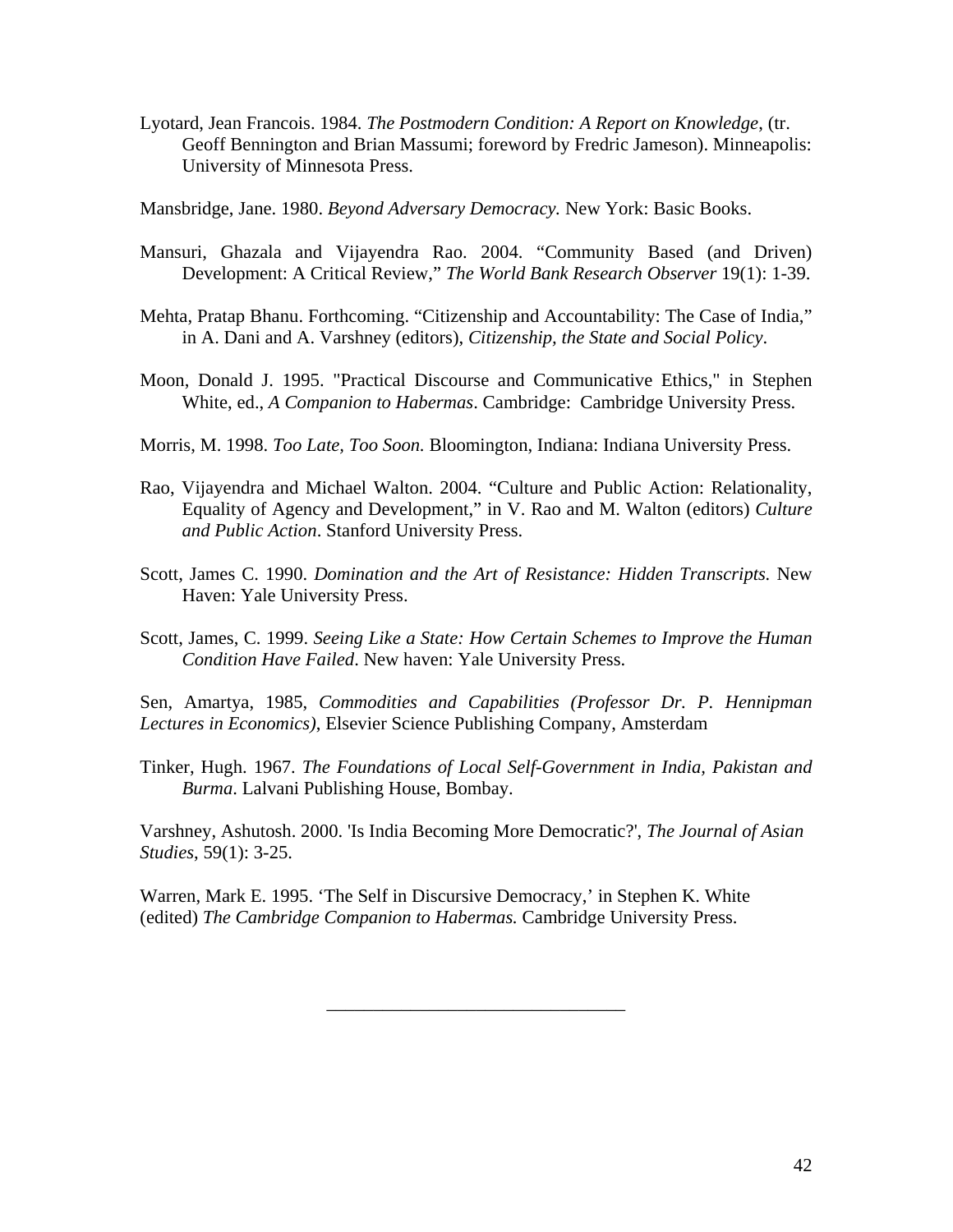|  | Table 1 |
|--|---------|
|--|---------|

| Gram Sabha characteristic    | Average | Nr. Obs |
|------------------------------|---------|---------|
| Duration (hours)             | 1.41    | 287     |
| Delay (hours)                | 1.03    | 186     |
| Attendance                   | 83.28   | 288     |
| Fraction women in attendance | 0.33    | 287     |
| Women talk indicator         | 0.68    | 288     |
| Women talk intensity         | 0.09    | 288     |
| Fraction SC/ST in attendance | 0.37    | 284     |
| SC/ST talk indicator         | 0.60    | 184     |
| SC/ST talk intensity         | 0.11    | 184     |

#### *Topics*

### Drinking Water

|             | Indicator | 0.98 | 290 |
|-------------|-----------|------|-----|
|             | Intensity | 0.28 | 290 |
| Roads       |           |      |     |
|             | Indicator | 0.93 | 290 |
|             | Intensity | 0.21 | 290 |
| Education   |           |      |     |
|             | Indicator | 0.81 | 290 |
|             | Intensity | 0.13 | 290 |
| Electricity |           |      |     |
|             | Indicator | 0.68 | 290 |
|             | Intensity | 0.07 | 290 |

Housing